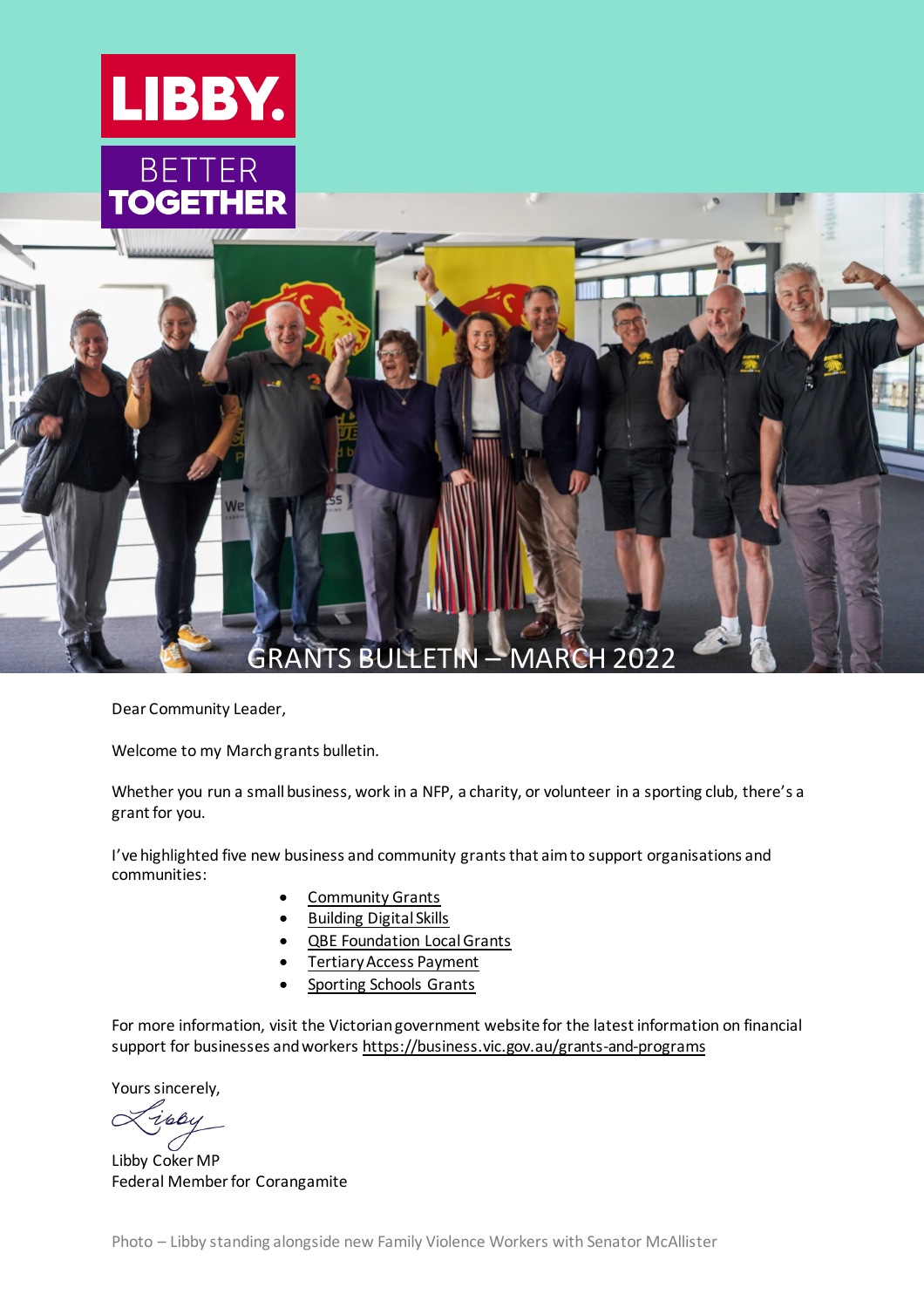# <span id="page-1-0"></span>**TABLE OF CONTENTS**

| Recreational Fishing Grants Program - Intermediate Grants Program 14        |  |
|-----------------------------------------------------------------------------|--|
|                                                                             |  |
|                                                                             |  |
|                                                                             |  |
| Stronger Regional Communities Plan: Community Capacity Building Program  15 |  |
|                                                                             |  |
|                                                                             |  |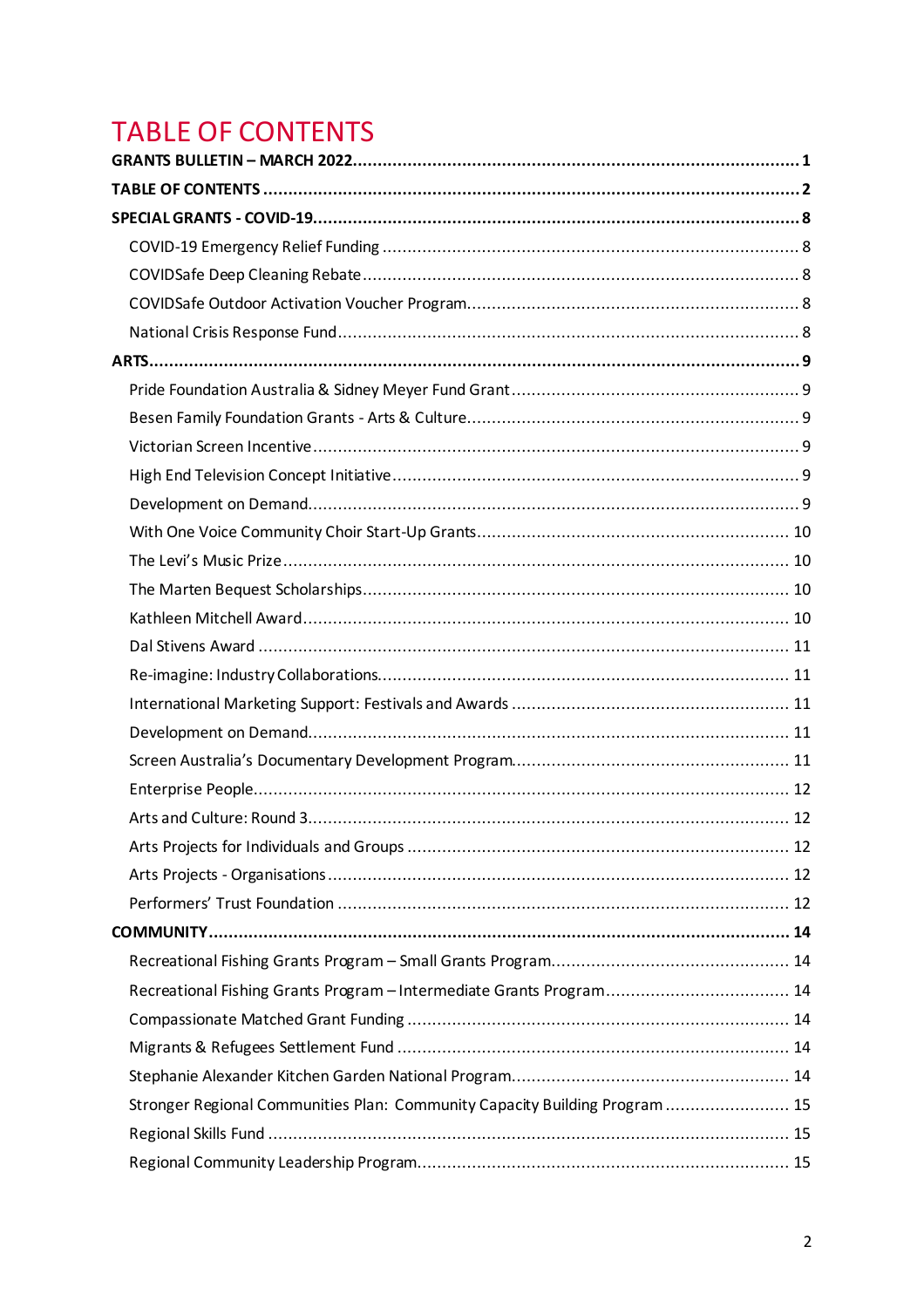| Offers support for people 18+ who have recently experienced family violence, have a changed |  |
|---------------------------------------------------------------------------------------------|--|
|                                                                                             |  |
|                                                                                             |  |
|                                                                                             |  |
|                                                                                             |  |
|                                                                                             |  |
|                                                                                             |  |
|                                                                                             |  |
| Strengthening Regional Communities - Rebuilding Rural Communities  20                       |  |
|                                                                                             |  |
|                                                                                             |  |
|                                                                                             |  |
|                                                                                             |  |
|                                                                                             |  |
|                                                                                             |  |
|                                                                                             |  |
|                                                                                             |  |
|                                                                                             |  |
|                                                                                             |  |
|                                                                                             |  |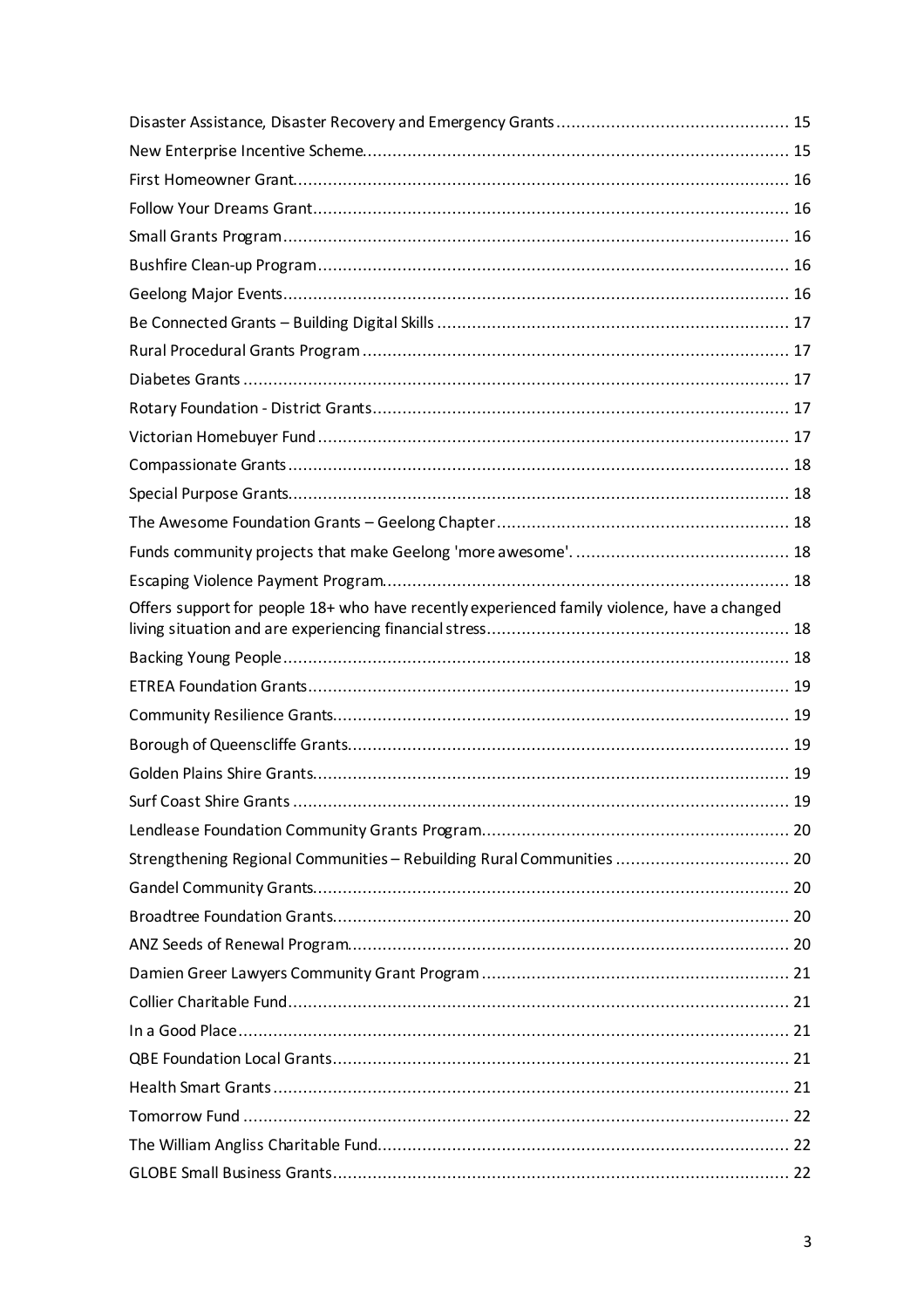| The Andrews Foundation - Small Grants for Smaller Community Organizations 23 |  |
|------------------------------------------------------------------------------|--|
| The Andrews Foundation - Social Disadvantage, Needs and Problems  24         |  |
|                                                                              |  |
|                                                                              |  |
| Stronger Regional Communities Plan: Community Capacity Building Program 24   |  |
|                                                                              |  |
|                                                                              |  |
|                                                                              |  |
|                                                                              |  |
|                                                                              |  |
|                                                                              |  |
|                                                                              |  |
|                                                                              |  |
|                                                                              |  |
|                                                                              |  |
|                                                                              |  |
|                                                                              |  |
|                                                                              |  |
|                                                                              |  |
|                                                                              |  |
|                                                                              |  |
|                                                                              |  |
|                                                                              |  |
|                                                                              |  |
|                                                                              |  |
|                                                                              |  |
|                                                                              |  |
|                                                                              |  |
|                                                                              |  |
|                                                                              |  |
|                                                                              |  |
|                                                                              |  |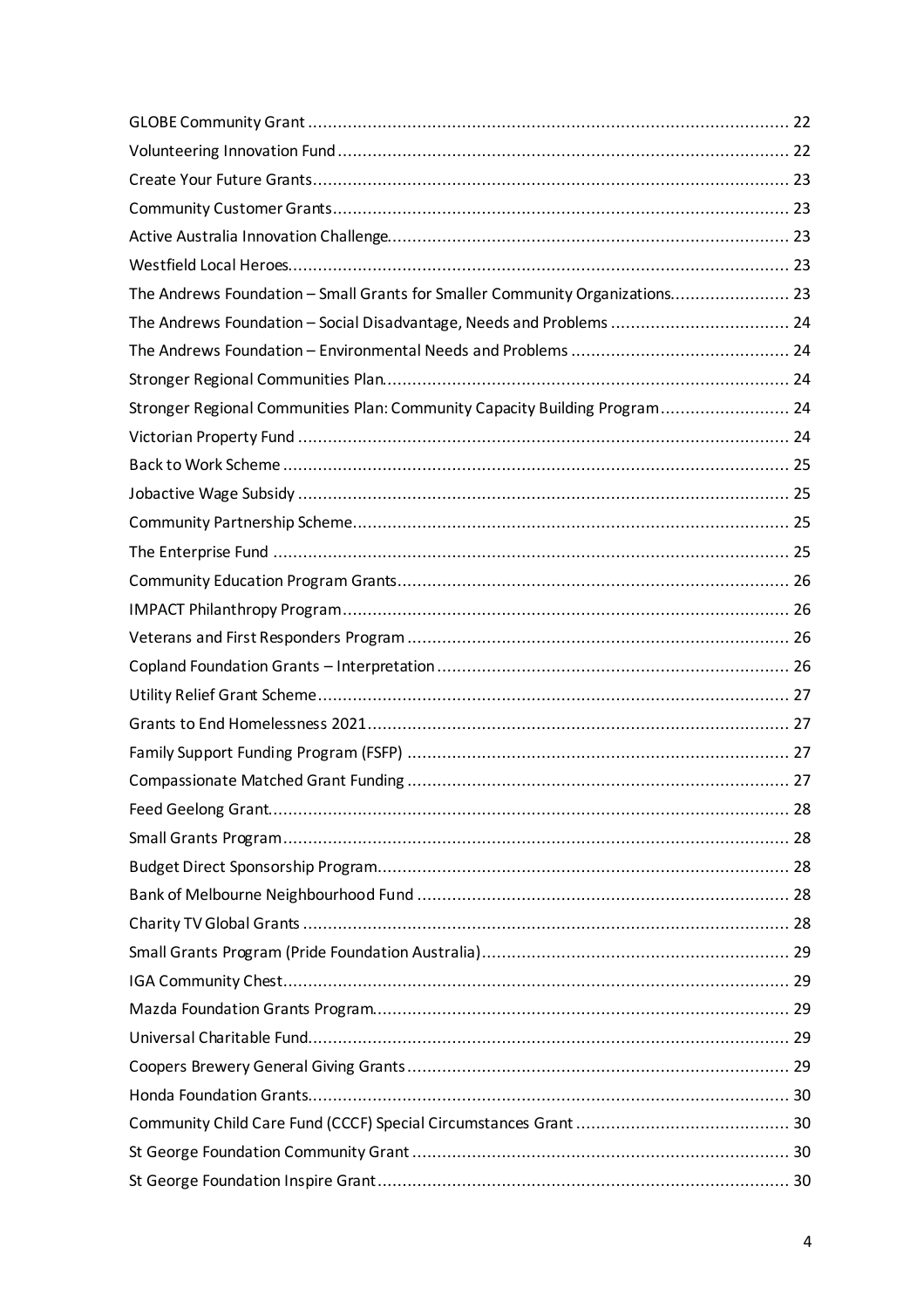| Community Sustainability Infrastructure Fund - Local Government & Business Grants 34 |  |
|--------------------------------------------------------------------------------------|--|
|                                                                                      |  |
|                                                                                      |  |
|                                                                                      |  |
|                                                                                      |  |
|                                                                                      |  |
|                                                                                      |  |
|                                                                                      |  |
|                                                                                      |  |
|                                                                                      |  |
|                                                                                      |  |
|                                                                                      |  |
|                                                                                      |  |
|                                                                                      |  |
|                                                                                      |  |
|                                                                                      |  |
|                                                                                      |  |
|                                                                                      |  |
|                                                                                      |  |
|                                                                                      |  |
|                                                                                      |  |
|                                                                                      |  |
|                                                                                      |  |
|                                                                                      |  |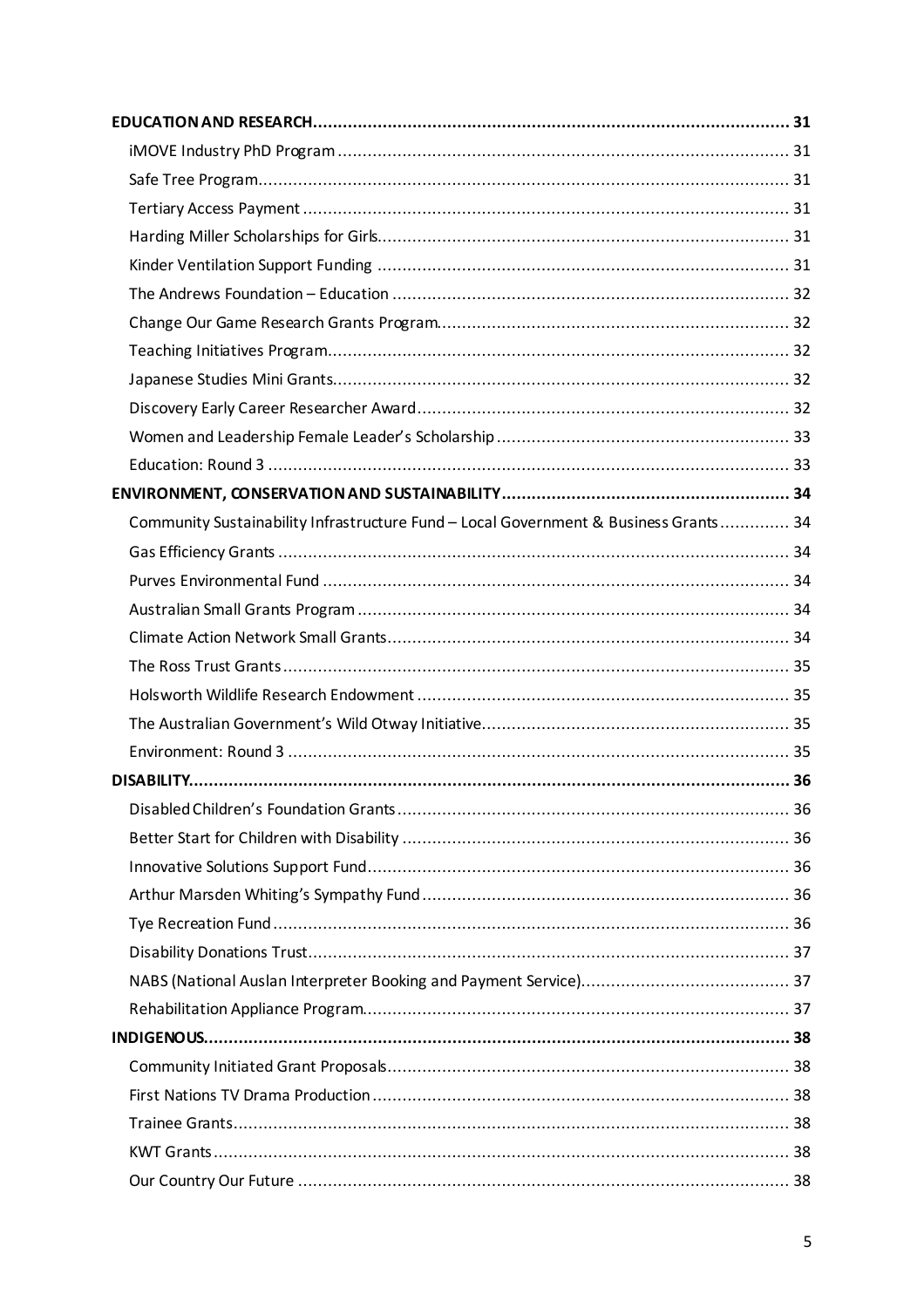| Provides matched funding up to \$30,000 to make commercial buildings in Victoria more energy |  |
|----------------------------------------------------------------------------------------------|--|
|                                                                                              |  |
|                                                                                              |  |
|                                                                                              |  |
|                                                                                              |  |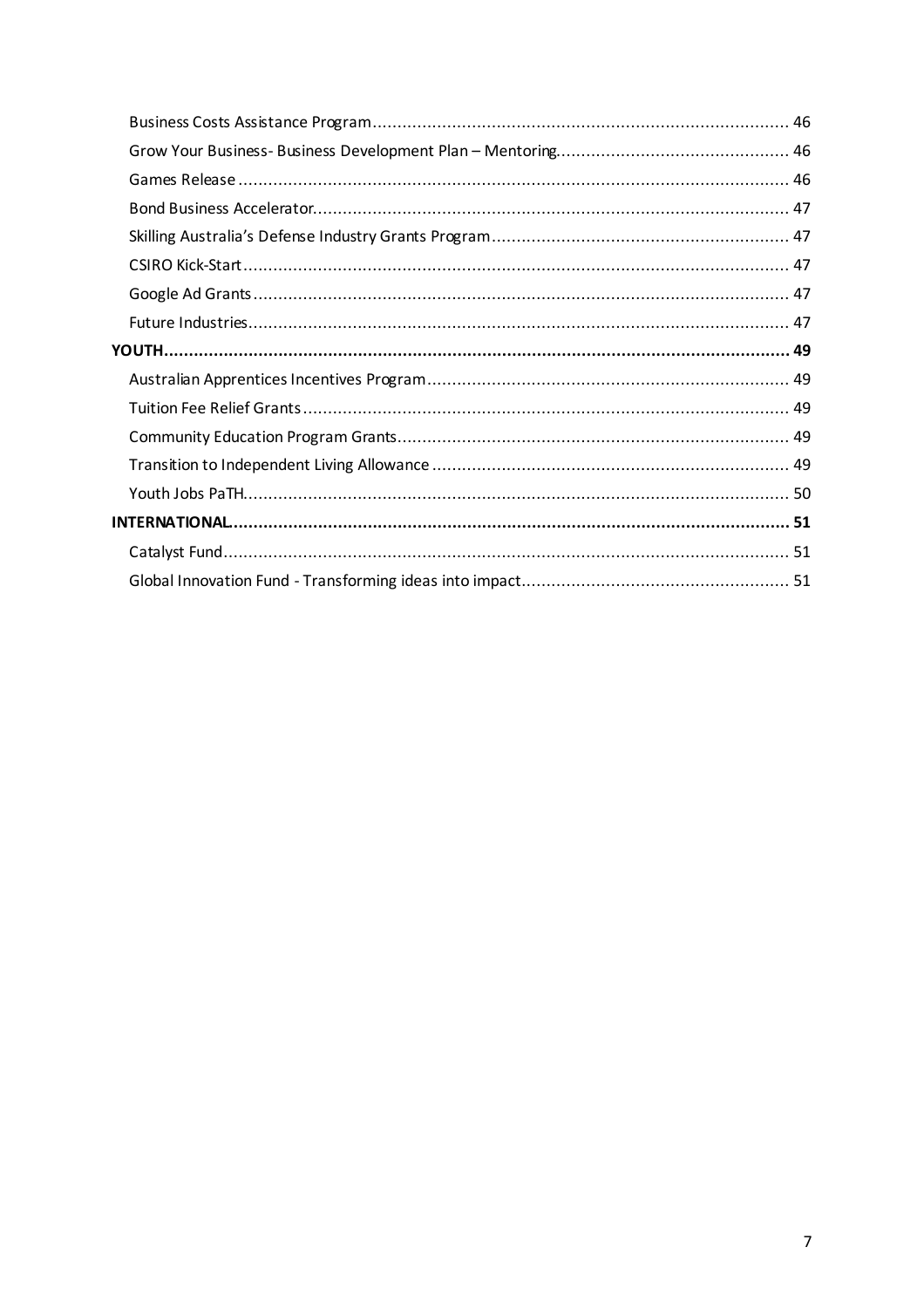# <span id="page-7-0"></span>SPECIAL GRANTS - COVID-19

# <span id="page-7-1"></span>COVID-19 Emergency Relief Funding

Funding provider: St. George Foundation, Bank of Melbourne Foundation & Banks SA Foundation Amount: up to \$5,000 Closes: Always Open Apply: [Apply \(stgeorgefoundation.com.au\)](https://www.stgeorgefoundation.com.au/apply)

St. George Foundation is providing emergency payments of up to \$5000 for approved charities who are experiencing immediate funding pressures as a result of COVID-19.

# <span id="page-7-2"></span>COVIDSafe Deep Cleaning Rebate

**Funding Provider:** Business Victoria Amount: up to \$10,000 Closes: Always Open Apply: [COVIDSafe Deep Cleaning Rebate | Business Victoria](https://business.vic.gov.au/grants-and-programs/covid-safe-deep-cleaning-rebate)

Helps eligible businesses cover the cost of hiring professional cleaning services to conduct a 'deep clean' or 'decontamination clean' of their premises or worksite.

# <span id="page-7-3"></span>COVIDSafe Outdoor Activation Voucher Program

Funding Provider: Victorian Government Amount: up to \$2,000 Closes: Always Open Apply: [COVIDSafe Outdoor Activation Voucher Program | Business Victoria](https://business.vic.gov.au/grants-and-programs/covidsafe-outdoor-activation-voucher-program)

Assists Victorian businesses, community organisations, not-for-profits and trader associations with vouchers to support initiatives such as outdoor hospitality and entertainment.

# <span id="page-7-4"></span>National Crisis Response Fund

Funding provider: Australian Communities Foundation Amount: \$5,000 to \$10,000 Closes: No closing date Apply: [Seeking Funding](https://communityfoundation.org.au/making-a-difference/seeking-funding/)

The National Crisis Response Fund has been established to enable effective granting to lesser-known organisations with a strong track record of delivering services that address stress points in our current system.

These grants will be dispersed on an as-needed basis – priority will be given to those who are especially vulnerable to the health and economic repercussions of COVID-19: First Nations communities, LGBTQIA+ people seeking peer support, and women exiting prison.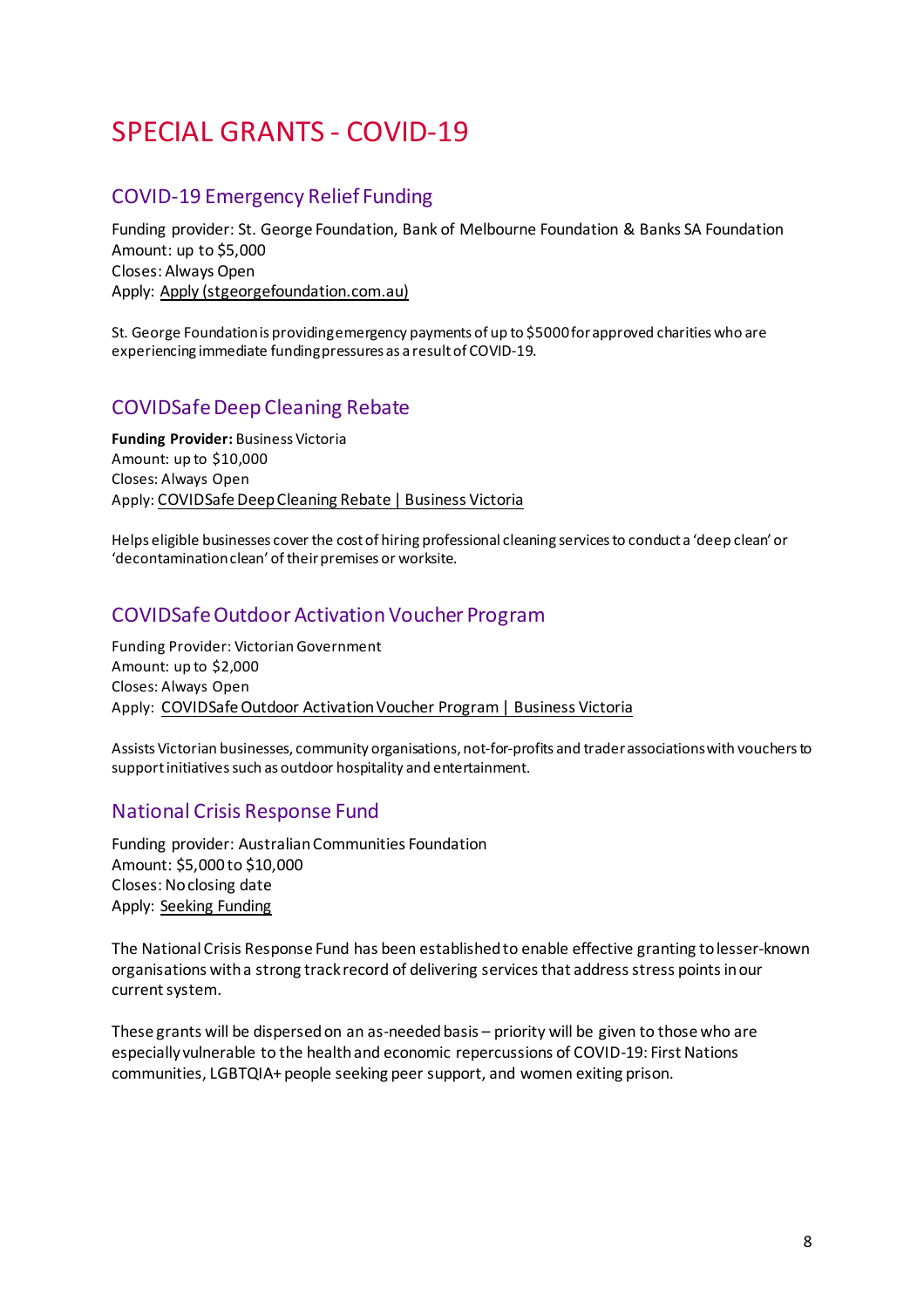# <span id="page-8-0"></span>ARTS Pride Foundation Australia & Sidney Meyer Fund Grant

<span id="page-8-1"></span>Funding Provider: Sidney Meyer and Gay & Pride Foundation Australia Amount: up to \$20,000 Closes: March 14, 2022 Apply: [Major Grants | Pride Foundation Australia | LGBTQIA+ Grant Making](https://pridefoundation.org.au/major-grants/)

Supports LGBTQIA+ refugees and people seeking asylum through grants for projects that are collaborations between refugee and asylum seeker agencies or groups and LGBTQIA+ agencies or groups.

# <span id="page-8-2"></span>Besen Family Foundation Grants - Arts & Culture

Funding Provider: Besen Family Foundation Amount: up to \$10,000 Closes: March 28, 2022 Apply[: How to Apply | Besen Family Foundation \(besenfoundation.org.au\)](https://www.besenfoundation.org.au/how-to-apply)

This program seeks to nurture the creative talents of Victoria artists and is deeply aware of the significant contribution that can be made by a dynamic and well-resourced arts sector.

# <span id="page-8-3"></span>Victorian Screen Incentive

Funding Provider: Film Victoria Amount: Unspecified Closes: Always Open Apply[: VicScreen — Incentives](https://vicscreen.vic.gov.au/funding/incentives#vsi)

This program encourages producers to bring their film, television and games projects to Victoria across all sectors of the screen industry

# <span id="page-8-4"></span>High End Television Concept Initiative

Funding Provider: Film Victoria Amount: Up to \$10,000 Closes: Always Open Apply: [VicScreen — Development Funding](https://vicscreen.vic.gov.au/funding/development)

This program supports highly experienced Victorian writers to further develop a concept for a "high end" television drama series, enabling them to deliver a mini-bible and/or other pitch materials that will enhance the appeal of the project in the market.

# <span id="page-8-5"></span>Development on Demand

Funding Provider: Film Victoria Amount: up to \$50,000 Closes: Always Open Apply[: VicScreen — Development Funding](https://vicscreen.vic.gov.au/funding/development)

<span id="page-8-6"></span>This program supports experienced Victorian producers and writers to develop narrative fiction or documentary projects for any release platform, including cinema, television, online and virtual reality.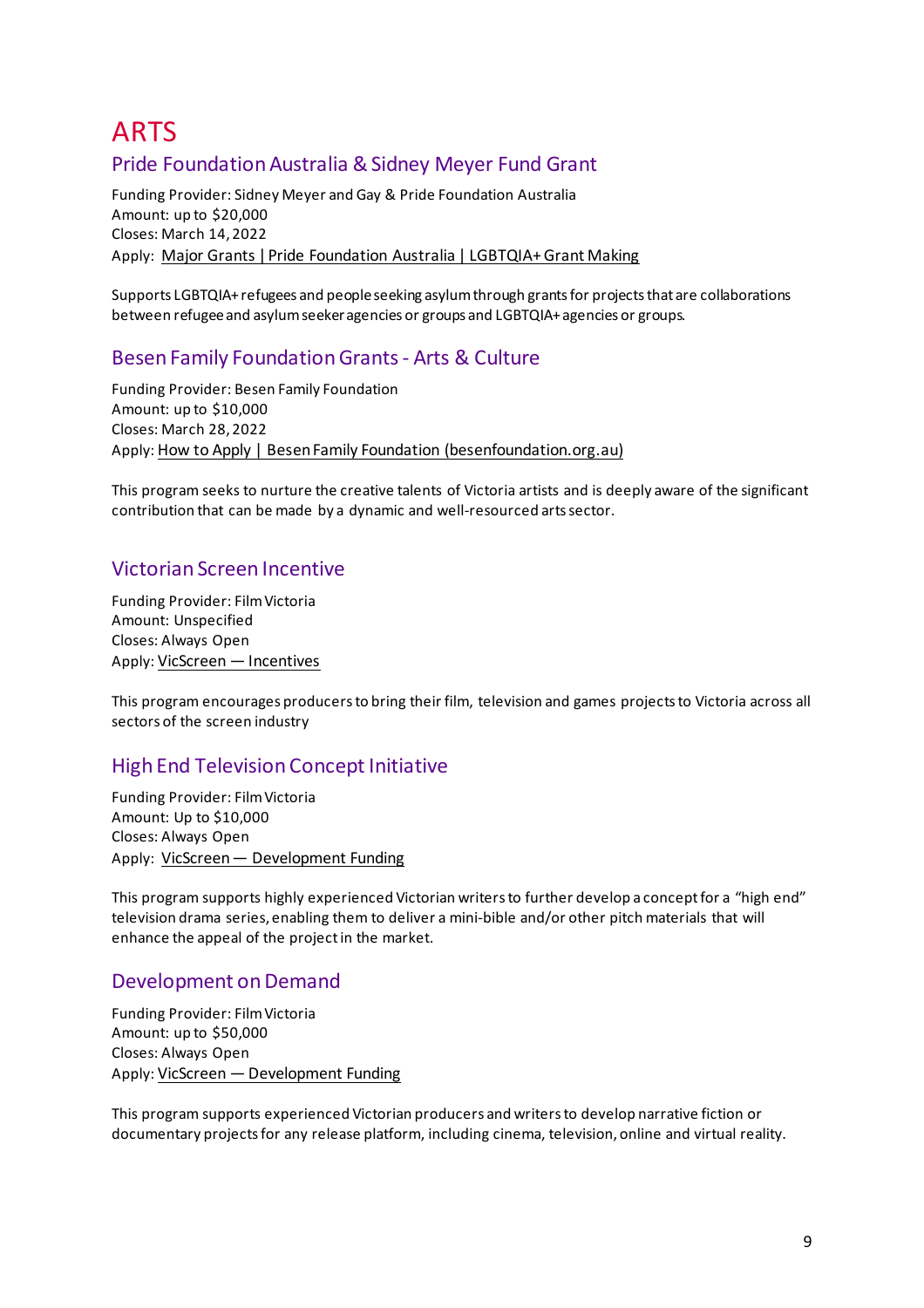# With One Voice Community Choir Start-Up Grants

Funding provider: Creativity Australia Amount: up to \$10,000 Closes: May 31, 2022 Apply: [Start a With One Voice Local Franchise choir · Creativity Australia](https://www.creativityaustralia.org.au/join-a-choir/start/)

Enables individuals and community groups to develop sustainable With One Voice Social Franchises through establishing a community choir.

### <span id="page-9-0"></span>The Levi's Music Prize

Funding provider: Levi's Amount: \$15,000 Closes: further rounds TBA Apply[: https://www.bigsound.org.au/music-festival/levis-music-prize](https://www.bigsound.org.au/music-festival/levis-music-prize)

Enables Australian bands and artists to maximize that next opportunity to get them to the next stage of their careers. With the hardships experienced by the music industry since the onset of COVID-19, this cash boost can help artists create opportunities to help turn their dreams into reality.

# <span id="page-9-1"></span>The Marten Bequest Scholarships

Funding Provider: Australia Council for the Arts Amount: \$50,000 Closes: \*new grant round TBA Apply: [The Marten Bequest Scholarships | Australia Council](https://www.australiacouncil.gov.au/funding/funding-index/the-marten-bequest-scholarships/)

The Marten Bequest Scholarships offer talented young artists the chance to explore, study and develop their artistic gifts through travelling either interstate or overseas. The scholarships provide financial support under the categories of acting, architecture, ballet, instrumental music, painting, poetry, prose, sculpture and singing to help talented Australian artists achieve their dreams.

# <span id="page-9-2"></span>Kathleen Mitchell Award

Funding Provider: Australia Council for the Arts Amount: \$15,000 Closes: \*new grant round TBA Apply: [Kathleen Mitchell Award | Australia Council](https://www.australiacouncil.gov.au/funding/funding-index/kathleen-mitchell-award/)

The Kathleen Mitchell Award is presented biennially to the author, aged 30 or under, of an outstanding novel or novella to encourage advancement of their literary career. The novel or novella must have been published or accepted for publication within the 2 years prior to the award closing date.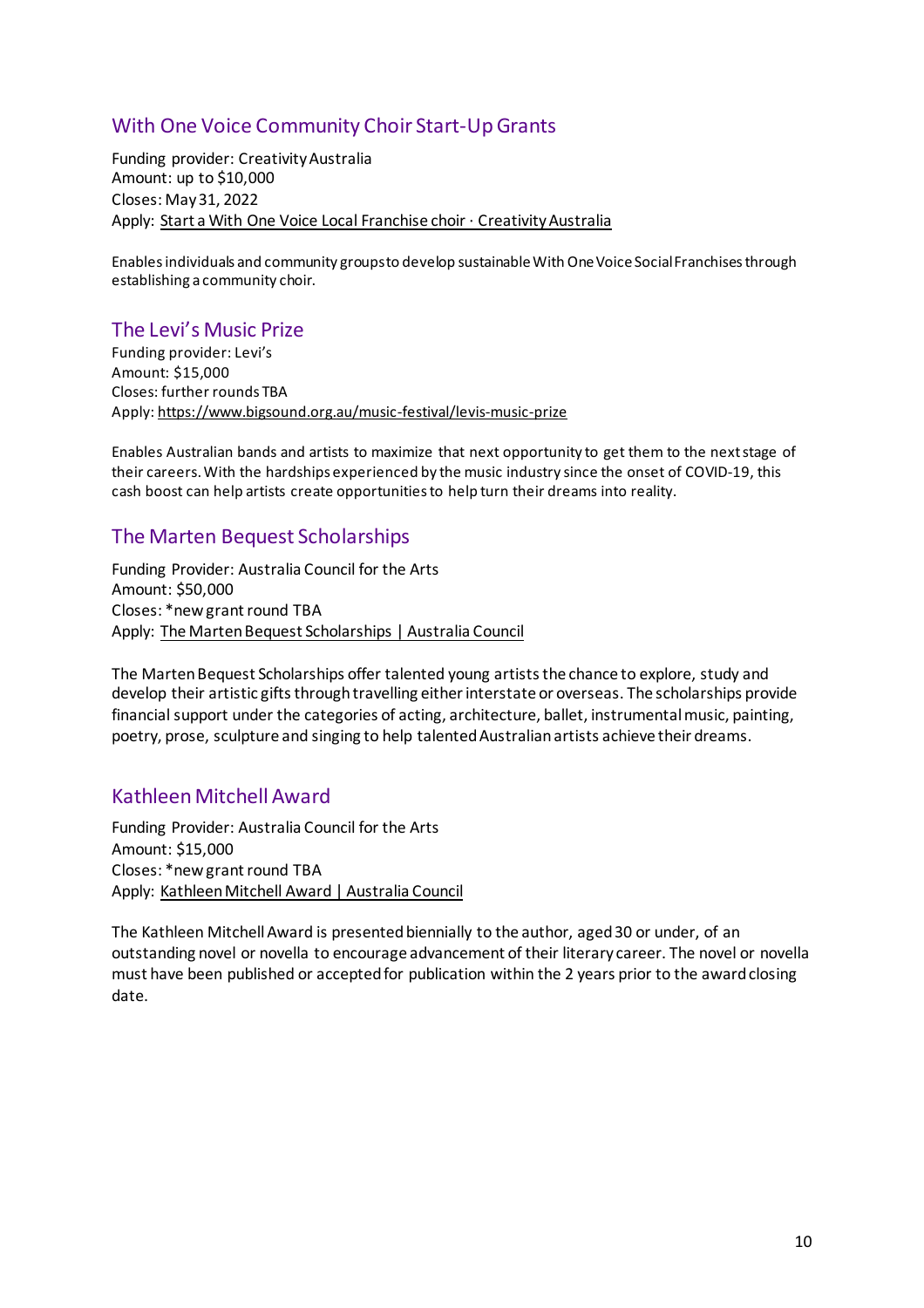# <span id="page-10-0"></span>Dal Stivens Award

Funding Provider: Australia Council for the Arts Amount: \$15,000 Closes: \*new grant round TBA Apply: [Dal Stivens Award | Australia Council](https://www.australiacouncil.gov.au/funding/funding-index/dal-stivens-award/)

The Dal Stivens Award is presented biennially to the author, aged 30 or under, of a short story or essay of the highest literary merit. The short story or essay must be between 3,000 and 10,000 words and published or accepted for publication within the 12 months prior to the award closing date.

### <span id="page-10-1"></span>Re-imagine: Industry Collaborations

Funding provider: The Australia Council for the Arts Amount: up to \$100,000 Closes: \*new grant round TBA Apply here: [Re-imagine: Industry Collaborations | Australia Council](https://www.australiacouncil.gov.au/funding/funding-index/re-imagine-industry-collaborations/)

The Industry Collaborations stream supports future-focused, cross-industry collaborations across and beyond the cultural and creative industries. Individuals, groups or organisations working within the cultural and creative industries may apply.

### <span id="page-10-2"></span>International Marketing Support: Festivals and Awards

Funding provider: Screen Australia Amount: up to \$20,000 Closes: ongoing Apply: [https://www.screenaustralia.gov.au/funding-and-support/feature-films/festivals-events](https://www.screenaustralia.gov.au/funding-and-support/feature-films/festivals-events-awards/festivals-and-awards)[awards/festivals-and-awards](https://www.screenaustralia.gov.au/funding-and-support/feature-films/festivals-events-awards/festivals-and-awards)

Supports the promotion of Australian content and talent at the key festivals and awards events. Screen Australia will contribute to the promotional budget for eligible events: \$20,000 for feature films and \$10,000 for short films.

### <span id="page-10-3"></span>Development on Demand

Funding provider: Film Victoria Amount: up to \$50,000 Closes: ongoing Apply:<https://www.film.vic.gov.au/funding/funding-for-development/>

Supports experiences Victorian producers and writers to develop narrative fiction or documentary projects for any release platform, including cinema, TV, online and virtual reality.

# <span id="page-10-4"></span>Screen Australia's Documentary Development Program

Funding provider: Screen Australia Amount: up to \$30,000 Closes: ongoing Apply: [https://www.screenaustralia.gov.au/funding-and](https://www.screenaustralia.gov.au/funding-and-support/documentary/development/documentary-development)[support/documentary/development/documentary-development](https://www.screenaustralia.gov.au/funding-and-support/documentary/development/documentary-development)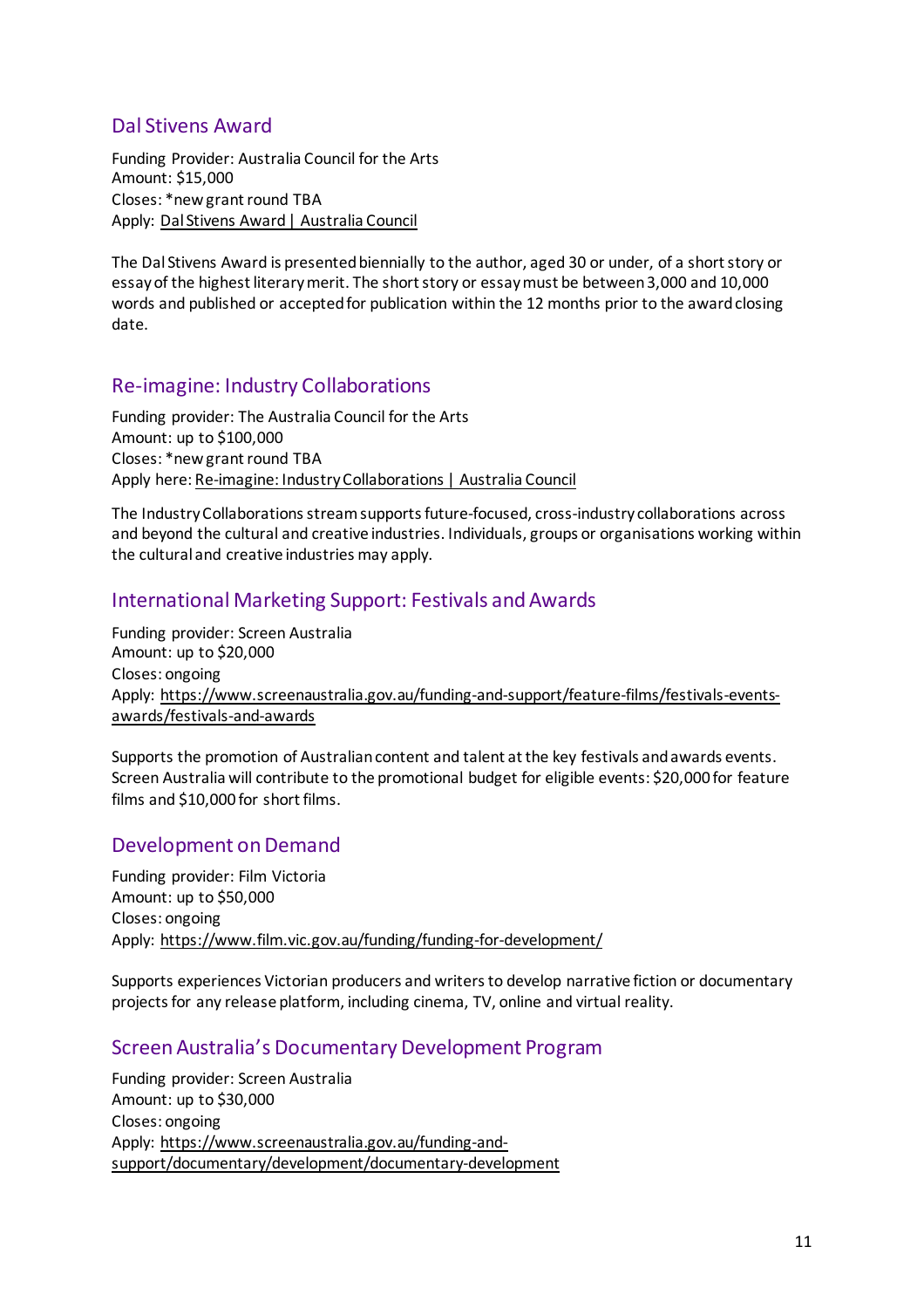Assists documentary makers in achieving planned outcomes for the development of their projects.

# <span id="page-11-0"></span>Enterprise People

Funding provider: Screen Australia Amount: up to \$70,000 Closes: TBA – currently closed Apply: [https://www.screenaustralia.gov.au/funding-and-support/industry](https://www.screenaustralia.gov.au/funding-and-support/industry-development/people/enterprise-people)[development/people/enterprise-people](https://www.screenaustralia.gov.au/funding-and-support/industry-development/people/enterprise-people)

Supports established and emerging creative professionals in any stage of their career to take advantage of a placement or professional development opportunity.

# <span id="page-11-1"></span>Arts and Culture: Round 3

Funding provider: Helen Macpherson Smith Trust Amount: \$91,000 up to \$200,000 Closes: TBA Apply:<https://hmstrust.org.au/applying-for-a-grant/>

Aims to increase local participation, encourage public engagement and develop a sense of place through creative initiatives. Some focus areas include building social inclusion and access, developing digital capability and supporting arts workers and artists.

### <span id="page-11-2"></span>Arts Projects for Individuals and Groups

Funding provider: Australia Council for the Arts Amount: \$10,000 to \$50,000 Closes: 6th September 2022 Apply: [Arts Projects for Individuals and Groups](https://www.australiacouncil.gov.au/funding/funding-index/arts-projects-for-individuals-and-groups/)

This program funds a range of activities that deliver benefits to the arts sector and wider public, including national and international audiences.

### <span id="page-11-3"></span>Arts Projects - Organisations

Funding provider: Australia Council for the Arts Amount: \$20,000 to \$100,000 Closes: Tuesday 6th September 2022 Apply: [Funding | Australia Council](https://www.australiacouncil.gov.au/funding/)

This program funds a range of activities that deliver benefits to the arts sector and wider public, including national and international audiences.

# <span id="page-11-4"></span>Performers' Trust Foundation

Funding provider: Phonographic Performance Company of Australia (PPCA) Amount: \$3,000 to \$5,000 Closes: Ongoing Apply: [Linking Business to Music Makers - Performers' Trust Foundation](http://www.ppca.com.au/ppca-about-us/ppca-performers-trust-foundation/)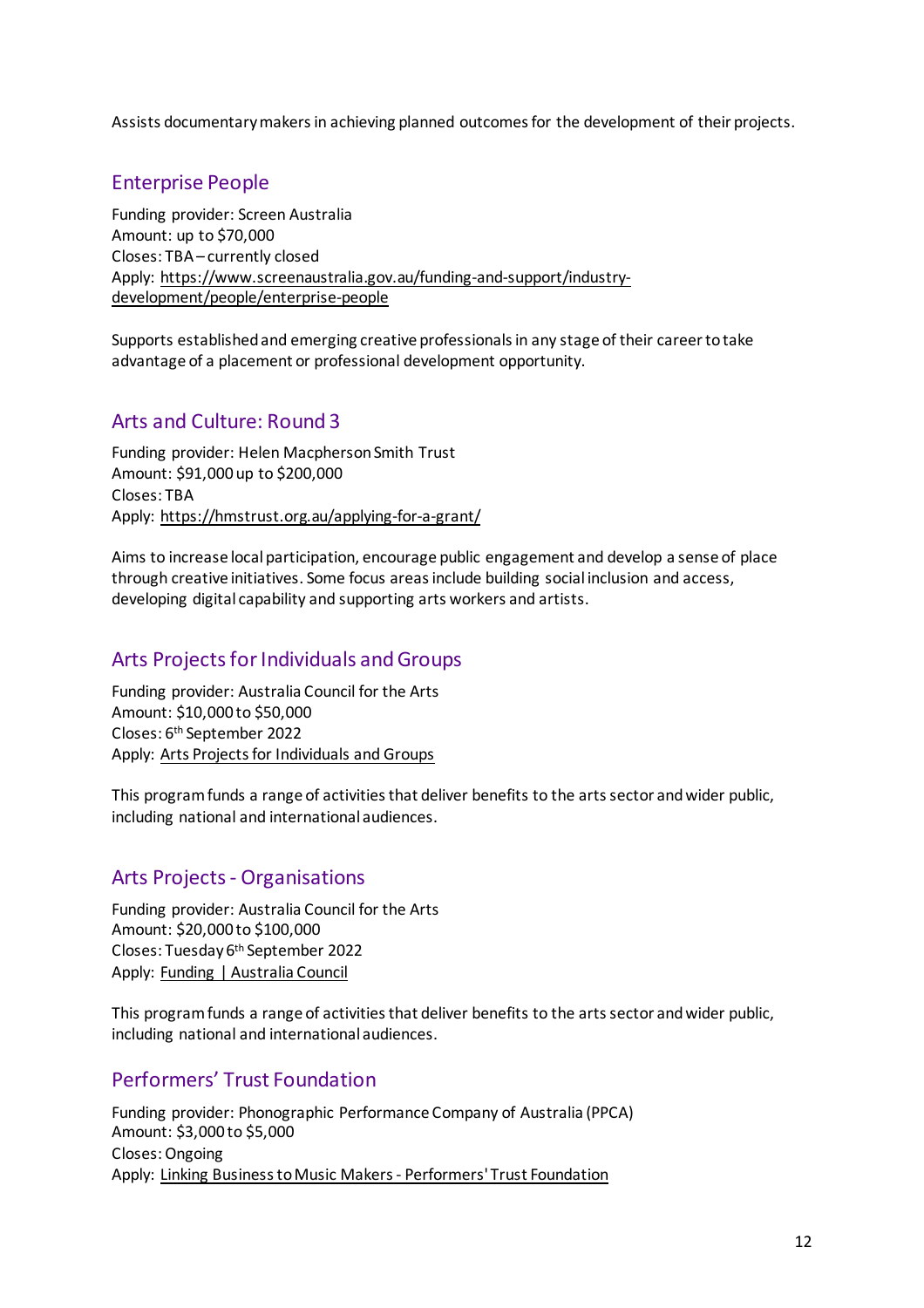These grants are to promote and encourage music and the music-related performing arts. Applications can be made for a variety of purposes including performances, scholarships, promotion, tuition fees, travel, accommodation, etc.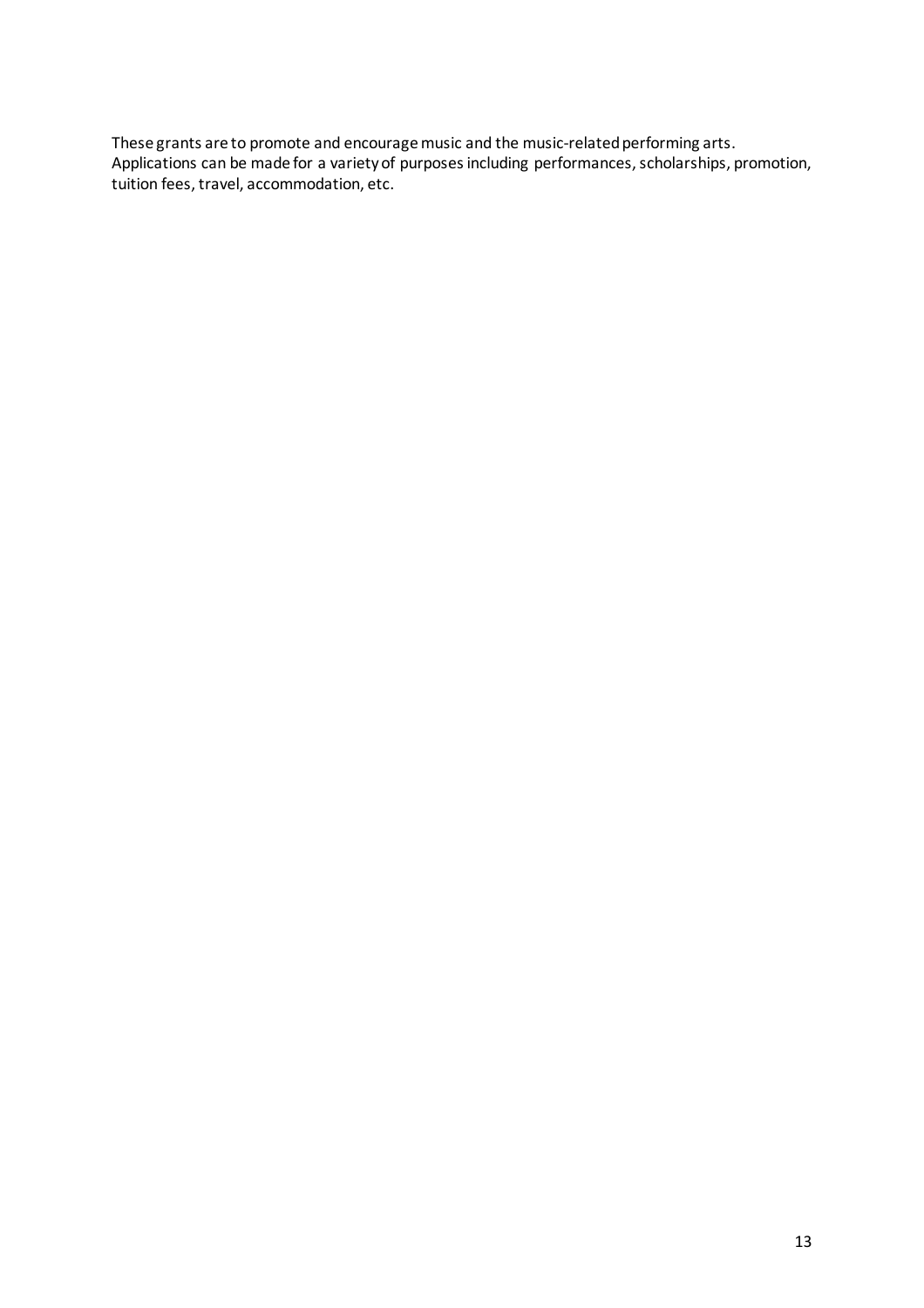# <span id="page-13-0"></span>**COMMUNITY**

### <span id="page-13-1"></span>Recreational Fishing Grants Program – Small Grants Program

Funding provider: Victorian Department of Environment, Land, Water and Planning Amount: up to \$5,000 Closes: Always Open Apply: [Recreational Fishing Grants Program - VFA](https://vfa.vic.gov.au/recreational-fishing/recreational-fishing-grants-program#utm_source=vfa-vic-gov-au&utm_medium=vanity-url-301ssredirect&utm_content=fishinggrants&utm_campaign=recreational-fishing)

Funds small recreational fishing projects which benefit public recreational fishing in Victoria.

#### <span id="page-13-2"></span>Recreational Fishing Grants Program – Intermediate Grants Program

Funding provider: Victorian Department of Environment, Land, Water and Planning Amount: \$5,001 - \$50,000 Closes: Always Open Apply: [Intermediate Grants Program - VFA](https://vfa.vic.gov.au/recreational-fishing/recreational-fishing-grants-program/intermediate-grants-program)

Supports projects that improve recreational fishing.

### <span id="page-13-3"></span>Compassionate Matched Grant Funding

Funding provider: Rotary Australia Benevolent Society Amount: \$1,000 - \$10,000 Closes: Always Open Apply: [Rotary Australia Compassionate Grant - Rotary Australia World Community Service Ltd.](http://rawcs.org.au/projects-2/rotary-australia-benevolent-society/dick-smith-matched-funding-grant/)  [\(RAWCS\)](http://rawcs.org.au/projects-2/rotary-australia-benevolent-society/dick-smith-matched-funding-grant/)

Distributes grants to disadvantaged Australians identified by local Rotary clubs or Rotary districts.

### <span id="page-13-4"></span>Migrants & Refugees Settlement Fund

Funding provider: Melbourne Anglican Foundation Amount: Unspecified Closes: Always Open Apply: [Migrants and Refugees Settlement Fund | Anglican Diocese of Melbourne](https://www.melbourneanglican.org.au/melbourne-anglican-foundation/migrants-and-refugees-settlement-fund/)  [\(melbourneanglican.org.au\)](https://www.melbourneanglican.org.au/melbourne-anglican-foundation/migrants-and-refugees-settlement-fund/)

Seeks to help refugees settle into a new life. Parishes may apply to support individuals in 'necessitous circumstances. Projects may include emergency accommodation, material aid, and skill and language classes.

### <span id="page-13-5"></span>Stephanie Alexander Kitchen Garden National Program

Funding provider: Stephanie Alexander Kitchen Garden Foundation Amount: Unspecified Closes: Always Open Apply: [Kitchen Garden | \(kitchengardenfoundation.org.au\)](https://www.kitchengardenfoundation.org.au/)

Provides educational resources, professional development, support and inspiration for educators to deliver pleasurable food education to children in Australia.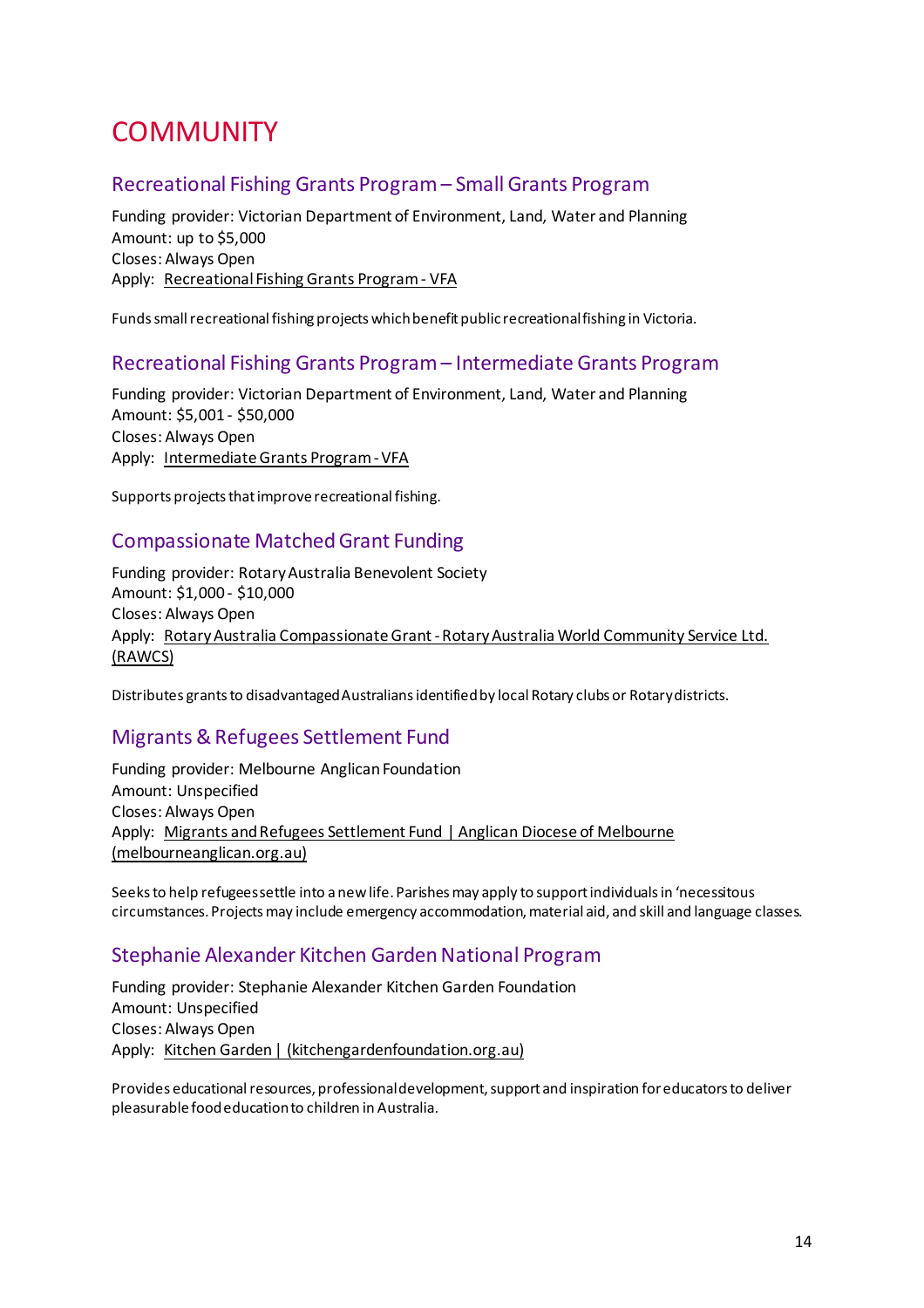# <span id="page-14-0"></span>Stronger Regional Communities Plan: Community Capacity Building Program

Funding provider: Regional Development Victoria Amount: up to \$50,000 Closes: Always Open Apply: [Stronger Regional Communities Program - Regional Development Victoria \(rdv.vic.gov.au\)](https://www.rdv.vic.gov.au/grants-and-programs/stronger-regional-communities-program)

Aims to develop and strengthen local people's capacity to make a difference in their communities by increasing participation and diversity in priority projects, processes and planning that address local challenges.

# <span id="page-14-1"></span>Regional Skills Fund

Funding provider: Regional Development Victoria Amount: Unspecified Closes: Always Open Apply: [Regional Jobs Fund - Regional Development Victoria \(rdv.vic.gov.au\)](https://www.rdv.vic.gov.au/grants-and-programs/regional-jobs-fund)

Aims to support regional industry and business skills and capability to ensure the long-term sustainability of employment and business growth.

# <span id="page-14-2"></span>Regional Community Leadership Program

Funding provider: Regional Development Victoria Amount: Unspecified Closes: Always Open Apply: [Regional Community Leadership Program - Regional Development Victoria](https://www.rdv.vic.gov.au/grants-and-programs/regional-community-leadership-program) (rdv.vic.gov.au)

Aims to support initiatives that develop and facilitate the emergence of local leaders, strengthen existing community leadership capabilities and develop stronger connections between local leaders and regional development initiatives.

### <span id="page-14-3"></span>Disaster Assistance, Disaster Recovery and Emergency Grants

Funding provider: Australian Lions Foundation Amount: Unspecified Closes: Always Open Apply: [Home - Lions Clubs Australia](https://lionsclubs.org.au/)

Supports community-based welfare projects.

#### <span id="page-14-4"></span>New Enterprise Incentive Scheme

Funding provider: Australian Department of Employment Amount: Unspecified Closes: Always Open Apply: [New Business Assistance with NEIS - Department of Education, Skills and Employment,](https://www.dese.gov.au/new-business-assistance-neis)  [Australian Government \(dese.gov.au\)](https://www.dese.gov.au/new-business-assistance-neis)

If you are an eligible job seeker interested in starting and running a small business, you may be able to access assistance. The Scheme provides accredited small business training, business advice and mentoring, and ongoing income support for 52 weeks.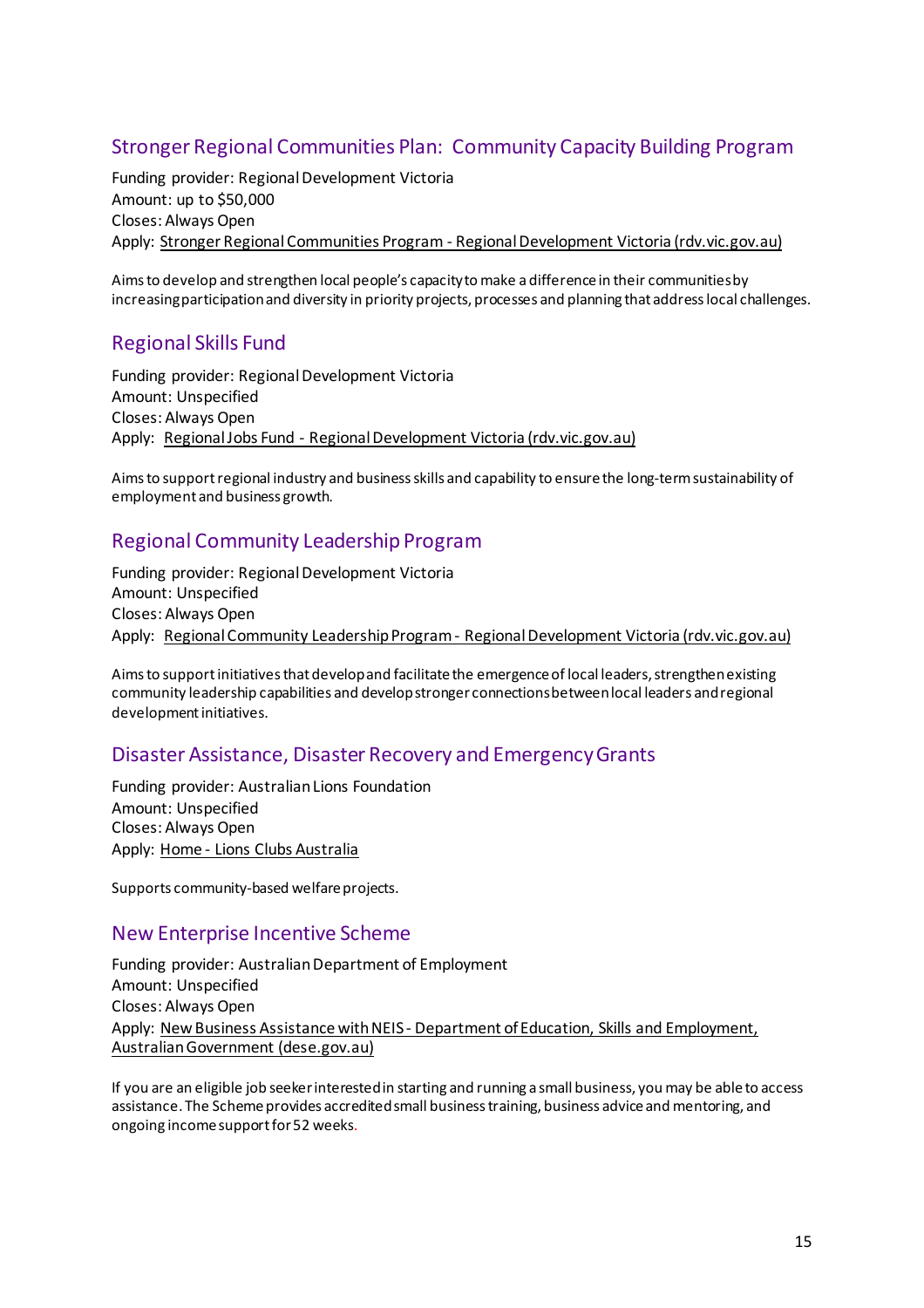### <span id="page-15-0"></span>First Homeowner Grant

Funding provider: State Revenue Office Victoria Amount: up to \$20,000 Closes: Always Open Apply: [First Home Owner | State Revenue Office \(sro.vic.gov.au\)](https://www.sro.vic.gov.au/first-home-owner)

Encourages and assists home ownership and offsets the effect of the GST on home ownership.

### <span id="page-15-1"></span>Follow Your Dreams Grant

Funding provider: DEBRA Australia Amount: Unspecified Closes: May 31, 2022 Apply: [Follow Your Dreams Grant - DEBRA Australia](https://www.debra.org.au/follow-your-dreams/)

Provides an opportunity for people living with Epidermolysis Bullosa (EB) to follow their dreams.

# <span id="page-15-2"></span>Small Grants Program

Funding provider: CCI Giving Amount: up to \$10,000 Closes: Always Open Apply: [Small Grants Program — United States Studies Centre \(ussc.edu.au\)](https://www.ussc.edu.au/research/small-grants-program)

Assists Catholic organisations and others carrying out Catholic mission anywhere in Australia to respond to current and emerging needs in local communities.

# <span id="page-15-3"></span>Bushfire Clean-up Program

Funding provider: Victorian Government Amount: Unspecified Closes: Always Open Apply: Bushfire [Clean-up Program | Victorian Government \(www.vic.gov.au\)](https://www.vic.gov.au/bushfire-clean-up-program)

Covers the demolition and disposal of all buildings destroyed or damaged beyond repair by this season's bushfires.

### <span id="page-15-4"></span>Geelong Major Events

Funding provider: City of Greater Geelong Amount: Unspecified Closes: Always Open Apply: [Geelong Major Events Committee - City of Greater Geelong \(geelongaustralia.com.au\)](https://www.geelongaustralia.com.au/events/gme/article/item/8cb9094b57a01d6.aspx)

Aims to support the development of a broad range of major events in our region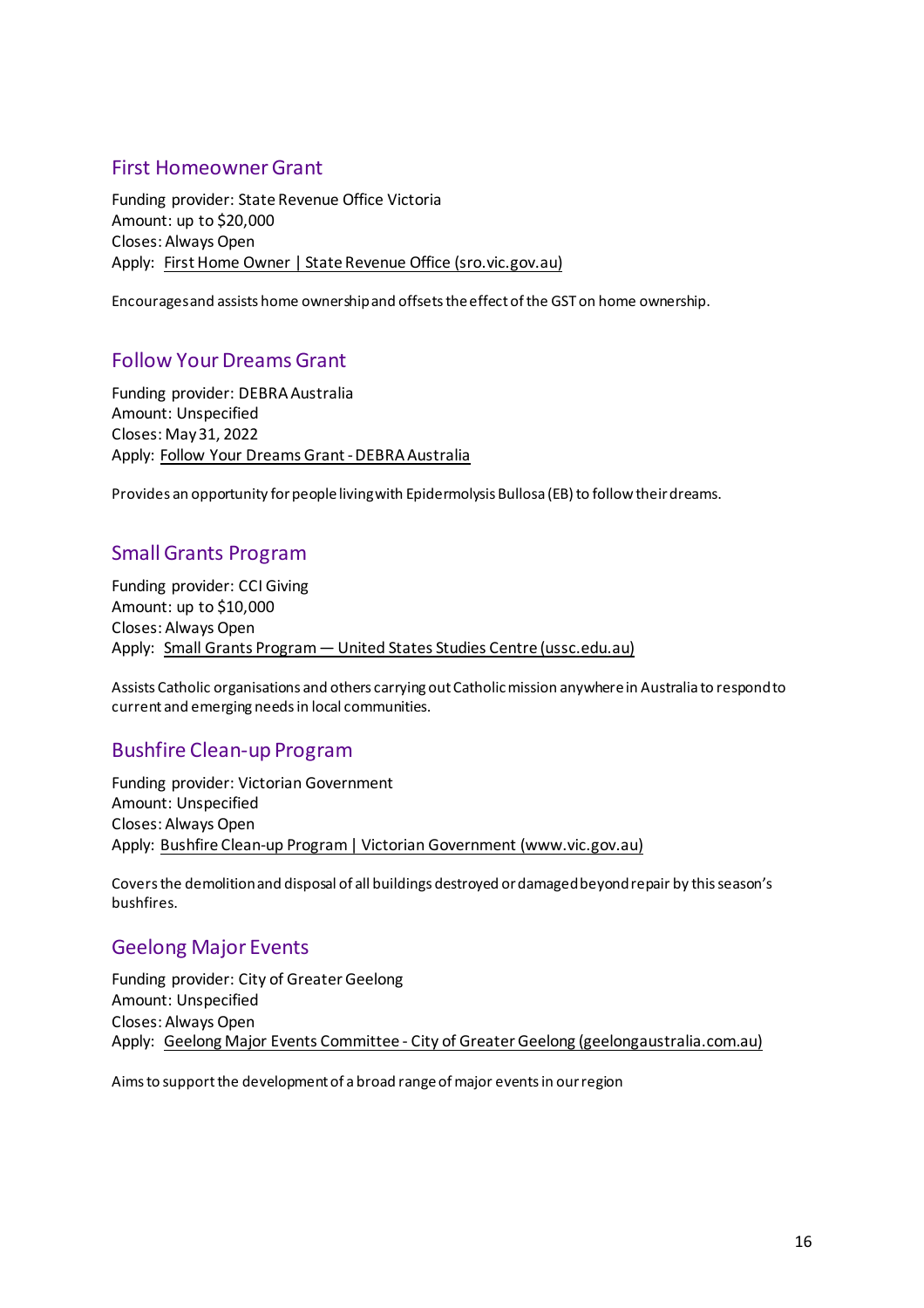# <span id="page-16-0"></span>Be Connected Grants – Building Digital Skills

Funding Provider: Be Connected Network Amount: \$2,500- \$20,000 Closes: April 29th, 2022 Apply: [Building Digital Skills grant | Be Connected \(beconnectednetwork.org.au\)](https://www.beconnectednetwork.org.au/grant-program/building-digital-skills-grants)

Enables organisations to support older Australians 50+ through free face-to-face contact (if safe to do so), either one-on-one or in small groups, to develop their digital skills and confidence, utilising the learning courses available on the Be Connected Learning site.

### <span id="page-16-1"></span>Rural Procedural Grants Program

Funding Provider: Australian College or Rural & Remote Medicine Amount: up to \$20,000 Closes: Always Open Apply[: Rural Procedural Grants Program | business.gov.au](https://business.gov.au/grants-and-programs/Rural-Procedural-Grants-Program)

Provides financial assistance to procedural and emergency medicine general practitioners who provide services in remote and rural areas to help them maintain or upgrade their skills.

### <span id="page-16-2"></span>Diabetes Grants

Funding Provider: Australian Lions Foundation Amount: Unspecified Closes: Always Open Apply[: Application Forms - Australian Lions Foundation \(alf.org.au\)](https://alf.org.au/application-forms/)

Assists with the purchase of equipment and attendance at educational and support camps for children and young adults with diabetes.

# <span id="page-16-3"></span>Rotary Foundation - District Grants

Funding provider: The Rotary Foundation Amount: \$1,000 - \$6,000 Closes: Always Open Apply: <https://my.rotary.org/en/take-action/apply-grants/district-grants>

Funds small-scale, short-term activities that address needs in your community and communities abroad.

### <span id="page-16-4"></span>Victorian Homebuyer Fund

Funding provider: Australian Lions Foundation Amount: Unspecified Closes: Always Open Apply: [Homebuyer Fund | State Revenue Office \(sro.vic.gov.au\)](https://www.sro.vic.gov.au/homebuyer)

Supports eligible homebuyers with a government contribution of up to 25% towards the purchase price of their property.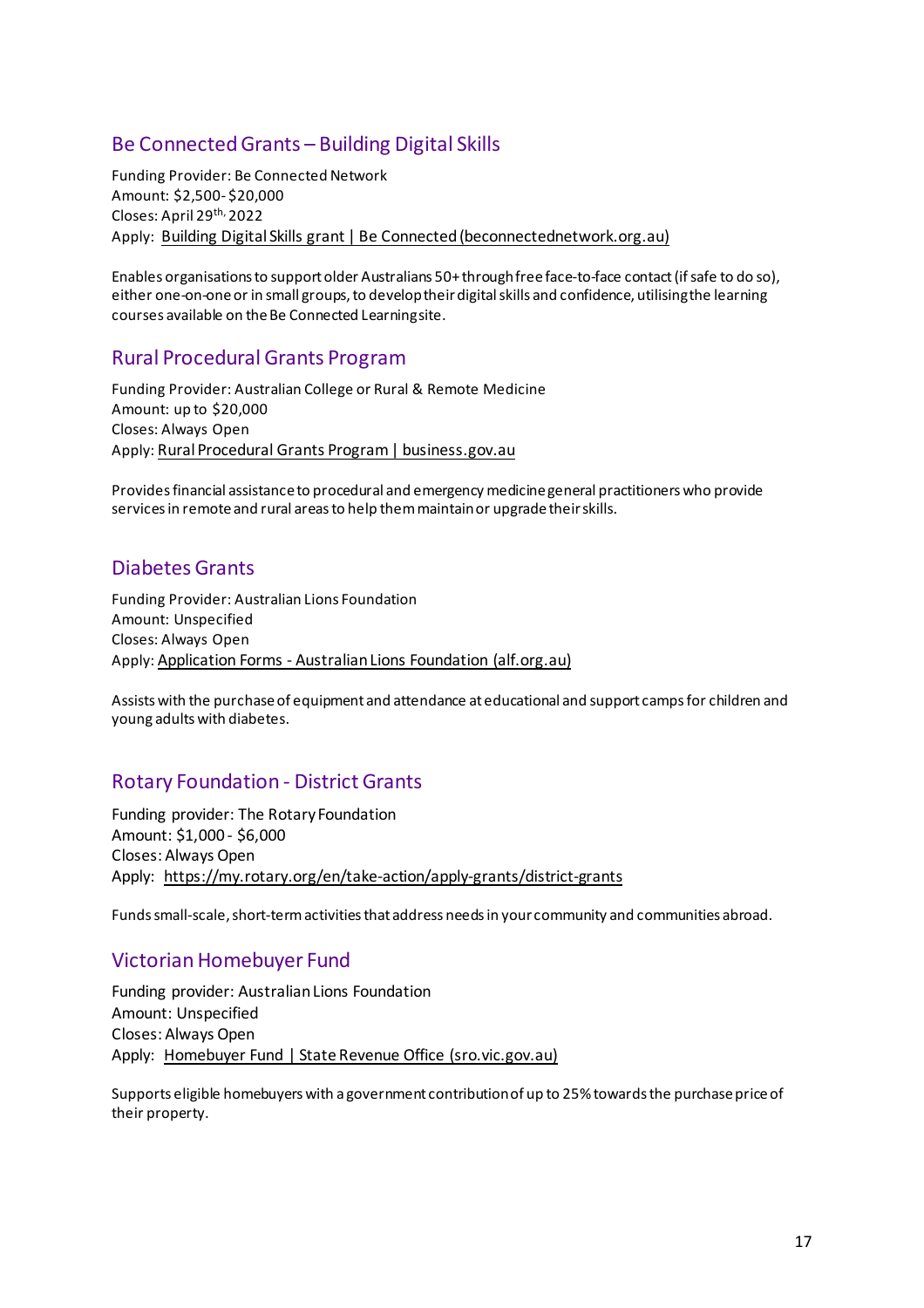# <span id="page-17-0"></span>Compassionate Grants

Funding provider: Australian Lions Foundation Amount: Unspecified Closes: Always Open Apply: [Application Forms - Australian Lions Foundation \(alf.org.au\)](https://alf.org.au/application-forms/)

Funds individuals or families who are suffering financial hardship through illness or other necessitous circumstances

### <span id="page-17-1"></span>Special Purpose Grants

Funding provider: Australian Lions Foundation Amount: Unspecified Closes: Always Open Apply: [Application Forms - Australian Lions Foundation \(alf.org.au\)](https://alf.org.au/application-forms/)

Provides help and assistance in all forms for community welfare on a National, State or District basis.

### <span id="page-17-2"></span>The Awesome Foundation Grants – Geelong Chapter

Funding provider: The Awesome Foundation Amount: \$1,000 Closes: Always Open Apply: [The Awesome Foundation : Geelong](https://www.awesomefoundation.org/en/chapters/geelong)

<span id="page-17-3"></span>Funds community projects that make Geelong 'more awesome'.

### <span id="page-17-4"></span>Escaping Violence Payment Program

Funding provider: Uniting Care Amount: \$1,500 Closes: Always Open Apply: Escaping Violence Payment [| Uniting Vic.Tas \(unitingvictas.org.au\)](https://www.unitingvictas.org.au/services/family-services/family-violence-services/escaping-violence-payment/)

<span id="page-17-5"></span>Offers support for people 18+ who have recently experienced family violence, have a changed living situation and are experiencing financial stress.

### <span id="page-17-6"></span>Backing Young People

Funding provider: Vincent Fairfax Family Foundation Amount: Unspecified Closes: Always Open Apply: [Vincent Fairfax Family Foundation \(vfff.org.au\)](https://vfff.org.au/)

Aims to support initiatives aligned to VFFF's focus on Backing Young People with innovative opportunities that advance their independence, social purpose and future security.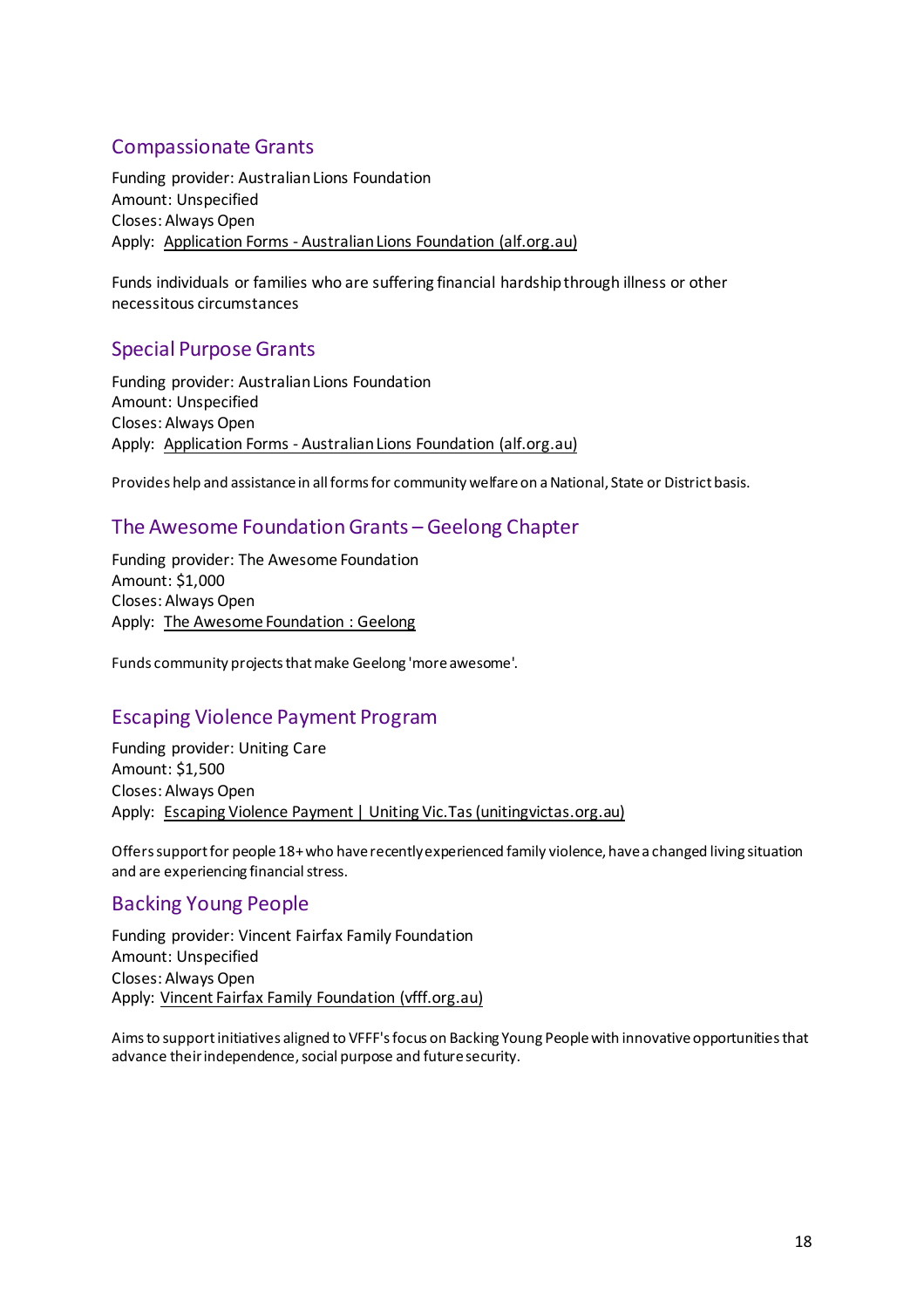# <span id="page-18-0"></span>ETREA Foundation Grants

Funding provider: ETREA Foundation Amount: \$2,000 - \$10,000 Closes: Always Open Apply: [Apply For A Grant | ETREA Foundation](https://www.etrea.com.au/apply-for-a-grant/)

Offers financial support, builds collaborative relationships and networks with like-minded organisations committed to supporting and teaching those in need the tools and skills to rebuild their lives and achieve personal fulfilment

### <span id="page-18-1"></span>Community Resilience Grants

Funding provider: Stay Afloat Australia Amount: up to \$2,000 Closes: always open Apply: [Community Resilience Grants | Stay A Float](https://www.stayafloat.com.au/grants/)

Supports events that encourage commercial seafood communities nationwide to come together in a supportive setting to raise awareness of mental health and the benefits of overall wellbeing.

### <span id="page-18-2"></span>Borough of Queenscliffe Grants

Funding provider: Borough of Queenscliffe Amount: up to \$2,000 Closes: Always Open Apply: [Grants and sponsorships | Borough of Queenscliffe](https://www.queenscliffe.vic.gov.au/Your-Council/Grants-and-sponsorships)

Local governments are major providers of community funding. Programs and deadlines tend to change frequently, so we recommend checking grant details on your local government's website.

### <span id="page-18-3"></span>Golden Plains Shire Grants

Funding provider: Golden Plains Shire Amount: Unspecified Closes: Always Open Apply: [Grants | Golden Plains Shire Council](https://www.goldenplains.vic.gov.au/community/grants)

Local governments are major providers of community funding. Programs and deadlines tend to change frequently, so we recommend checking grant details on your local government's website.

### <span id="page-18-4"></span>Surf Coast Shire Grants

Funding provider: Surf Coast Shire Amount: up to \$5,000 Closes: Always Open Apply: [Grants - Surf Coast Shire](https://www.surfcoast.vic.gov.au/Community/Grants)

Local governments are major providers of community funding. Programs and deadlines tend to change frequently, so we recommend checking grant details on your local government's website.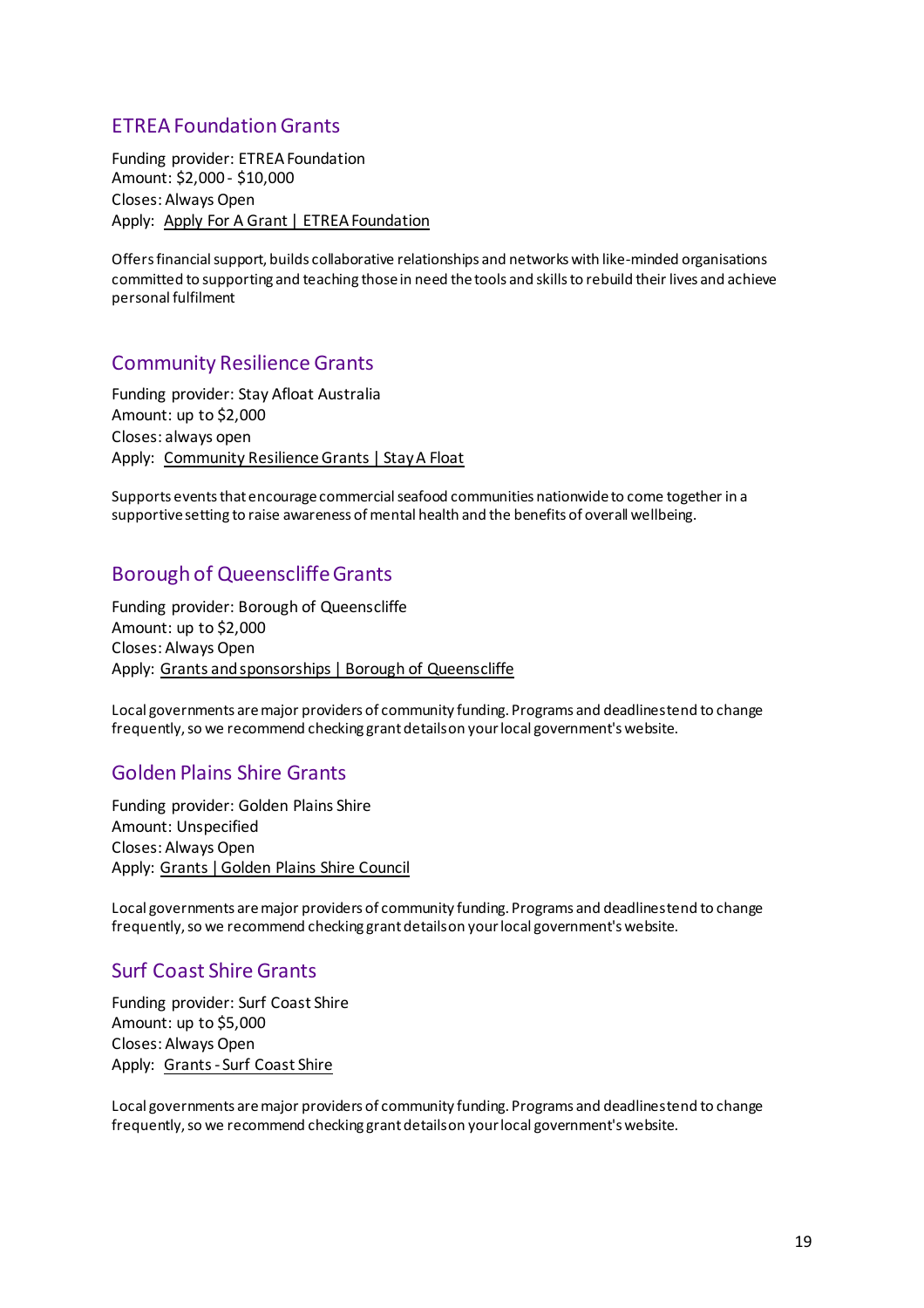# <span id="page-19-0"></span>Lendlease Foundation Community Grants Program

Funding Provider: Community Enterprise Foundation Amount: up to \$10,000 Closes: April 1, 2022 Apply: [Grant - Foundation \(communityenterprisefoundation.com.au\)](https://cia.communityenterprisefoundation.com.au/Program/Index/1?_gl=1*15jn2le*_ga*MTgwMTAzODEyMi4xNjQ2MTc0ODc5*_ga_8G245KPFM1*MTY0NjE3NDg3OC4xLjAuMTY0NjE3NDg4OS40OQ..)

Aids not-for profit community organisations and charities that are assisting people in need in areas that align with the Lendlease Sustainability Framework.

### <span id="page-19-1"></span>Strengthening Regional Communities – Rebuilding Rural Communities

Funding provider: Australian government and FRRR Amount: up to \$10,000 Closes: Always Open Apply: [Strengthening Rural Communities – Rebuilding Regional Communities | FRRR](https://frrr.org.au/funding/place/src-rebuilding-regional-communities/)

Provides grants for a broad range of grassroots, community-led initiatives that assist communities to recover from and adapt to the impacts of the COVID pandemic.

### <span id="page-19-2"></span>Gandel Community Grants

Funding Provider: Gandel Foundation Amount: up to \$40,000 Closes: Always Open Apply[: Home - Gandel Foundation](https://gandelfoundation.org.au/)

This program supports programs in the focus areas of arts & culture, education, health & medical research, community development, social cohesion & inclusion and poverty and disadvantage.

#### <span id="page-19-3"></span>Broadtree Foundation Grants

Funding Provider: Broadtree Foundation Amount: up to \$25,000 Closes: Always Open Apply[: Home | broadtreefoundation](https://www.broadtreefoundation.org/)

Supports the improvement of the quality of life for people identifying as gay, lesbian, bisexual, transgender, intersex (e.g., people who do not identify as heterosexual) and their families.

### <span id="page-19-4"></span>ANZ Seeds of Renewal Program

Funding Provider: ANZ and Foundation for Rural and Regional Renewal Amount: up to \$15,000 Closes: Opening early July Apply[: https://frrr.org.au/funding/people-grants/anz-seeds-of-renewal/](https://frrr.org.au/funding/people-grants/anz-seeds-of-renewal/)

Provides grants to community groups for projects that support environmental sustainability; improve access to housing; or promote financial wellbeing in regional or rural communities.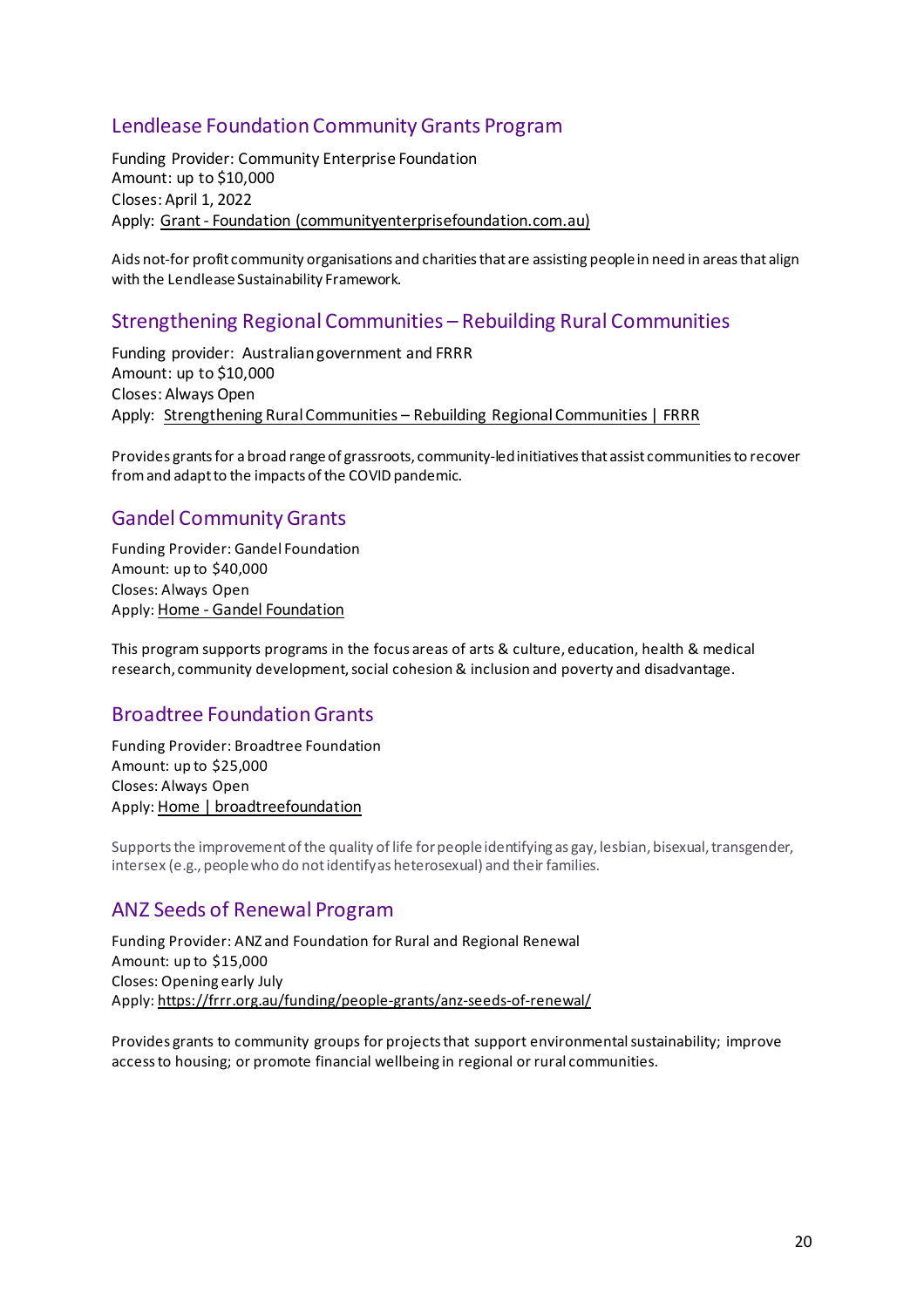# <span id="page-20-0"></span>Damien Greer Lawyers Community Grant Program

Funding Provider: Damien Greer Lawyers Amount: up to \$2,500 Closes: June 30th, 2022 Apply[: https://damiengreer.com.au/community-grant/](https://damiengreer.com.au/community-grant/)

Recognises and celebrates organisations that strive to make a positive impact within their local community. This program supports organisations that help the community in times of need, build a sense of belonging, promote health and wellbeing, nurtures the local environment and supports community services and groups.

# <span id="page-20-1"></span>Collier Charitable Fund

Funding Provider: Collier Charitable Fund Amount: \$5,000 to \$80,000 Closes: May 31st, 2022 Apply: [About the grant system \(colliercharitable.org\)](https://www.colliercharitable.org/CCFWebsite/Grants/About_the_grant_system/CCFWebsite/Grant_Application/About_the_grant_system.aspx?hkey=a0181991-cd6e-44ca-879d-044f4e513b16)

Funds worthwhile organisations and projects in Victoria.

### <span id="page-20-2"></span>In a Good Place

Funding Provider: Foundation for Rural and Regional Renewal Amount: up to \$20,000 Closes: TBA Apply: [In a Good Place \(IAGP\) | FRRR](https://frrr.org.au/funding/place/in-a-good-place/)

Supports community-driven initiatives that reduce social isolation, increase social participation and connectedness, and encourage people at risk of experiencing mental health issues to seek help.

# <span id="page-20-3"></span>QBE Foundation Local Grants

Funding Provider: QBE Foundation Amount: \$15,000 to \$25,000 Closes: 25<sup>th</sup> March 2022 Apply: [Australia Pacific QBE Foundation local grants | QBE AU](https://www.qbe.com/au/about/sponsorship-community/the-qbe-foundation/local-grants)

Provides support for community initiatives addressing one of the following specific areas of need: diversity, equality and inclusion; financial inclusion and resilience.

# <span id="page-20-4"></span>Health Smart Grants

Funding Provider: NIB Foundation Amount: \$40,000 Closes: Apply:<https://www.nib.com.au/foundation/health-smart-grants>

A grant program focussed on partnering with Australian charities that empower youth and young adults to make smarter health choices.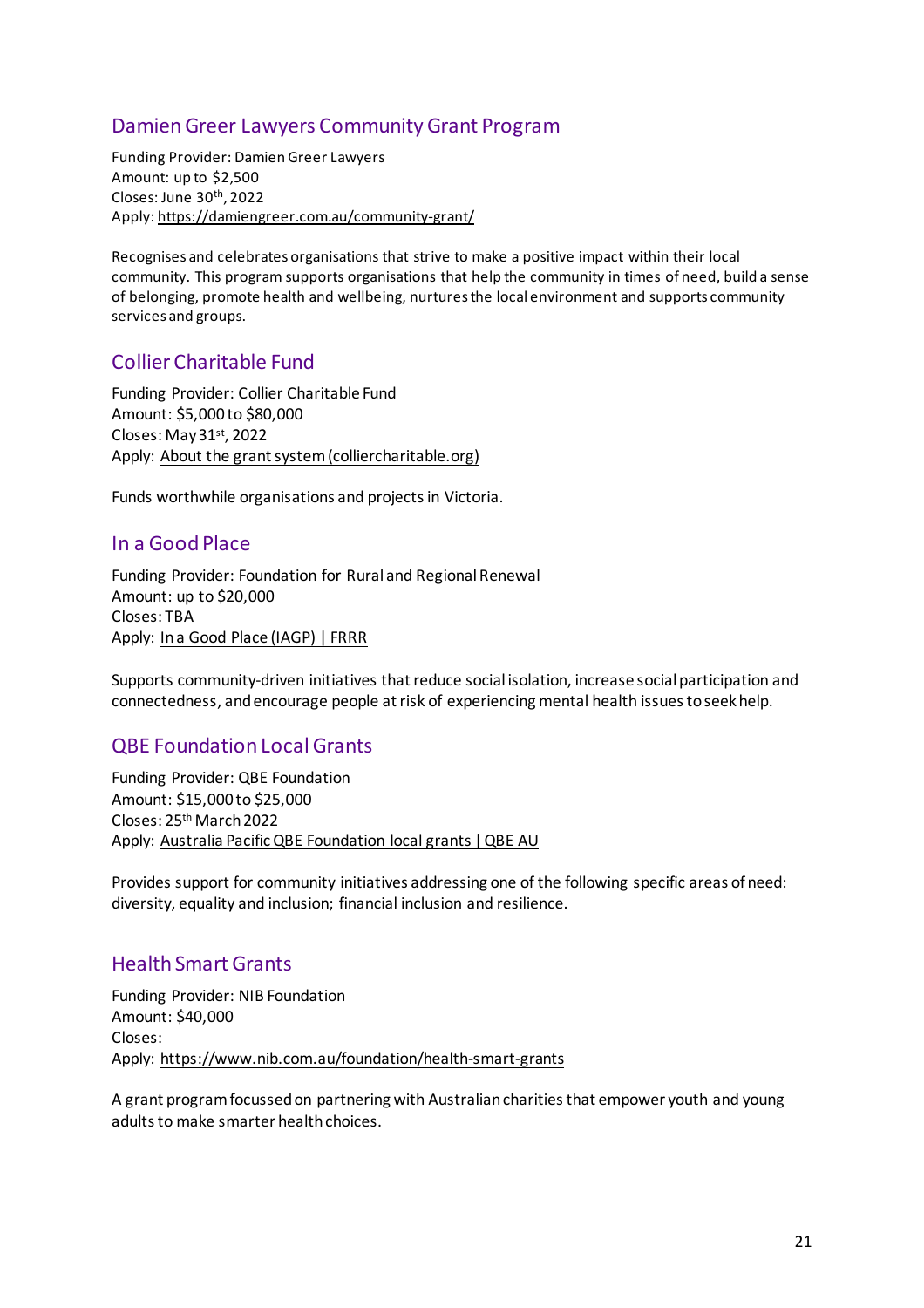# <span id="page-21-0"></span>Tomorrow Fund

Funding Provider: AMP Foundation Amount: \$5,000-\$100,000 Closes: TBA Apply:<https://www.ampstomorrowfund.com.au/>

Gives amazing Australians doing great things the chance to share in \$1 million in grants. Individuals of all ages, walks of life, interests and abilities who are working towards a goal that will have a positive impact on the community can apply.

### <span id="page-21-1"></span>The William Angliss Charitable Fund

Funding Provider: The William Angliss Charitable Fund Amount: up to \$50,000 Closes: 31<sup>st</sup> May 2022 Apply:<http://www.wacf.net.au/>

Offers grants to tax charity endorsed organisations in the fields of children and family, youth, ageing, research, health and disability.

### <span id="page-21-2"></span>GLOBE Small Business Grants

Funding Provider: GLOBE Amount: up to \$4,000 Closes: TBA Apply:<https://globevictoria.com.au/about-globe/community-grants-2/>

Provides GLOBE members who are small business owners with the opportunity to develop, expand and promote their business.

# <span id="page-21-3"></span>GLOBE Community Grant

Funding Provider: GLOBE Amount: up to \$2,000 Closes: TBA Apply:<https://globevictoria.com.au/about-globe/community-grants-2/>

Supports small LGBTI community initiatives from LGBTI community groups and organisations. Applicants are required to demonstrate the positive social impact of their proposed activities.

# <span id="page-21-4"></span>Volunteering Innovation Fund

Funding Provider: Parks Victoria Amount: up to \$50,000 Closes: TBA Autumn 2022 Apply:<https://www.parks.vic.gov.au/get-into-nature/volunteering/volunteering-innovation-fund>

Funding for community-led projects that consider new ways of volunteering in and for the environment. Multiple rounds will be offered between 2020 and 2023.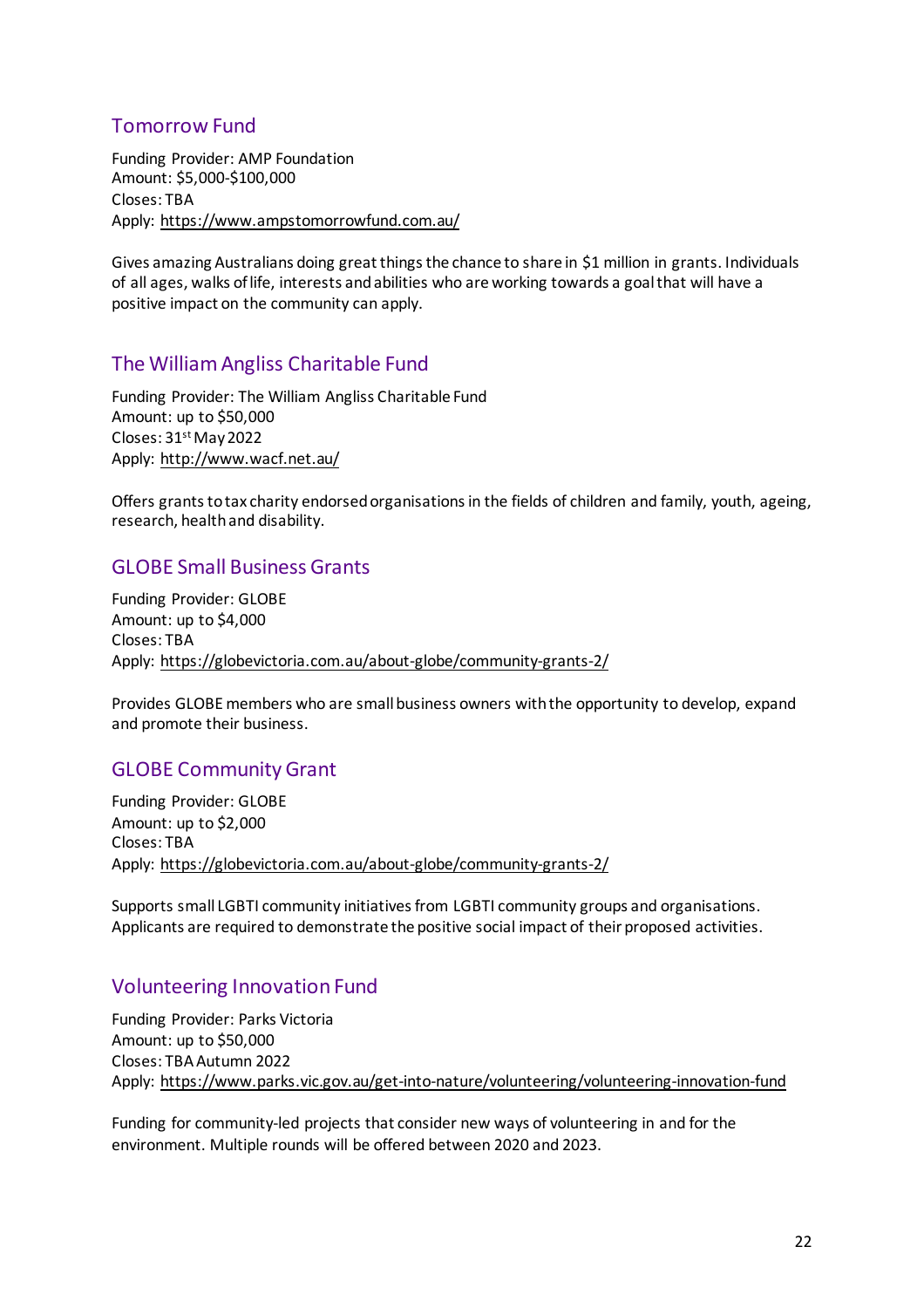# <span id="page-22-0"></span>Create Your Future Grants

Funding Provider: Create Foundation Amount: \$300 to \$3,000 Closes: 9th May2022 Apply:<https://create.org.au/create-your-future-grant-scheme/>

Provides grants to clubCREATE members aged 15-25 in the areas of driving lessons and information technology.

# <span id="page-22-1"></span>Community Customer Grants

Funding Provider: Bank Australia Amount: up to \$20,000 Closes: TBA Apply: [https://www.bankaust.com.au/responsible-banking/bank-australia-impact-fund/customer](https://www.bankaust.com.au/responsible-banking/bank-australia-impact-fund/customer-grants)[grants](https://www.bankaust.com.au/responsible-banking/bank-australia-impact-fund/customer-grants)

Supports projects that do good for people and the planet. These grants fund projects that have a positive impact on climate change, environmental conservation, supporting First Nations communities, asylum seekers, homelessness and animal welfare.

### <span id="page-22-2"></span>Active Australia Innovation Challenge

Funding Provider: Heart Foundation Amount: \$10,000 Closes: TBA Apply:<https://campaigns.heartfoundation.org.au/aaic/>

Aims to improve community participation in and to raise community awareness of the value of physical activity and increase the number of Australians becoming more physically active.

### <span id="page-22-3"></span>Westfield Local Heroes

Funding Provider: Victorian Government Amount: \$10,000 Closes: TBA Apply: [Nominate your local hero today. \(westfield.com.au\)](https://www.westfield.com.au/local-heroes)

Funds community nominated individuals with a \$10,000 grant to support their affiliated organisation's work, programs or activities. Individuals are nominated and voted for by their communities, with three successful heroes per Westfield Centre each awarded a \$10,000 grant for their affiliated organisation or group.

#### <span id="page-22-4"></span>The Andrews Foundation – Small Grants for Smaller Community Organizations

Funding provider: The Andrews Foundation Amount: up to \$5,000 Closes: ongoing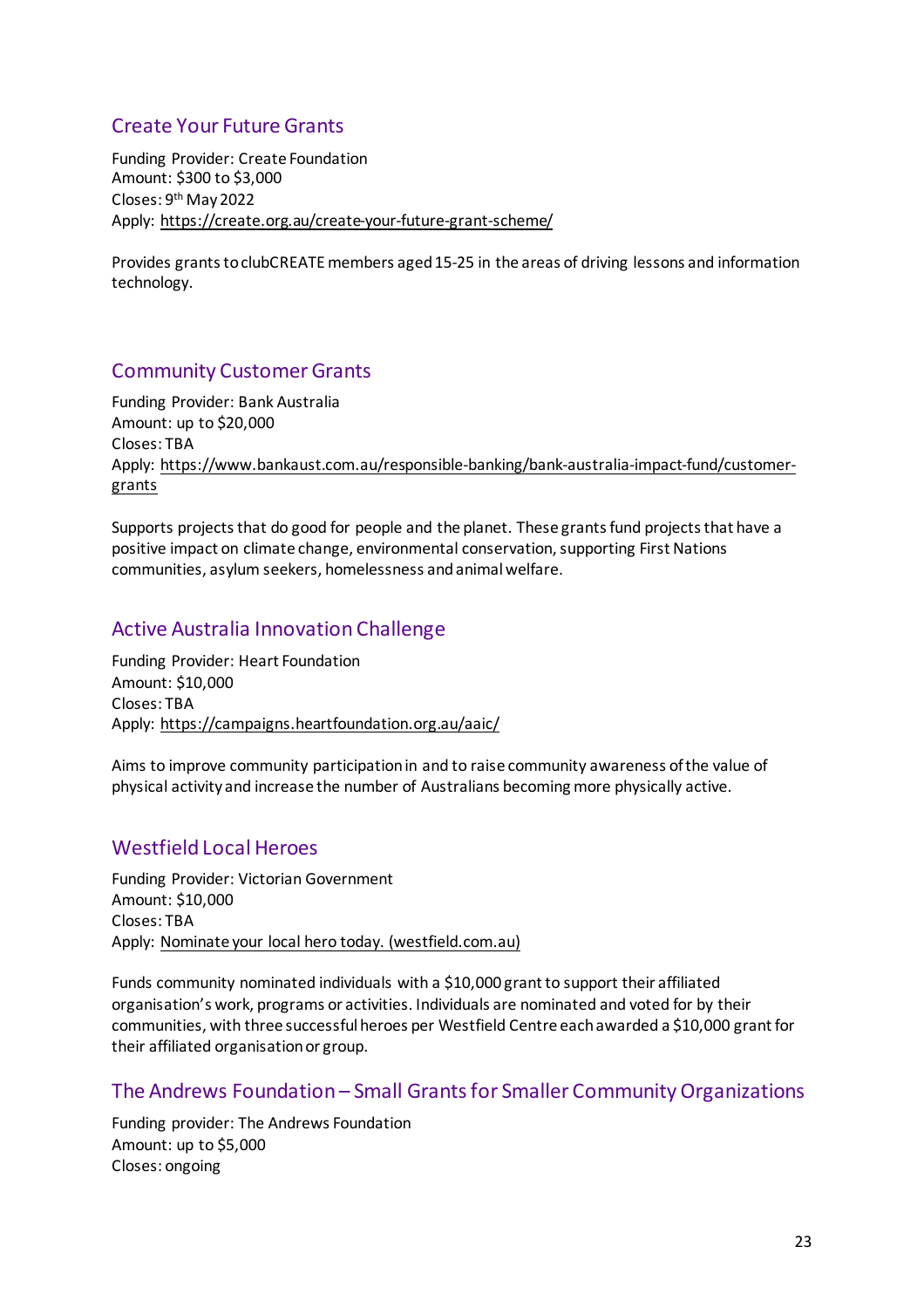#### Apply:<https://andrewsfoundation.org.au/>

Aims to help community organizations that are locally based to either get started or enhance an existing project.

### <span id="page-23-0"></span>The Andrews Foundation – Social Disadvantage, Needs and Problems

Funding provider: The Andrews Foundation Amount: up to \$10,000 Closes: ongoing Apply:<https://andrewsfoundation.org.au/>

Seeks to assist organisations that work in the area of social disadvantage, needs and problems in order to help individuals and groups to find sustainable solutions to their issues.

### <span id="page-23-1"></span>The Andrews Foundation – Environmental Needs and Problems

Funding provider: The Andrews Foundation Amount: \$5,000 Closes: ongoing Apply:<https://andrewsfoundation.org.au/>

Aims to help community organisations to either get started or enhance an existing project.

### <span id="page-23-2"></span>Stronger Regional Communities Plan

Funding provider: Regional Development Victoria Amount: up to \$50,000 Closes: ongoing Apply:<https://www.rdv.vic.gov.au/grants-and-programs/stronger-regional-communities-program>

Aims to attract groups such as businesses, families and young people to regional Victoria by supporting projects that promote relevant lifestyles and employment opportunities.

#### <span id="page-23-3"></span>Stronger Regional Communities Plan: Community Capacity Building Program

Funding provider: Regional Development Victoria Amount: up to \$50,000 Closes: ongoing Apply:<https://www.rdv.vic.gov.au/grants-and-programs/stronger-regional-communities-program>

Aims to develop and strengthen local people's capacity to make a difference in their communities by increasing participation and diversity in priority projects, processes and planning that address local challenges.

### <span id="page-23-4"></span>Victorian Property Fund

Funding provider: Consumer Affairs Victoria Amount: up to \$20,000 Closes: ongoing Apply: [https://www.consumer.vic.gov.au/clubs-and-fundraising/funded-services-and](https://www.consumer.vic.gov.au/clubs-and-fundraising/funded-services-and-grants/victorian-property-fund-grants)[grants/victorian-property-fund-grants](https://www.consumer.vic.gov.au/clubs-and-fundraising/funded-services-and-grants/victorian-property-fund-grants)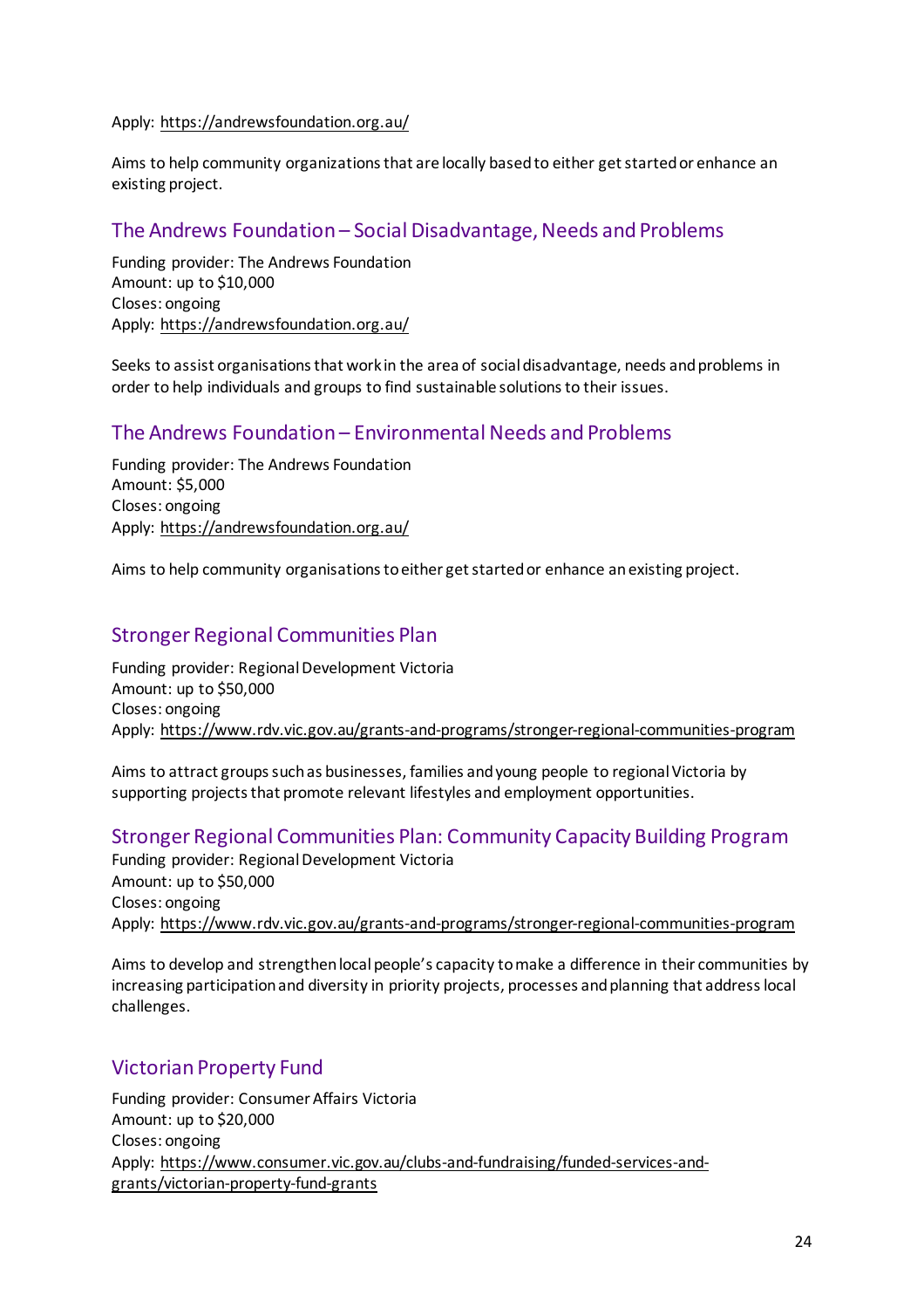Supports housing development projects that will increase the supply of affordable accommodation for low income and disadvantaged Victorians.

### <span id="page-24-0"></span>Back to Work Scheme

Funding provider: State Revenue Office Victoria Amount: up to \$7,000 Closes: ongoing Apply:<https://www.sro.vic.gov.au/backtowork>

Provides employers with up to \$11,000 for hiring and training eligible employees.

### <span id="page-24-1"></span>Jobactive Wage Subsidy

Funding provider: Australian Government Amount: up to \$10,000 Closes: ongoing Apply:<https://jobsearch.gov.au/employer-info/wage-subsidies>

Provides financial incentives through wage subsidies to enable businesses to hire and keep employees.

# <span id="page-24-2"></span>Community Partnership Scheme

Funding provider: Nous Group Amount: up to \$50,000 Closes: April 2022 Apply:<https://www.nousgroup.com/about/community-partnership-scheme/>

Seeks applications for consulting projects that build the capability of organisations to make evidence-based decisions to contribute to positive social, cultural, economic and/or environmental outcomes in Australia.

### <span id="page-24-3"></span>The Enterprise Fund

Funding provider: Sage Foundation Amount: \$5,000 up to \$25,000 Closes: ongoing Apply:<https://www.sage.com/en-gb/company/sage-foundation/support-and-funding/>

Aims to deliver real change to young people, women and military veterans lives around the world. The Foundation is interested in applications that demonstrate innovative solutions to issues in your community which inspires others.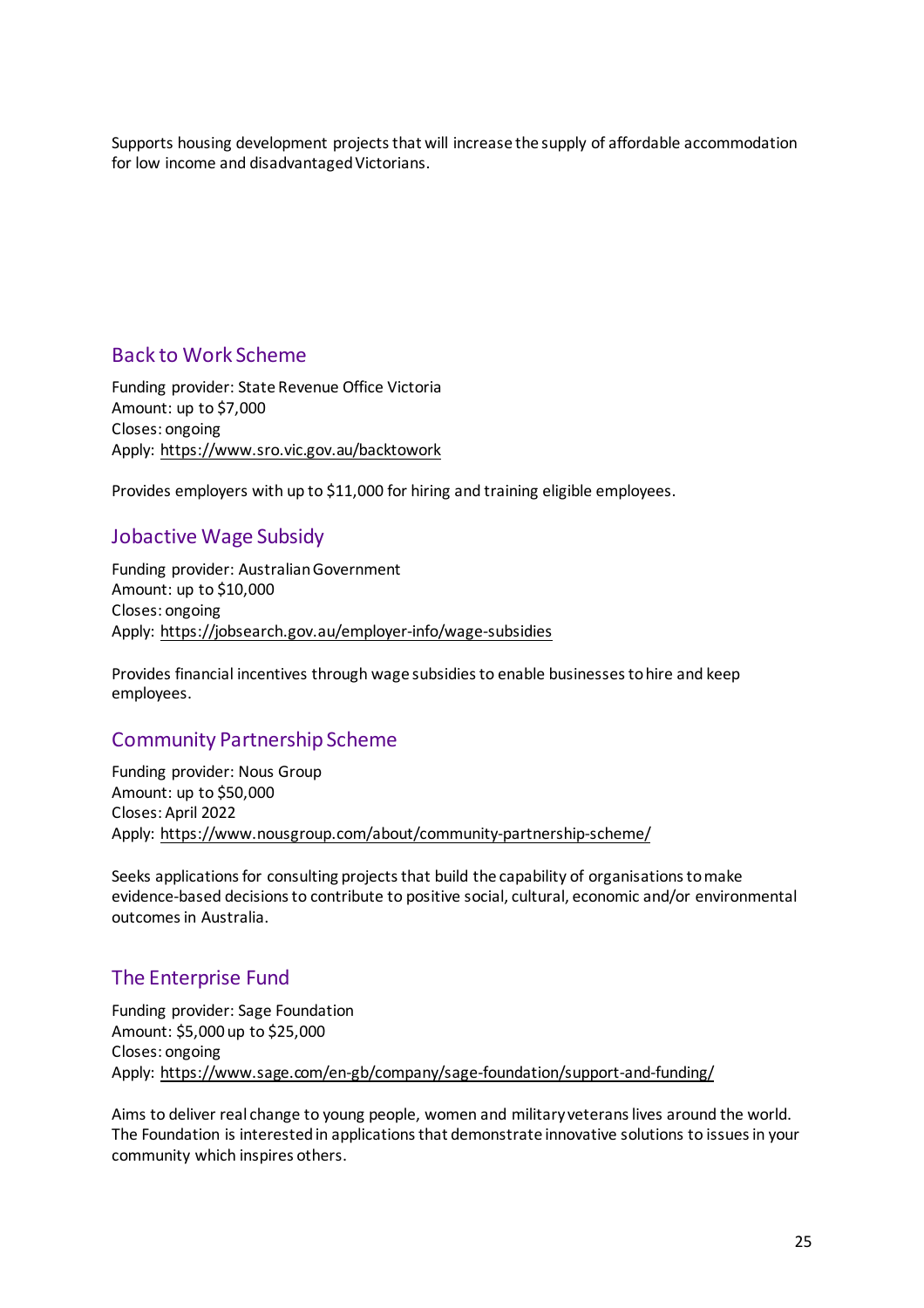# <span id="page-25-0"></span>Community Education Program Grants

Funding provider: Ansvar Insurance Amount: up to \$50,000 Closes: TBA Apply:<https://www.ansvar.com.au/community-education-program/>

Supports sustainable programs for Australians under the age of 25, promoting ongoing education and skills making a significant difference to the lives of participants. This program provides a range of grants to organisations supporting Australian youth through programs that fall under two categories – Empowerment and Education, and Outreach and Support.

### <span id="page-25-1"></span>IMPACT Philanthropy Program

Funding provider: Perpetual Amount: up to \$120,000 Closes: EOI Open – Applications TBA Apply: [https://www.perpetual.com.au/advice-and-trustee-services/impact-philanthropy/impact](https://www.perpetual.com.au/advice-and-trustee-services/impact-philanthropy/impact-funding)[funding](https://www.perpetual.com.au/advice-and-trustee-services/impact-philanthropy/impact-funding)

This program is for not-for-profits that improve outcomes for the communities in which they operate. Organisations that operate nationally may submit up to three applications in total, provided each application relates to an activity in a different state or territory.

### <span id="page-25-2"></span>Veterans and First Responders Program

Funding provider: The Movember Foundation Amount: up to \$250,000 Closes: TBA Apply:<https://au.movember.com/about/vfr-grants>

Provides Mental Health Grants Funding Program in support of Veterans and First Responders: both groups experience higher rates of mental ill-health and suicide compared with the general population.

# <span id="page-25-3"></span>Copland Foundation Grants – Interpretation

Funding provider: Copland Foundation Amount: up to \$50,000 Closes: TBA Apply:<https://www.coplandfoundation.com.au/grants>

Awards grants for the conservation, research and/or interpretation of historic houses or gardens, or collections and individual pieces already held by an institution.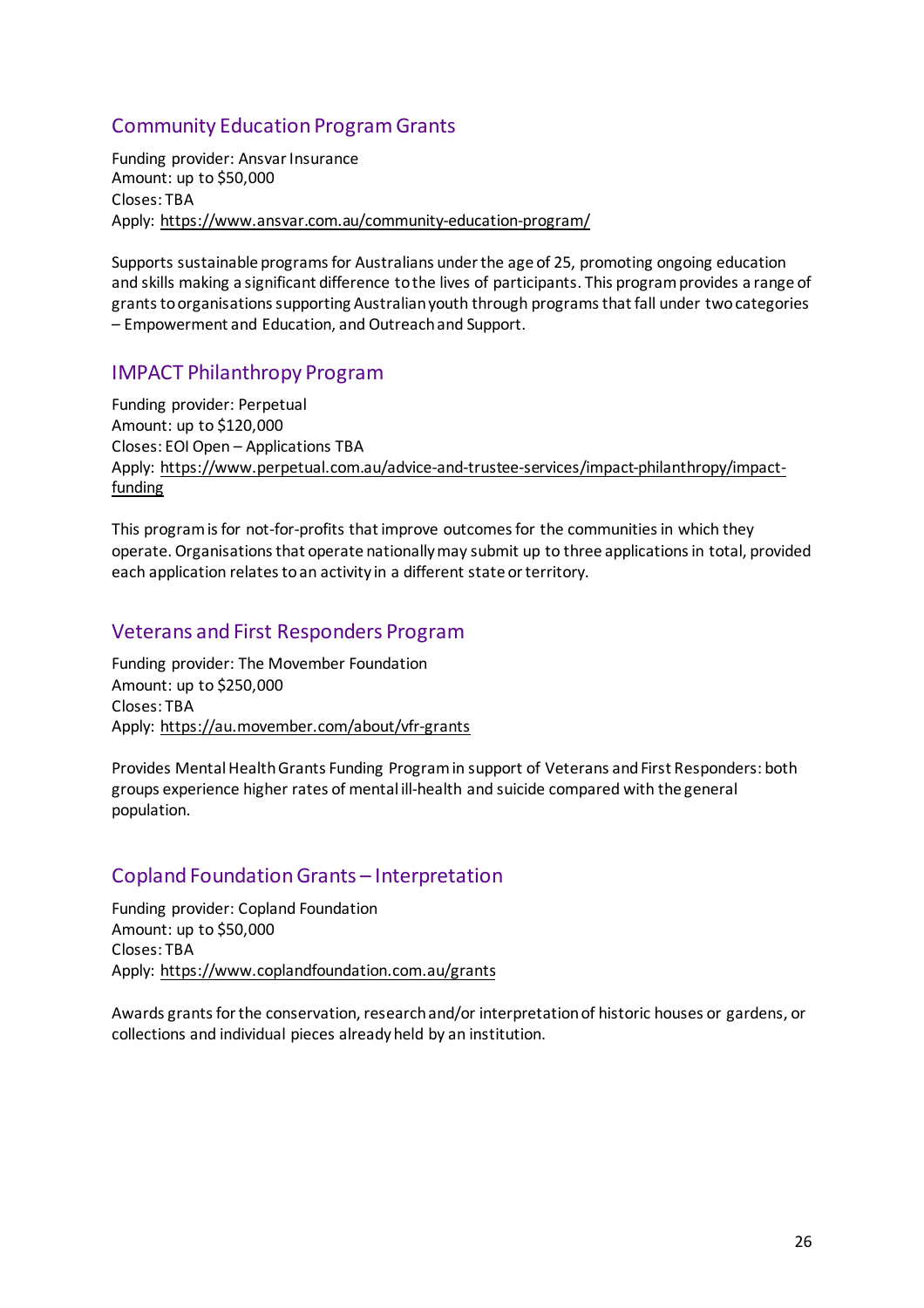# <span id="page-26-0"></span>Utility Relief Grant Scheme

Funding provider: Victorian Department of Health & Human Services Amount: up to \$500 Closes: Ongoing Apply: [Hardship - DFFH Services](https://services.dffh.vic.gov.au/hardship)

The Utility Relief Grant Scheme and the Non-Mains Utility Relief Grant Scheme aid domestic customers who are unable to pay their utility bills due to a temporary financial crisis.

### <span id="page-26-1"></span>Grants to End Homelessness 2021

Funding provider: Mercy Foundation Amount: \$5,000 to \$50,000 Closes: new grant rounds TBA in 2021 Apply:<https://www.mercyfoundation.com.au/social-justice-grants/grants-to-end-homelessness/>

Provides grants for seeding initiatives, services, projects, advocacy and research that will contribute to the goal of ending homelessness for women, by supporting housing first and permanent supportive housing solutions.

# <span id="page-26-2"></span>Family Support Funding Program (FSFP)

Funding provider: Australian Government Department of Defense Amount: \$5,000 to \$20,000 Closes: TBA Apply:<https://www.grants.gov.au/Go/Show?GoUuid=4244F9AC-CBE3-6F2E-683F-1C389C70101A>

Aims to build the capacity of individuals, families and communities to contribute to the local community in which they are posted through the theme of Thriving Communities. The focus is on supporting Defence families and the Defence community.

# <span id="page-26-3"></span>Compassionate Matched Grant Funding

Funding provider: Rotary Australia Benevolent Society Amount: \$1,000 up to \$10,000 Closes: always open Apply: [http://rawcs.org.au/projects-2/rotary-australia-benevolent-society/dick-smith-matched](http://rawcs.org.au/projects-2/rotary-australia-benevolent-society/dick-smith-matched-funding-grant/)[funding-grant/](http://rawcs.org.au/projects-2/rotary-australia-benevolent-society/dick-smith-matched-funding-grant/)

Distributes grants to disadvantaged Australians identified by local Rotary clubs or Rotary districts.

<span id="page-26-4"></span>Projects to be considered for grants must meet RABS criteria for registration which are that the project provides direct relief to people in need.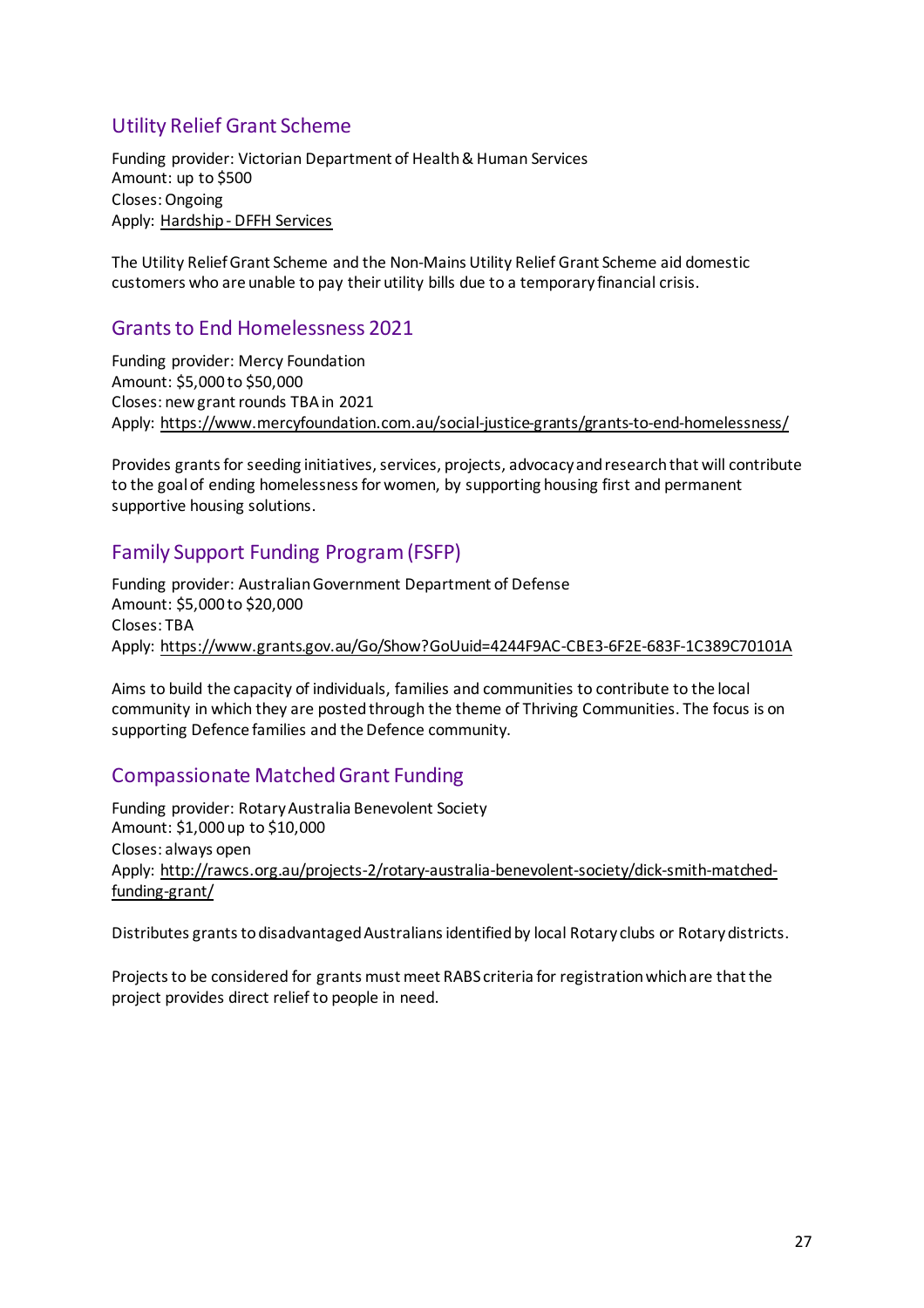### Feed Geelong Grant

Funding provider: Give Where you Live Amount: up to \$5,000 Closes: TBA Apply:<https://www.feedgeelong.org.au/grants/apply-for-a-grant>

Helps organisations improve food supply and access to nutritional food. The funding can be used for kitchen and storage infrastructure, major capital works and transportation of food.

### <span id="page-27-0"></span>Small Grants Program

Funding provider: CCI Giving Amount: up to \$10,000 Closes: 29<sup>th</sup> March 2022 Apply:<https://ccigiving.org.au/programs/small-grants-program>

These grants assist Catholic organizations and other groups carrying out Catholic mission anywhere in Australia in response to needs in their local communities.

# <span id="page-27-1"></span>Budget Direct Sponsorship Program

Funding provider: Budget Direct Amount: \$1,000 to \$5,000 Closes: 31<sup>st</sup> March 2022 Apply:<https://www.budgetdirect.com.au/about-us/sponsorships.html>

These grants are to support organisations that provide a service or other benefit for the community, such as providing awareness and education, promoting health and wellbeing and helping people in need, or other services that improve the lives of Australians.

### <span id="page-27-2"></span>Bank of Melbourne Neighbourhood Fund

Funding provider: Bank of Melbourne Amount: up to \$50,000 Closes: TBA Apply:<http://info.bankofmelbourne.com.au/foundation/>

Identifies and invests in innovative ideas and organisations that deliver benefits for the local community. The Bank of Melbourne aims to provide support for smaller groups who attract little government funding and aren't large enough to generate fundraising income of their own.

# <span id="page-27-3"></span>Charity TV Global Grants

Funding Provider: Charity TV Global Amount: Various Closes: Ongoing Apply: [For Charities | Charity TV Global](https://www.charitytvglobal.com/for-charities/)

Applications from Australian charities and not for profits are now being accepted to be official recipients of the funds and exposure generated by Charity TV Global's projects.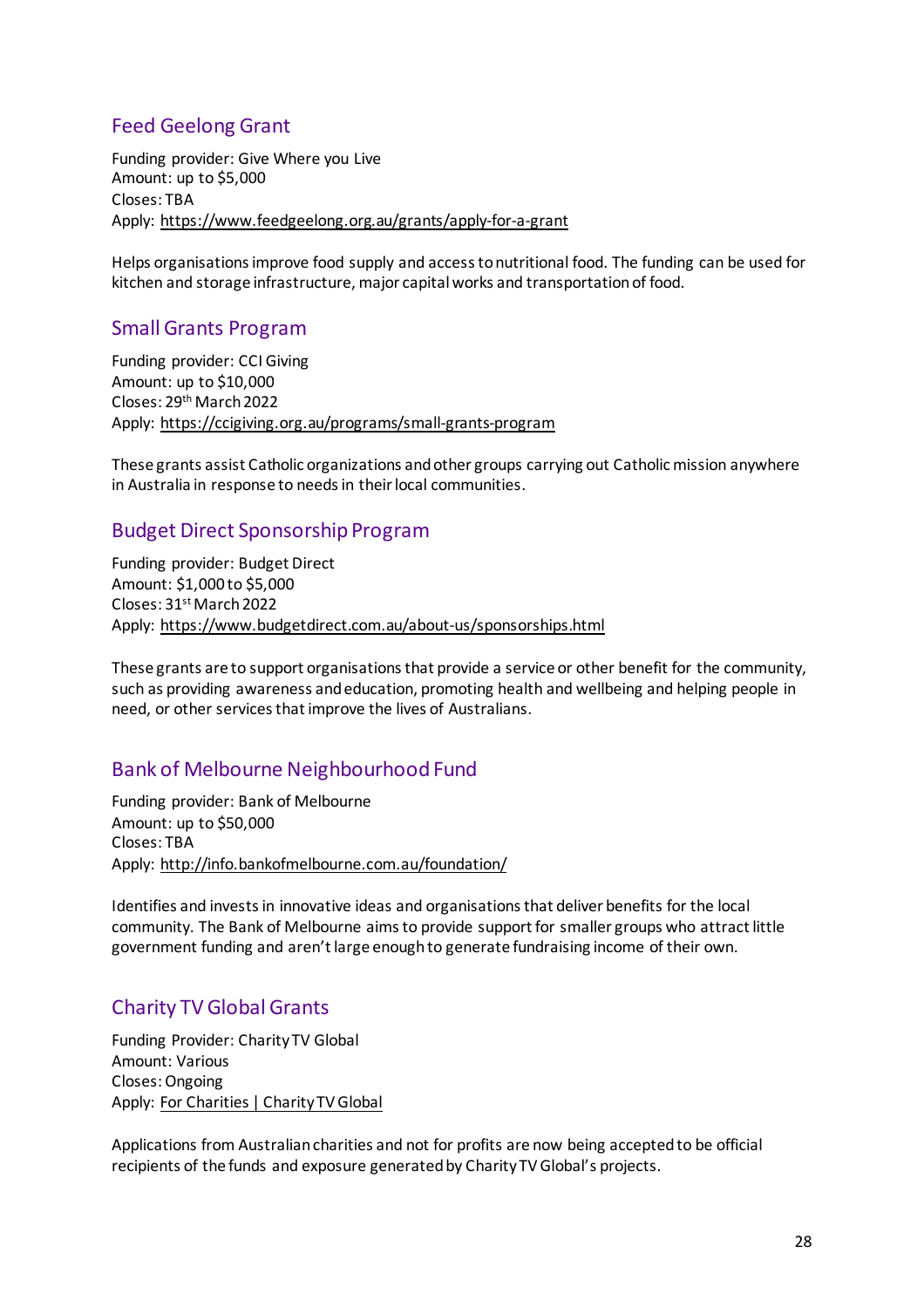# <span id="page-28-0"></span>Small Grants Program (Pride Foundation Australia)

Funding Provider: Pride Foundation Amount: \$500 Closes: Funding offered 4 x year (see below) Apply:<https://pridefoundation.org.au/pages/small-grants/> Grant funding to support projects and initiatives to assist, involve or benefit the LGBTQIA+ people and promote positive social outcomes and mental health in the community. Rounds close in 2020: Third Round: 13 September Fourth Round: 6 December

# <span id="page-28-1"></span>IGA Community Chest

Funding provider: Independent Grocers Australia (IGA) Amount: Case by case basis Closes: ongoing Apply here: [IGA Community Chest](https://www.iga.com.au/community-chest/)

These grants support local communities, charities and other worthwhile causes. If you are looking for funding for a local project or equipment for your organisation, consider applying. Applications can be made at any time!

# <span id="page-28-2"></span>Mazda Foundation Grants Program

Funding provider: Mazda Foundation Amount: Case by case basis Closes: Applications to be made by 31 March and 30 September each year Apply here: [Apply Now](http://mazdafoundation.org.au/obtaining-funding/)

Grant program to support organisations with community advancement, education, development of technology and protection of the environment. The Foundation periodically identifies a priority area of focus. The Foundation currently has one priority area of focus, being: community-based organisations with projects supporting primary producers facing hardship.

# <span id="page-28-3"></span>Universal Charitable Fund

Funding provider: Universal Charitable Fund (UCF) Amount: up to \$2,000 Closes: Ongoing Apply here: [Apply for a UCF small grant](http://ucf.org.au/apply/)

If you are a small, tax deductible, not-for-profit agency doing a terrific job in helping those in need here in Australia or overseas, then it is easy to apply for a small grant from Universal Charitable Fund (UCF).

# <span id="page-28-4"></span>Coopers Brewery General Giving Grants

Funding provider: Coopers Brewery Amount: up to \$30,000 Closes: Ongoing Apply here: [Coopers Foundation - Applying for Funding](https://coopers.com.au/foundation/apply-for-funding)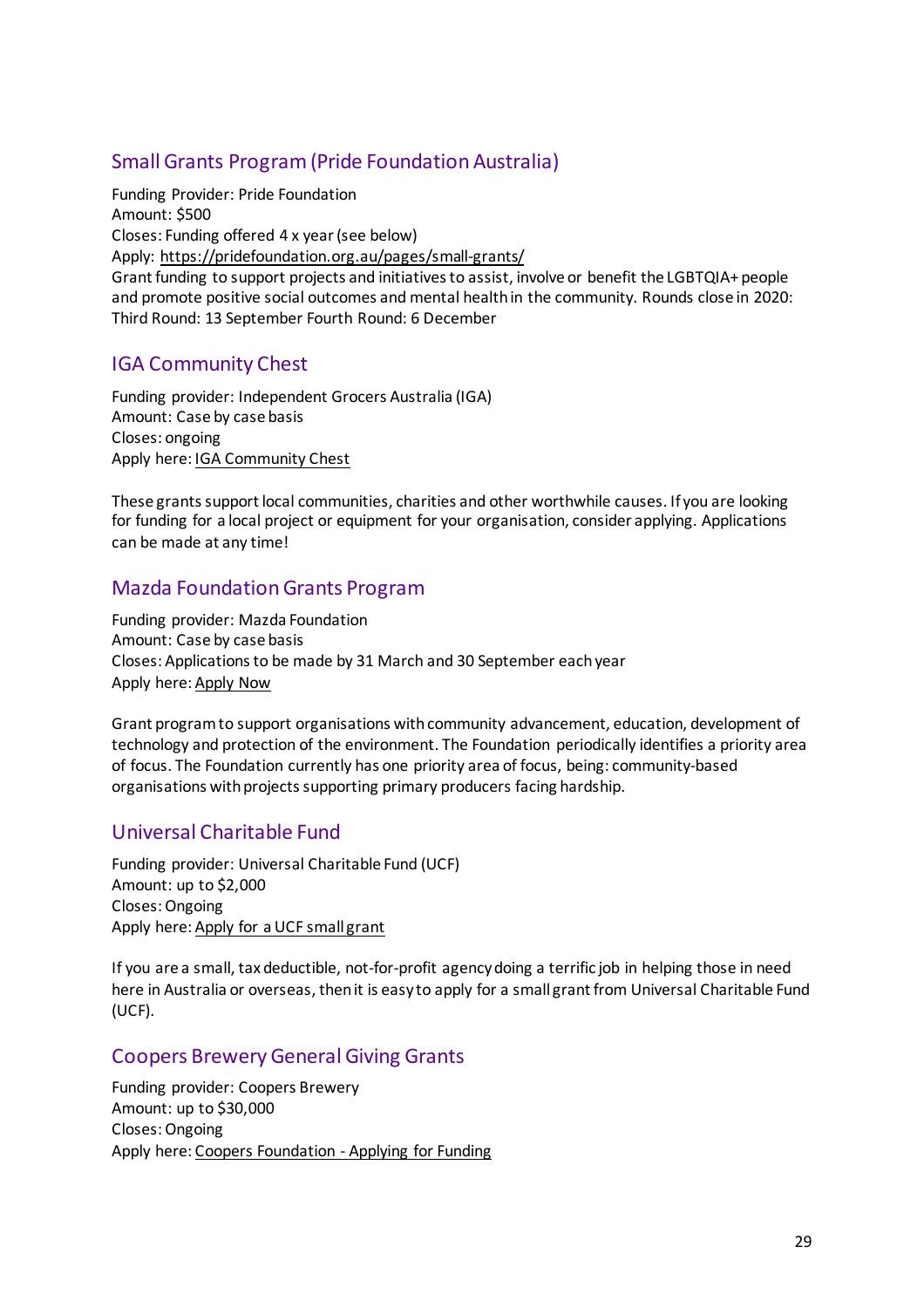Applications can be made by DGR endorsed charities who focus on Coopers values in the following areas: 1. Medical Research and Healthcare. 2. Youth Education. 3. Aged Care. 4. Fostering Family and Community Support Based on Christian Values.

### <span id="page-29-0"></span>Honda Foundation Grants

Funding provider: Honda Foundation Amount: up to \$30,000 Closes: Ongoing Apply here: [The Honda Foundation: Home](https://www.thehondafoundation.com.au/)

Honda Foundation provides support for charities and organisations across a range of social and environmental issues including individuals who are disadvantaged, disabled or suffering illness, natural disasters and innovation and new technologies. Grants available for both cash funding as well as loan vehicle for up to 12 months. You must download the form, and have your project endorsed by your local Honda Dealer.

# <span id="page-29-1"></span>Community Child Care Fund (CCCF) Special Circumstances Grant

Funding provider: The Department of Education, Skills and Employment Amount: assessed on case-by-case basis Closes: ongoing Apply here: [CCCF Special Circumstances Grant - Department of Education, Skills and Employment,](https://www.dese.gov.au/community-child-care-fund/special-circumstances)  [Australian Government \(dese.gov.au\)](https://www.dese.gov.au/community-child-care-fund/special-circumstances)

The CCCF Special Circumstances Grant Opportunity is designed to support continuity of childcare, in disadvantaged or vulnerable communities.

Childcare services who are approved for Child Care Subsidy (CCS) are eligible to apply for funding where there is a financial need in order to continue to provide childcare in the community.

# <span id="page-29-2"></span>St George Foundation Community Grant

Funding provider: St George Foundation Amount: up to \$50,000 Closes: Invitation Only Apply: [Apply \(stgeorgefoundation.com.au\)](https://www.stgeorgefoundation.com.au/apply)

Grants for small Australian children's charities that attract little assistance from government and that are not able to generate significant income of their own. These grants support local projects that help brighten the lives of children experiencing disadvantage.

# <span id="page-29-3"></span>St George Foundation Inspire Grant

Funding provider: St George Foundation Amount: up to \$600,000 (\$200,000 per year for 3 years) Closes: TBA Apply: [Apply \(stgeorgefoundation.com.au\)](https://www.stgeorgefoundation.com.au/apply)

St George Foundation awards an annual Inspire Grant to one organisation each year to support innovative, education-based programs.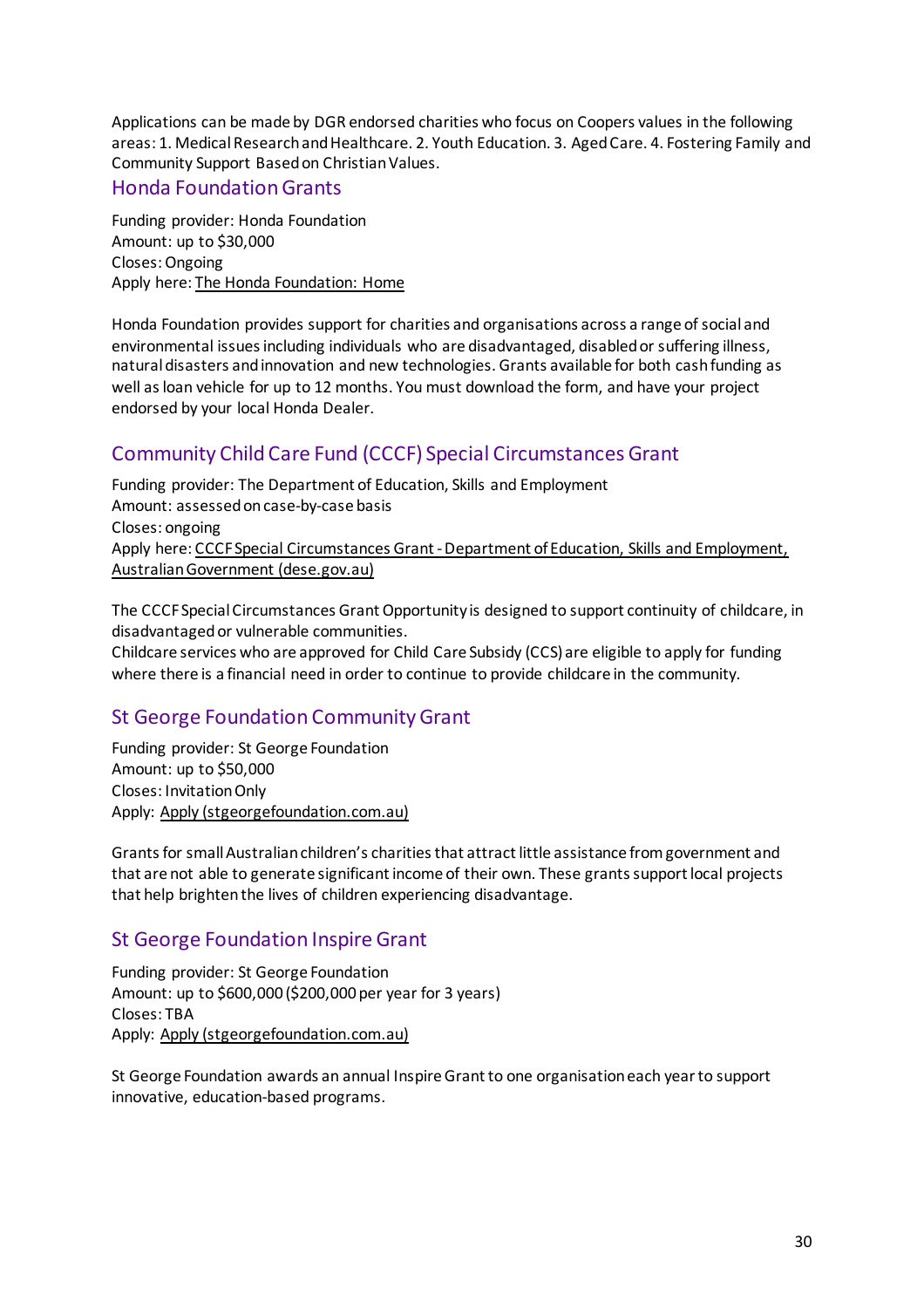# <span id="page-30-0"></span>EDUCATION AND RESEARCH

### <span id="page-30-1"></span>iMOVE Industry PhD Program

Funding provider: iMove Amount: up to \$40,000 Closes: Always Open Apply: [iMOVE CRC Industry PhD Program \(imoveaustralia.com\)](https://imoveaustralia.com/industry-phd-program/)

Provides an opportunity for companies and government to work closely with the best and brightest students to develop new technology, processes and thinking.

### <span id="page-30-2"></span>Safe Tree Program

Funding provider: Victorian School Building Authority Amount: Unspecified Closes: Always Open Apply: [Safe Tree Program | Victorian School Building Authority \(schoolbuildings.vic.gov.au\)](https://www.schoolbuildings.vic.gov.au/safe-tree-program)

Helps Government schools in Victoria manage high-risk trees on their grounds.

### <span id="page-30-3"></span>Tertiary Access Payment

Funding provider: Services Australia Amount: up to \$3,500 Closes: Always Open Apply: [Tertiary Access Payment - Services Australia](https://www.servicesaustralia.gov.au/tertiary-access-payment)

Helps students with the cost of moving from regional or remote areas for tertiary study.

### <span id="page-30-4"></span>Harding Miller Scholarships for Girls

Funding provider: Harding Miller Education Foundation Amount: Unspecified Closes: Always Open Apply: [Apply For A Scholarship Today | Harding Miller Education Foundation](https://www.hardingmillereducationfoundation.org.au/apply-for-a-scholarship/)

Aims to create a positive social impact by lifting educational outcomes of Australian girls with high academic potential who are experiencing disadvantage.

### <span id="page-30-5"></span>Kinder Ventilation Support Funding

Funding provider: Victorian School Building Authority Amount: up to \$4,500 Closes: Always Open Apply: [Kinder ventilation support funding | Victorian School Building Authority](https://www.schoolbuildings.vic.gov.au/kinder-ventilation-support-funding)  [\(schoolbuildings.vic.gov.au\)](https://www.schoolbuildings.vic.gov.au/kinder-ventilation-support-funding)

Makes kindergartens safer and reduces COVID-19 risk, by providing funding to improve ventilation and air quality.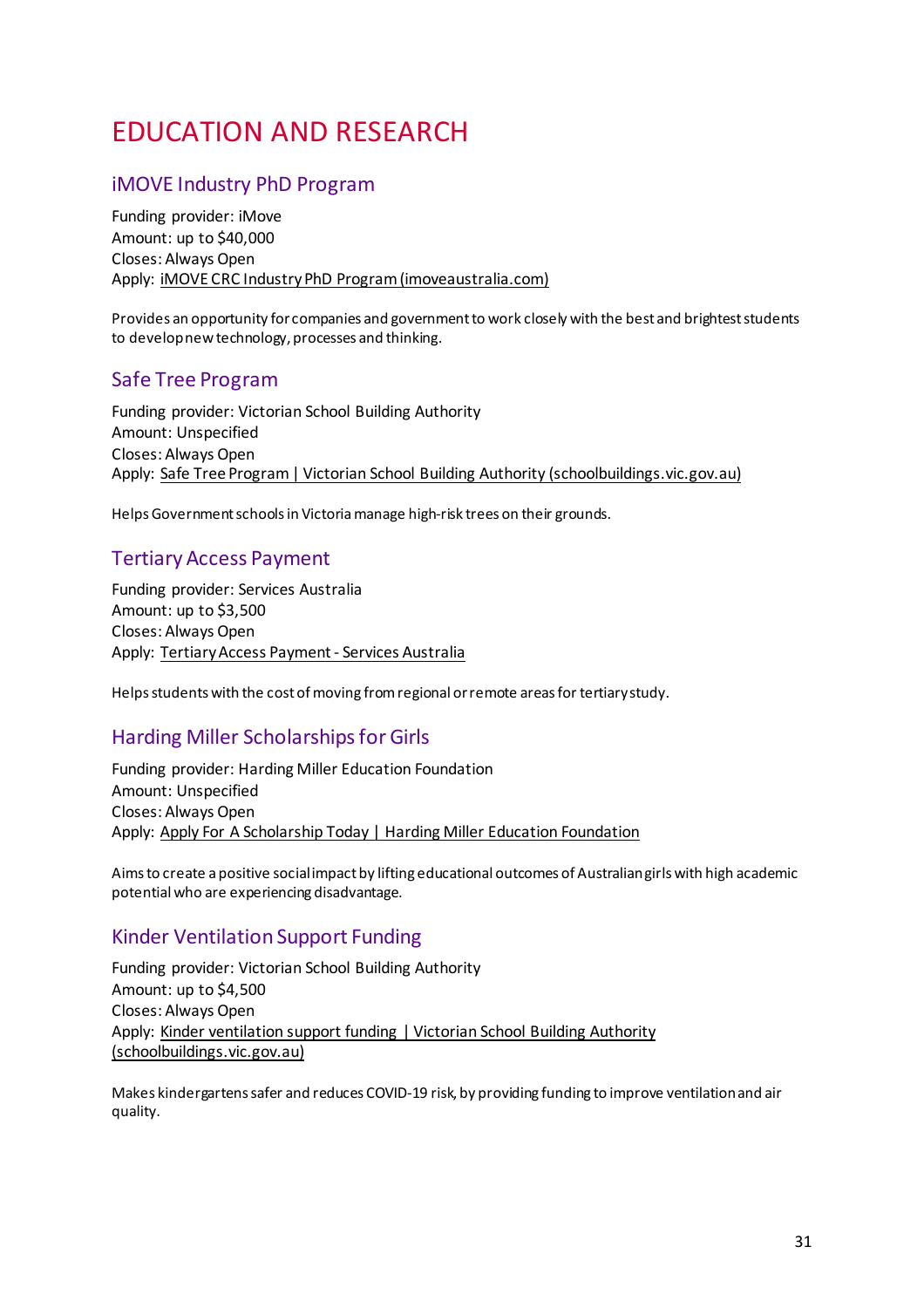# <span id="page-31-0"></span>The Andrews Foundation – Education

Funding provider: The Andrews Foundation Amount: up to \$20,000 Closes: ongoing Apply: [My Site – Trust Websites \(andrewsfoundation.org.au\)](https://andrewsfoundation.org.au/)

Accepts applications from kindergartens and schools for projects of building or equipment and innovative programs that will assist students.

### <span id="page-31-1"></span>Change Our Game Research Grants Program

Funding provider: Victorian Department of Jobs, Precincts and Regions Amount: up to \$25,000 Closes: 11th April 2022 Apply:<https://changeourgame.vic.gov.au/the-initiative/change-our-game-grants>

Assists Victorian researchers to undertake research relating to women and girls in sport and active recreation.

# <span id="page-31-2"></span>Teaching Initiatives Program

Funding provider: Bank First Amount: \$200 to \$2,000 Closes: ongoing Apply: [https://www.bankfirst.com.au/about-us/corporate-information/community-fund/grants](https://www.bankfirst.com.au/about-us/corporate-information/community-fund/grants-and-donations)[and-donations](https://www.bankfirst.com.au/about-us/corporate-information/community-fund/grants-and-donations)

Offers grants to schools and preschools across Victoria for innovative learning ideas and programs. Categories include Indigenous culture, sustainability, engage with Asia and general curriculum.

### <span id="page-31-3"></span>Japanese Studies Mini Grants

Funding provider: Japan Foundation Amount: up to \$3,000 Closes: April 2022 Apply:<https://jpf.org.au/japanese-studies/grants/>

Supports academic projects such as conferences, lectures and presentations conducted by nonprofit organisations.

### <span id="page-31-4"></span>Discovery Early Career Researcher Award

Funding provider: Australian Research Council Amount: Up to \$50,000 Closes: Ongoing Apply: [https://www.arc.gov.au/grants/discovery-program/discovery-early-career-researcher-award](https://www.arc.gov.au/grants/discovery-program/discovery-early-career-researcher-award-decra)[decra](https://www.arc.gov.au/grants/discovery-program/discovery-early-career-researcher-award-decra)

Provides more focused support for researchers and create more opportunities for early-career researchers in both teaching and research, and research-only positions.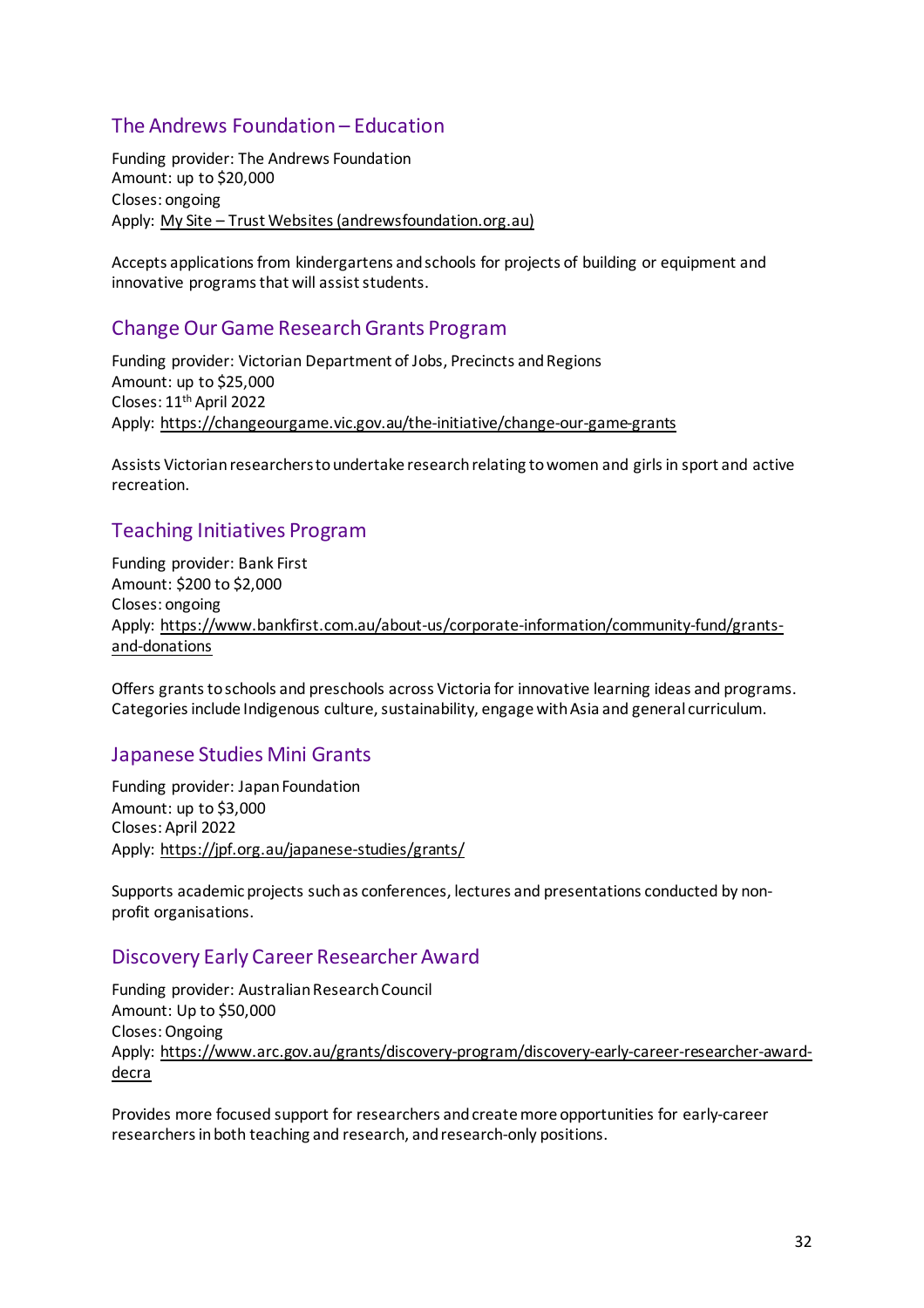# <span id="page-32-0"></span>Women and Leadership Female Leader's Scholarship

Funding provider: Women and Leadership Australia Amount: \$1,000 to \$5,000 Closes: 31<sup>st</sup> March 2022 Apply:<https://www.wla.edu.au/funding.html>

All women currently employed in Australia are invited to apply for a limited pool of scholarship funding for participation in a range of leadership courses. The intention is to provide powerful development opportunities for women across Australia.

### <span id="page-32-1"></span>Education: Round 3

Funding provider: Helen Macpherson Smith Trust Amount: \$91,000 up to \$200,000 Closes: TBA Apply:<https://hmstrust.org.au/applying-for-a-grant/>

Aims to improve access to quality, relevant and supportive education through initiatives that provide disadvantaged Victorians with the opportunity to reach their full potential.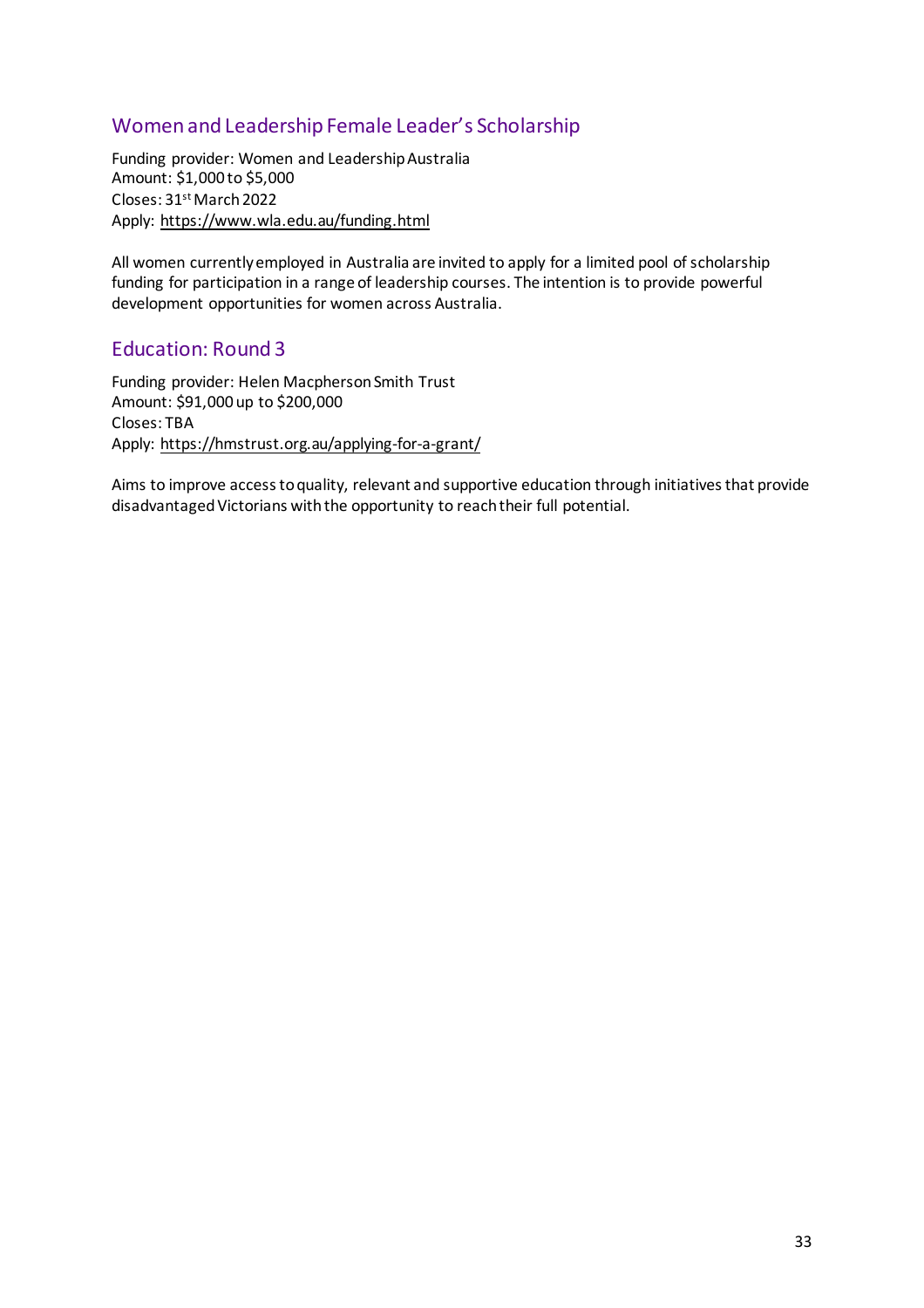# <span id="page-33-0"></span>ENVIRONMENT, CONSERVATION AND SUSTAINABILITY

# <span id="page-33-1"></span>Community Sustainability Infrastructure Fund – Local Government & Business Grants

Funding Provider: Victorian Department of Environment, Land, Water & Planning Amount: Unspecified Closes: Always Open Apply: [Victorian Local Government Grants Commission](https://www.localgovernment.vic.gov.au/funding-programs/victoria-grants-commission)

Supports both feasibility studies and capital expenditure to achieve resource and energy efficiency, resource recovery and/or local environmental improvement outcomes.

### <span id="page-33-2"></span>Gas Efficiency Grants

Funding provider: Sustainability Victoria Amount: up to \$50,000 Closes: TBA Apply: [Sustainability Victoria | Gas efficiency grants](https://www.sustainability.vic.gov.au/grants-funding-and-investment/funded-projects/energy-efficiency-and-reducing-emissions-2/gas-efficiency-grants)

Offers matched funding of up to \$50,000 to assist eligible businesses with the cost of a variety of gas-related projects

#### <span id="page-33-3"></span>Purves Environmental Fund

Funding Provider: Purves Environmental Fund Amount: up to \$50,000 Closes: Always Open Apply[: Apply for Funding \(purvesenvirofund.org.au\)](https://www.purvesenvirofund.org.au/funding)

Supports proposals that meet the Fund's current focus areas: species loss from habitat destruction, landscape and water management, and climate change and solutions.

#### <span id="page-33-4"></span>Australian Small Grants Program

Funding Provider: The Sunrise Project Amount: up to \$5,000 Closes: Always Open Apply: [Grants – The Sunrise Project](https://sunriseproject.org/grants/)

Provides small grants for grassroots climate change initiatives.

### <span id="page-33-5"></span>Climate Action Network Small Grants

Funding provider: Climate Action Network Amount: from \$500 up to \$10,000 Closes: 28<sup>th</sup> March 2022 Apply: [https://www.cana.net.au/small\\_grants](https://www.cana.net.au/small_grants)

This grants program supports small projects that educate and organize new and/or diverse voices to advocate for a rapid transformation to net zero emissions.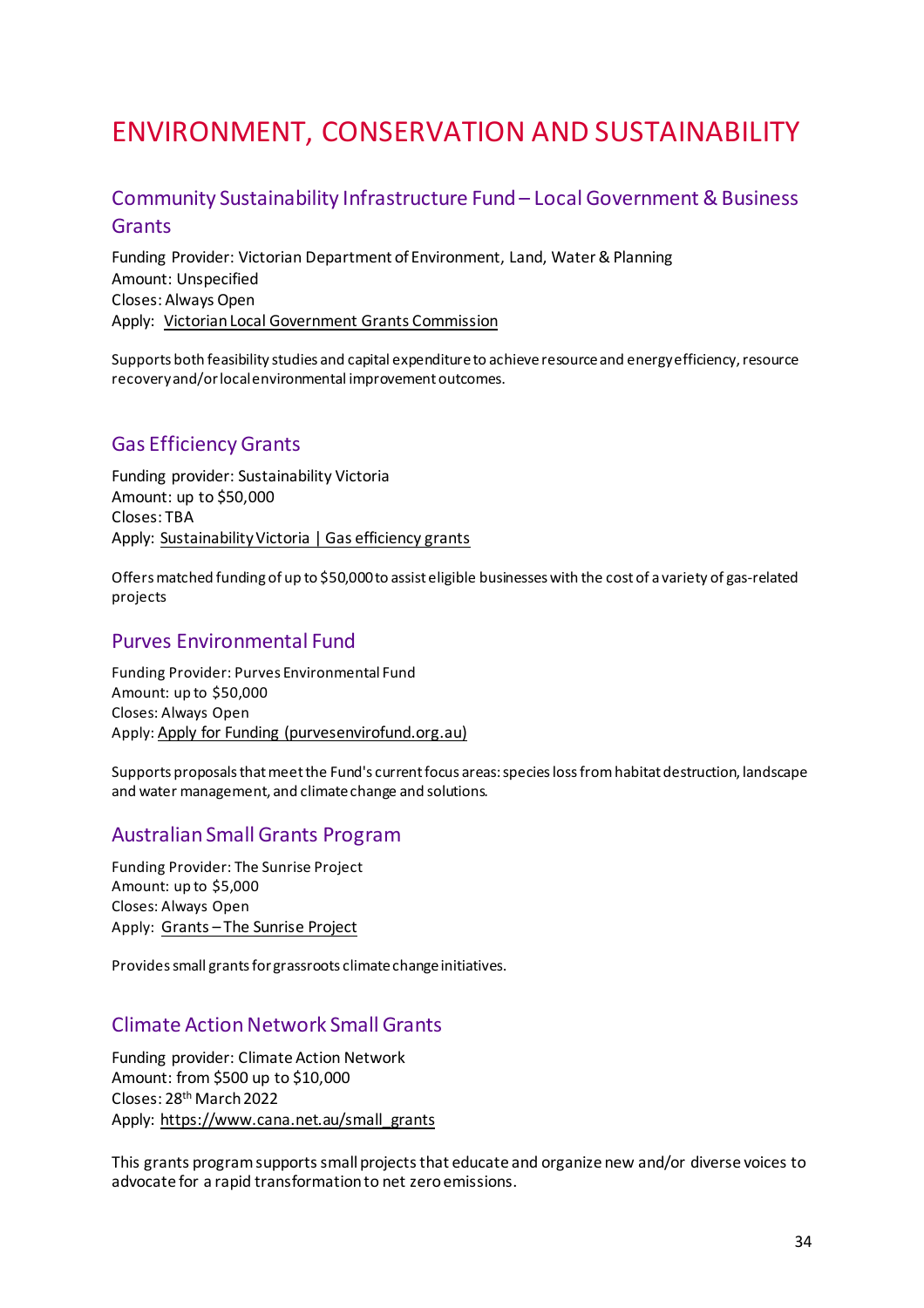# <span id="page-34-0"></span>The Ross Trust Grants

Funding provider: The Ross Trust Amount: \$40,000 up to \$100,000 Closes: On hold till July 1st, 2022 Apply:<https://rosstrust.org.au/grants/apply-for-a-grant>

Supports the improvement of educational outcomes for vulnerable students and on protecting, conserving and restoring the variety of living, native flora and fauna within Victoria's natural environments across land, rivers, wetlands, coasts and oceans.

### <span id="page-34-1"></span>Holsworth Wildlife Research Endowment

Funding provider: The Ecological Society of Australia Inc Amount: up to \$7,500 Closes: 31<sup>st</sup> March 2022 Apply:<https://www.ecolsoc.org.au/awards/holsworth/application-guidelines/>

Funds post-graduate research support in ecology, wildlife management and natural history studies. Grants will be awarded for the purchase of equipment, supplies, travel to study areas and conferences.

# <span id="page-34-2"></span>The Australian Government's Wild Otway Initiative

Funding provider: Corangamite Catchment Management Authority Amount: TBA Closes: TBA – register interest at website Apply:<https://ccma.vic.gov.au/what-we-do/wild-otways/>

The aim of this initiative is to improve the trajectory of threatened species targeted under the Australian Government's Threatened Species Strategy and other EPBC Act priority species.

### <span id="page-34-3"></span>Environment: Round 3

Funding provider: Helen Macpherson Smith Trust Amount: \$91,000 up to \$200,000 Closes: TBA Apply:<https://hmstrust.org.au/applying-for-a-grant/>

Grants of up to three years in duration are provided to eligible charities for significant initiatives that can clearly demonstrate positive long-term impact. Aims to protect and improve Victoria's natural environments through conservation projects that advance sustainable practices.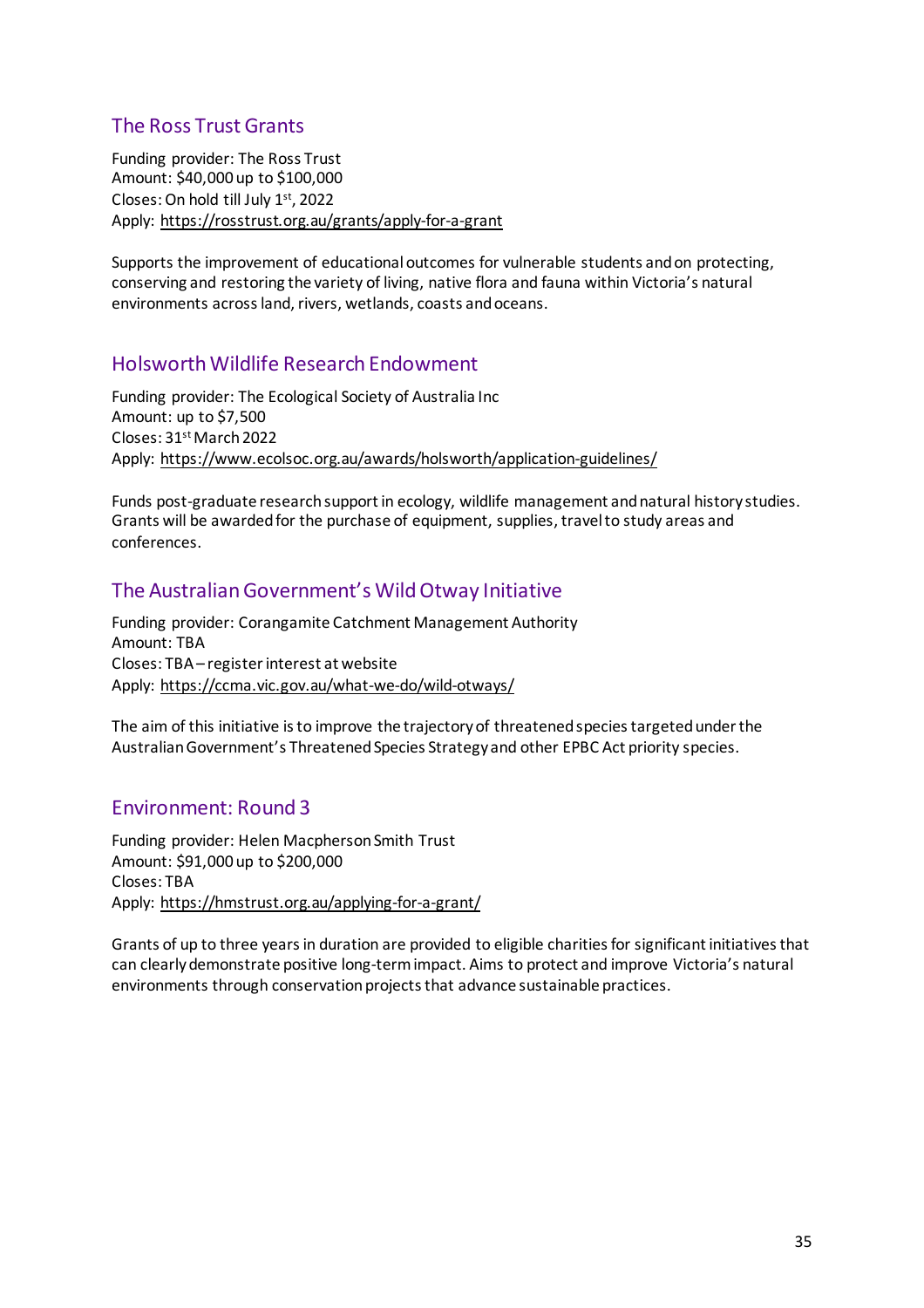# <span id="page-35-1"></span><span id="page-35-0"></span>**DISABILITY**<br>Disabled Children's Foundation Grants

Funding provider: Disabled Children's Foundation Amount: Unspecified Closes: Always Open Apply:<https://disabledchildrensfoundation.org.au/funding/application-for-funding/>

Aims to promote the health, welfare and interests of disabled children around Australia and to ensure children with disabilities and their families have the same opportunities as all people to enjoy the benefits of participation in the community.

# <span id="page-35-2"></span>Better Start for Children with Disability

Funding provider: Australian Department of Social Services Amount: up to \$12,000 Closes: Always Open Apply: [Helping Children with Autism \(HCWA\) and Better Start for Children with Disability \(Better](https://www.dss.gov.au/disability-and-carers-programs-services-for-people-with-disability/helping-children-with-autism-hcwa-and-better-start-for-children-with-disability-better-start)  [Start\) | Department of Social Services, Australian Government \(dss.gov.au\)](https://www.dss.gov.au/disability-and-carers-programs-services-for-people-with-disability/helping-children-with-autism-hcwa-and-better-start-for-children-with-disability-better-start)

The funding can be used to pay for early intervention services provided by a range of early intervention professionals who are members of the Better Start Early Intervention Service Provider Panel.

### <span id="page-35-3"></span>Innovative Solutions Support Fund

Funding provider: Australian Department of Education, Skills and Employment Amount: Unspecified Closes: Always Open Apply: [Innovative Solutions | KU IDFM](https://idfm.org.au/funding-streams/innovative-solutions)

Funds flexible and alternative solutions to address inclusion barriers in early childhood education and care services.

# <span id="page-35-4"></span>Arthur Marsden Whiting's Sympathy Fund

Funding provider: Equity Trustees Foundation Amount: up to \$3,000 Closes: March 31, 2022 – Multiple rounds Apply: [Equity Trustees | The Arthur Marsden Whiting Sympathy Fund \(eqt.com.au\)](https://www.eqt.com.au/philanthropy/grant-funding/folder-medical-grants/arthur-marsden-whiting-sympathy-fund)

This program aids people with a physical disability who need financial support.

# <span id="page-35-5"></span>Tye Recreation Fund

Funding provider: Deaf Children Australia Amount: Unspecified Closes: Always Open Apply: [Tye Recreation Fund - Deaf Children Australia](https://www.deafchildrenaustralia.org.au/scholarships-and-grants/)

Provides financial assistance to organisations and individuals towards the cost of holidays and recreation opportunities for Victorian children who are deaf.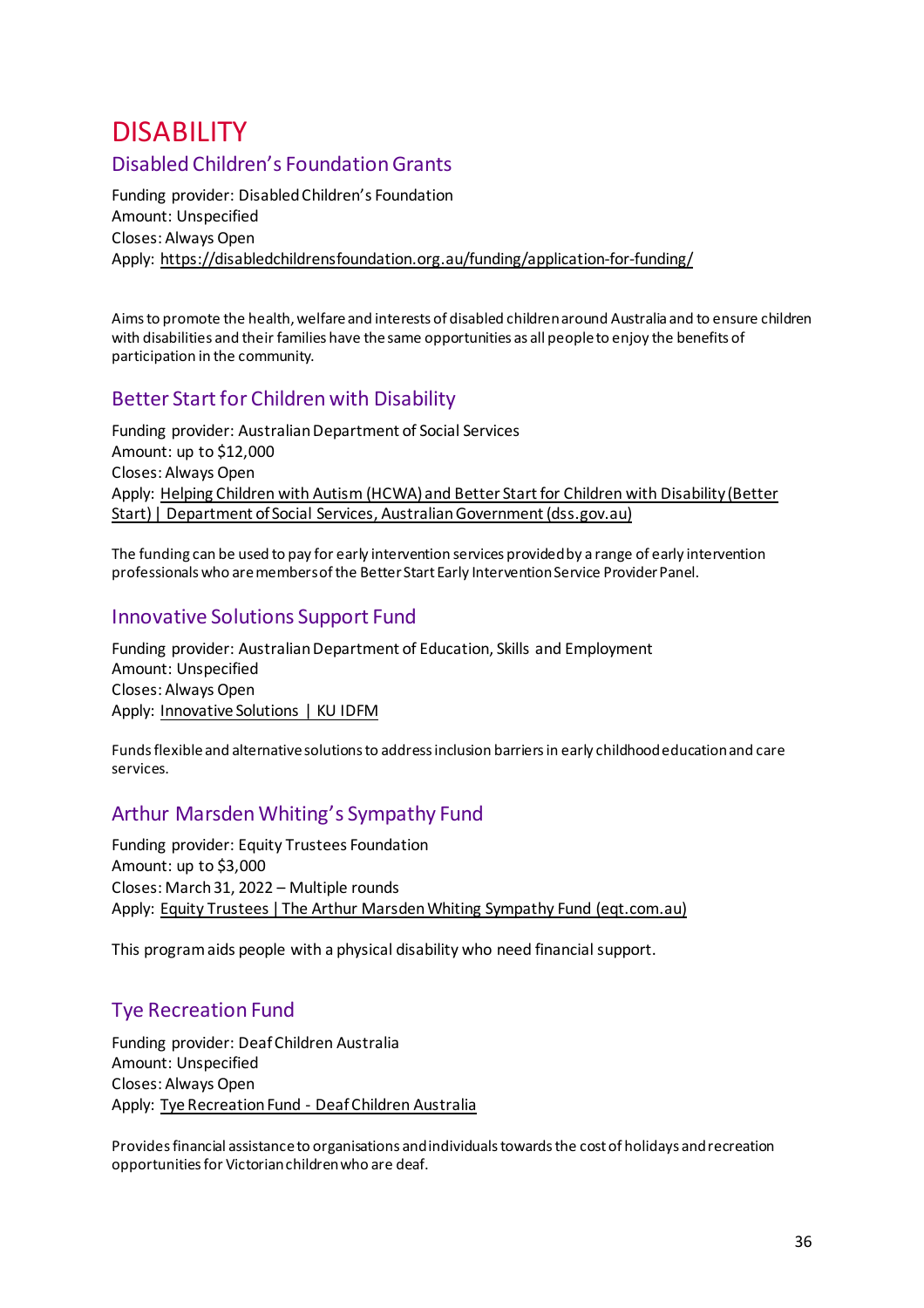# <span id="page-36-0"></span>Disability Donations Trust

Funding provider: Disability Donations Trust Amount: unspecified Closes: On hold Apply:<https://providers.dhhs.vic.gov.au/disability-donations-trust>

Provides grants to individuals and organisations to improve the quality of life for people with a disability. Applicants must be aged 18 or under, Victorian residents and fall within the target group.

# <span id="page-36-1"></span>NABS (National Auslan Interpreter Booking and Payment Service)

Funding provider: Department of Social Services Amount: Undisclosed Closes: Ongoing Apply: [About NABS](https://www.nabs.org.au/about-nabs.html)

NABS provides interpreters for Deaf, Deafblind and hard of hearing people who use sign language and would like an interpreter for private health care appointments. NABS is free to people who are not eligible for NDIS (National Disability Insurance Scheme).

### <span id="page-36-2"></span>Rehabilitation Appliance Program

Funding provider: Department of Veterans' Affairs Amount: Undisclosed Closes: Ongoing Apply: [Equipment and modifications for you and your home](https://www.dva.gov.au/health-and-treatment/care-home-or-aged-care/equipment-and-modifications-you-and-your-home)

If you are a Gold or White Card holder (with assessed need due to an accepted disability), you can access aids or appliances to help you maintain independence in your home through the Rehabilitation Appliances Program (RAP). Items can include diabetic supplies, mobility aids, home medical oxygen, etc.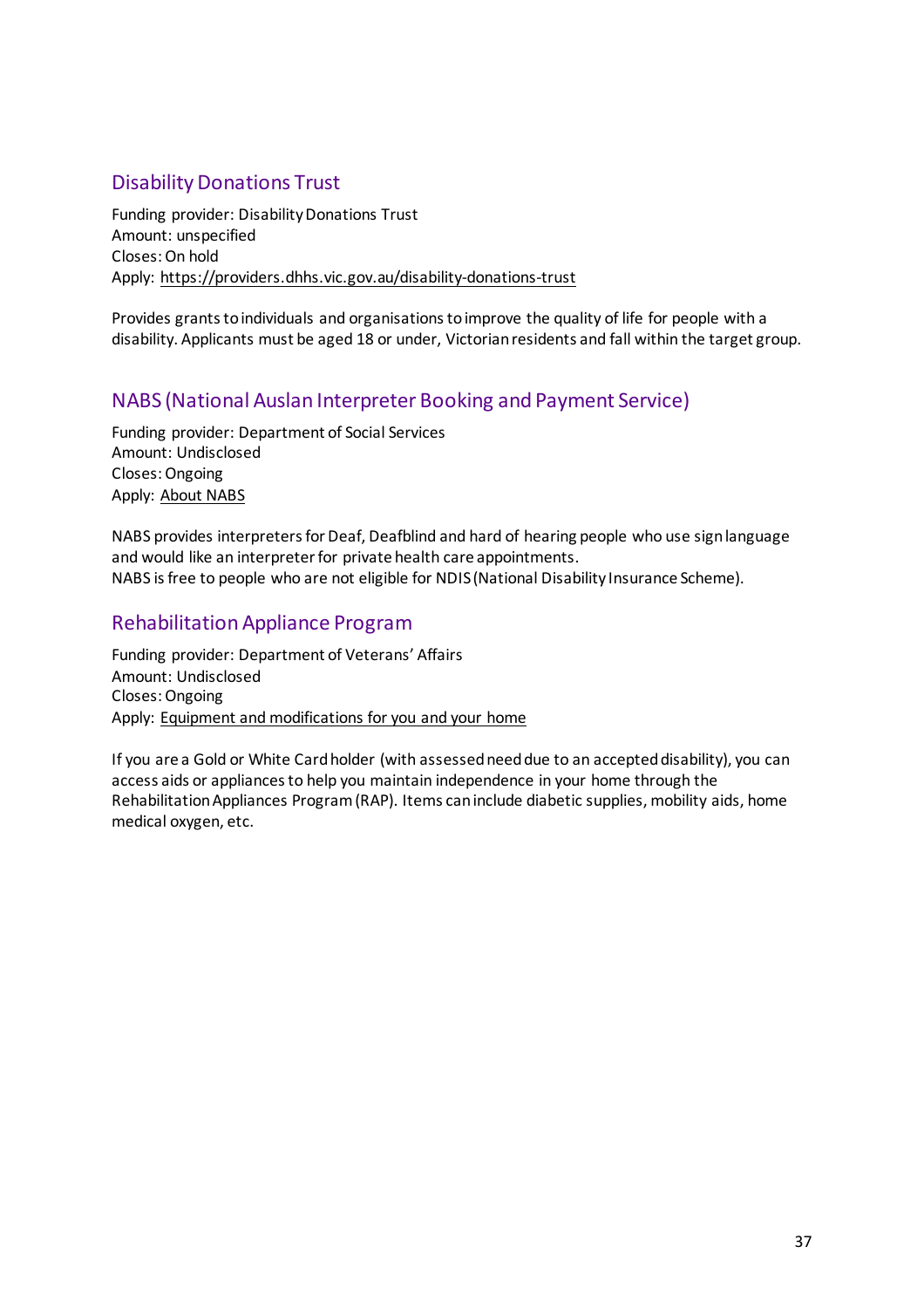# <span id="page-37-0"></span>INDIGENOUS

# <span id="page-37-1"></span>Community Initiated Grant Proposals

Funding provider: National Indigenous Australians Agency Amount: Unspecified Closes: Always Open Apply: [Community Initiated Proposals | National Indigenous Australians Agency \(niaa.gov.au\)](https://www.niaa.gov.au/indigenous-affairs/grants-and-funding/community-led-proposals)

Considers grant proposals that address a need for Aboriginal and Torres Strait Islander people. Proposals must be developed with the community or group who will be impacted by the activity.

### <span id="page-37-2"></span>First Nations TV Drama Production

Funding provider: Screen Australia Amount: Unspecified Closes: Always Open Apply: [TV Drama Production - Production - Indigenous - Funding and Support - Screen Australia](https://www.screenaustralia.gov.au/funding-and-support/first-nations/production/tv-drama-production)

Assist in the professional development of First Nations Australian key creatives, as well as to provide opportunities for Aboriginal and Torres Strait Islander filmmakers who have demonstrated extraordinary talent to extend their vision and their skills.

### <span id="page-37-3"></span>Trainee Grants

Funding provider: RANZCP Amount: Unspecified Closes: Always Open Apply: [Trainee grants | RANZCP](https://www.ranzcp.org/membership/awards-grants-and-member-recognition/trainee-grants)

Provides financial assistance and support to trainees in psychiatry, including Aboriginal, Torres Strait Islander and Maori Trainees

### <span id="page-37-4"></span>KWT Grants

Funding Provider: Koondee-Woonga-gai Toor-rong Fund Amount: up to \$10,000 Closes: Always Open Apply: [Grants | Koondee Woonga-gat Toor-rong \(kwtfund.org.au\)](https://www.kwtfund.org.au/grants)

Supports First Nations peoples and organisations that have resided or have been based in Victoria for twelve months or more.

### <span id="page-37-5"></span>Our Country Our Future

Funding Provider: Australian Government Indigenous Land and Sea Corporation Amount: Unspecified Closes: Always Open Apply: [Our Country Our Future - ILSC](https://www.ilsc.gov.au/partner-with-us/our-country-our-future/)

Provides a wide range of assistance to Indigenous Australians including to acquire land and water-related rights, and to manage Indigenous-held land and Indigenous waters.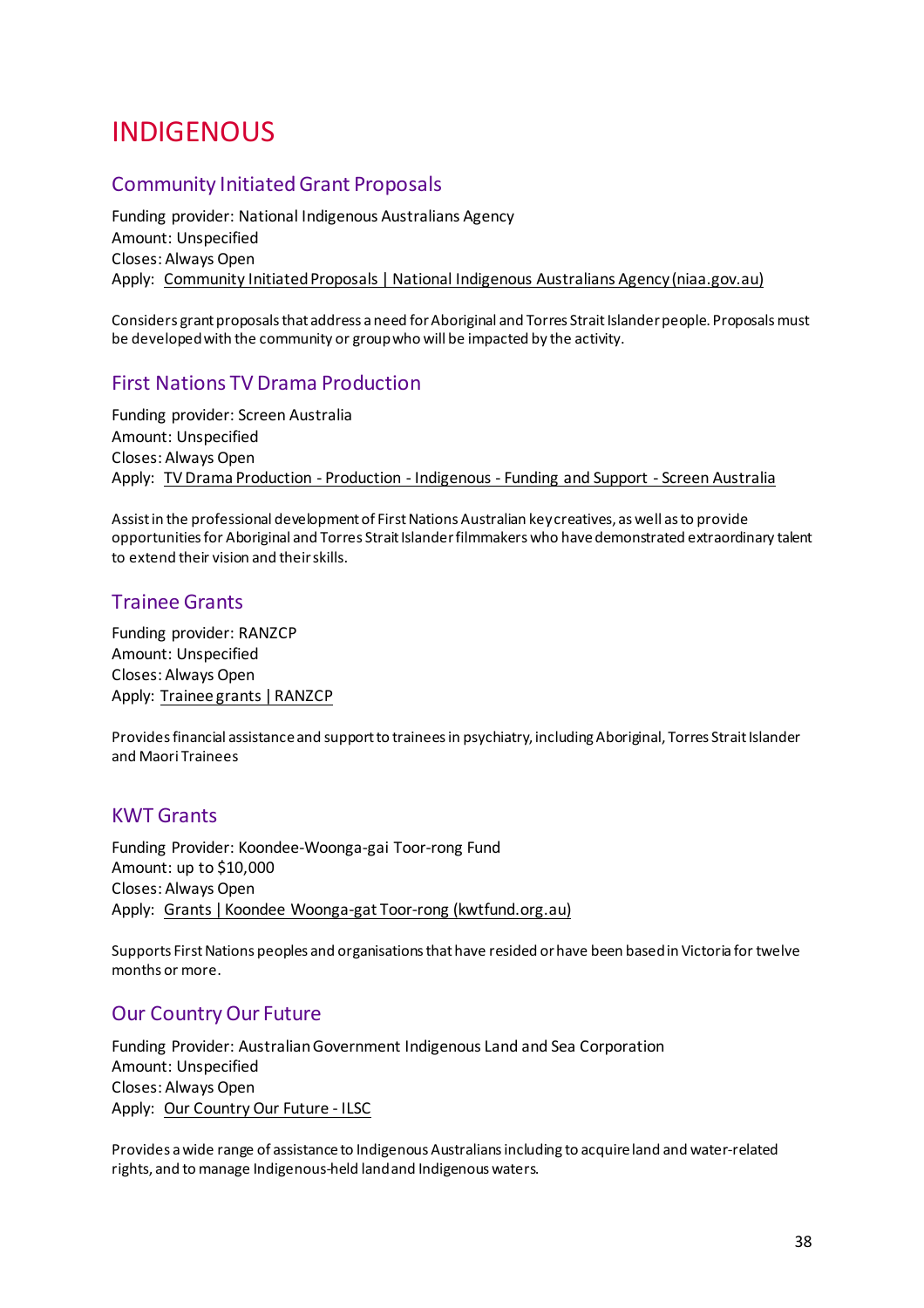### <span id="page-38-0"></span>CAGES Foundation –Economic Inclusion Grants

Funding Provider: CAGES Foundation Amount: Unspecified Closes: Always Open Apply: [Home | Cages Foundation](https://cagesfoundation.org/)

Supports Aboriginal controlled organisations to promote economic inclusion for First Nation people through assisting with project costs including core expenses and internal investment products.

# <span id="page-38-1"></span>CAGES Foundation – Strategic Partnerships

Funding Provider: CAGES Foundation Amount: Unspecified Closes: Always Open Apply: [Home | Cages Foundation](https://cagesfoundation.org/)

Supports organisations that work with Aboriginal and Torres Strait Islander children (pre-natal to 5), and who are located on the east coast and have a national reach.

### <span id="page-38-2"></span>Harcourts Foundation Grants

Funding provider: Harcourts Foundation Amount: Unspecified Closes: Always Open Apply: [Harcourts Foundation – To provide support that helps, grows and enriches our communities.](https://harcourtsfoundation.org/)

Supports Aboriginal and Torres Strait Islander peoples to express, preserve and maintain their cultures through languages and arts activities around Australia.

### <span id="page-38-3"></span>CAGES Foundation – Community Grants

Funding Provider: CAGES Foundation Amount: up to \$50,000 Closes: February 16, 2022 Apply: [Home | Cages Foundation](https://cagesfoundation.org/)

Supports aboriginal controlled organisations responding to an immediate need, focused on children aged under five

#### <span id="page-38-4"></span>Futures Fund

Funding Provider: Black Rainbow Amount: \$1,000 Closes: \*new rounds TBA Apply: [Futures Fund - Black Rainbow](https://blackrainbow.org.au/futuresfund/)

Invests in the futures of the Indigenous LGBTIQ+ community. These grants are awarded for the advancement of Indigenous LGBTIQ+ community members who can demonstrate they are high achievers and excelling in their chosen field.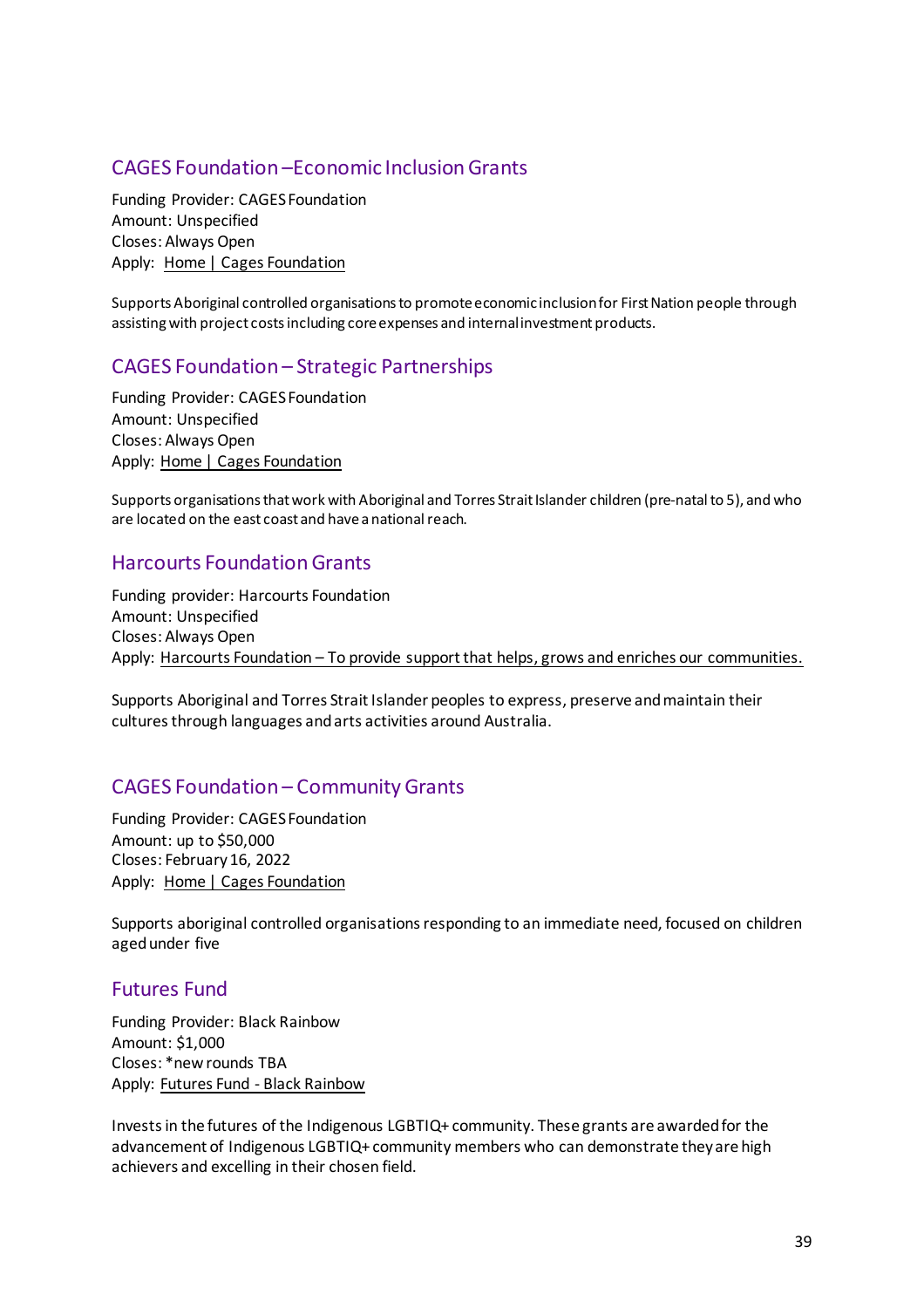### <span id="page-39-0"></span>NAIDOC Local Grants

Funding provider: National Indigenous Australians Agency Amount: \$200 to \$1,000 Closes: TBA Apply: [NAIDOC Local Grants Program | Community Grants Hub](https://www.communitygrants.gov.au/grants/naidoc-local-grants-program)

Provides funding to indigenous and non-indigenous organisations to contribute to the costs of local and regional NAIDOC activities across Australia.

# <span id="page-39-1"></span>Aboriginal Sport Participation Grant Program

Funding provider: Sport and Recreation Victoria Amount: up to \$1,500 Closes: TBA Apply: [https://sport.vic.gov.au/grants-and-funding/our-grants/aboriginal-sport-participation-grant](https://sport.vic.gov.au/grants-and-funding/our-grants/aboriginal-sport-participation-grant-program)[program](https://sport.vic.gov.au/grants-and-funding/our-grants/aboriginal-sport-participation-grant-program)

Assists Aboriginal Victorians to participate in Aboriginal sport carnivals, buy sports uniforms and equipment, as well as funding for travel and accommodation expenses for athletes to compete in state and national competitions.

### <span id="page-39-2"></span>Indigenous Programs Practitioners Support Internship

Funding provider: Screen Australia Amount: up to \$20,000 Closes: ongoing Apply: [https://www.screenaustralia.gov.au/funding-and-support/indigenous/sector](https://www.screenaustralia.gov.au/funding-and-support/indigenous/sector-development/internships)[development/internships](https://www.screenaustralia.gov.au/funding-and-support/indigenous/sector-development/internships)

Assists the career development of talented filmmakers who can demonstrate a strong commitment to a career in the film industry.

# <span id="page-39-3"></span>Feature Development Funding Program

Funding provider: Screen Australia Amount: up to \$35,000 Closes: new grant round TBA Apply: [https://www.screenaustralia.gov.au/funding-and-support/indigenous/development/feature](https://www.screenaustralia.gov.au/funding-and-support/indigenous/development/feature-development-program)[development-program](https://www.screenaustralia.gov.au/funding-and-support/indigenous/development/feature-development-program)

This grant aims to provide opportunities for Aboriginal and Torres Strait Islander filmmakers with demonstrated experience to create a short feature film.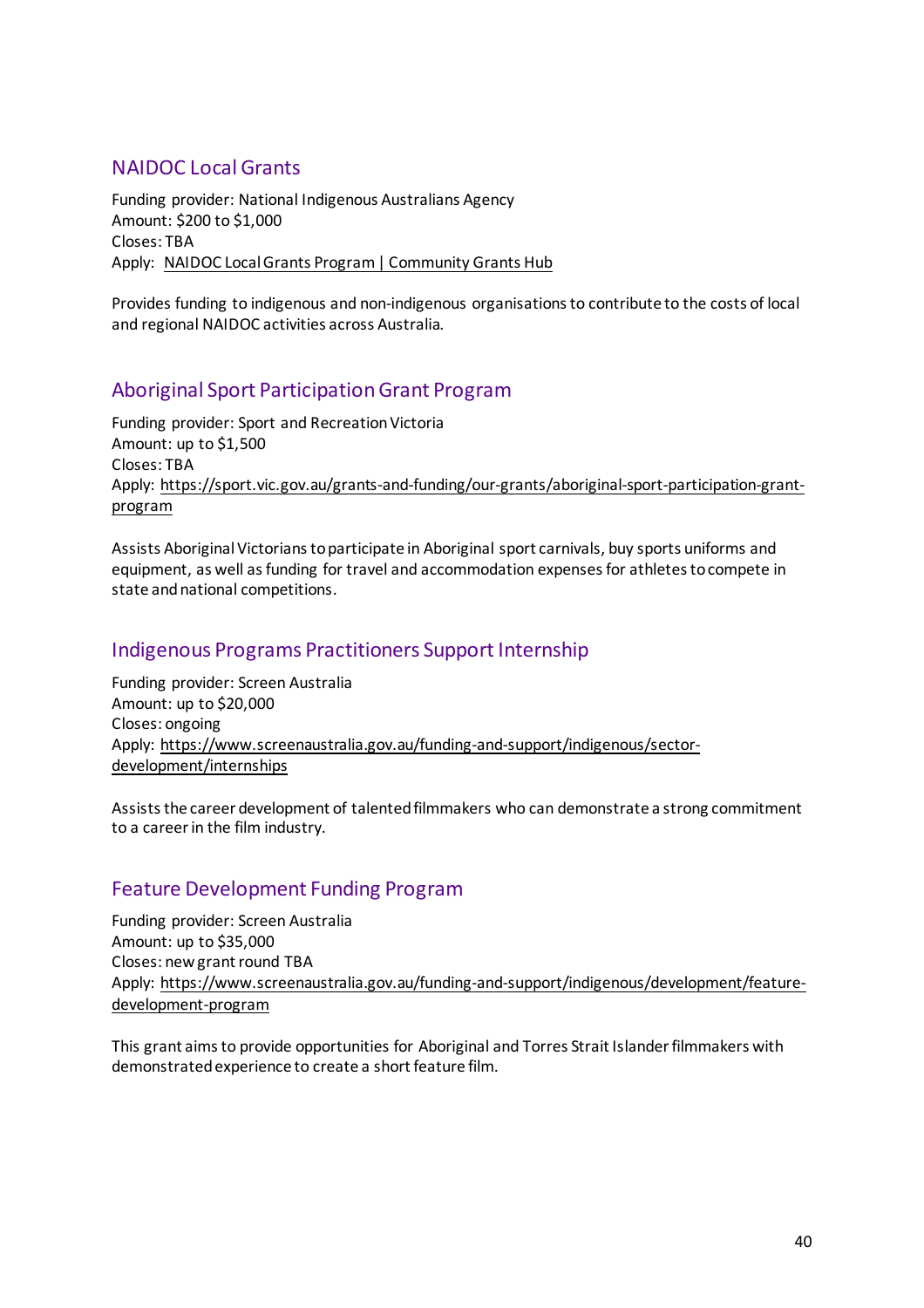# <span id="page-40-0"></span>Indigenous Languages and Arts Program Grants

Funding provider: Australian Department of Infrastructure, Transport, Regional Development and Communications Amount: up to \$100,000 Closes: 28th March2022 Apply:<https://www.arts.gov.au/funding-and-support/indigenous-languages-and-arts-program>

Supports Aboriginal and Torres Strait Islander peoples to express, preserve and maintain their cultures through languages and arts activities around Australia.

# <span id="page-40-1"></span>Capacity Building Funding for Native Title Corporations

Funding Provider: National Indigenous Australians Agency Amount: Undisclosed Closes: Ongoing Apply: [Capacity building for native title corporations](https://www.niaa.gov.au/indigenous-affairs/grants-and-funding/capacity-building-native-title-corporations)

The Department is inviting eligible applicants to apply for Prescribed Bodies Corporate (PBCs) capacity building grant funding under the Indigenous Advancement Strategy. There are three elements to this funding include 1 Increase Capacity, 2 Support for Training and 3 Support for Native Title Agreement-making.

Applications will be accepted from individual PBCs, groups of PBCs, or third parties authorised to administer funds on behalf of PBCs. Applicants must meet other eligibility criteria outlined in the IAS Grant Guidelines and undergo financial viability checks and a risk assessment.

# <span id="page-40-2"></span>#ContagionofLove Community Micro-grants

Funding provider: Black Rainbow Amount: \$300 Closes: Ongoing Apply: [PROJECTS – Black Rainbow](http://www.blackrainbow.org.au/contagion-of-love-projects/)

Black Rainbow are currently offering community micro-grants to self-identifying LGBQTI people of the Aboriginal and Torres Strait Islander community. These micro-grants are to assist with hosting Indigenous LGBQTI community events.

### <span id="page-40-3"></span>Tailored Assistance Indigenous Employment Grants

Funding provider: National Indigenous Australians Agency Amount: Undisclosed Closes: Ongoing Apply: [Tailored Assistance Employment Grants](https://www.niaa.gov.au/indigenous-affairs/employment/tailored-assistance-employment-grants)

Tailored Assistance Employment grants are available to provide funding support to connect working age Indigenous Australians with real and sustainable jobs, as well as support Indigenous school student's transition from education to sustainable employment. Where funding is available, organisations will be able to apply for Tailored Assistance Employment grant funding at any time. This open grant funding process will support services or activities that will have a positive impact on the Government's priority area of Employment and Increased participation of Indigenous Australians. The Department encourages applications for the funding of activities tailored to local circumstances with the involvement of Indigenous communities.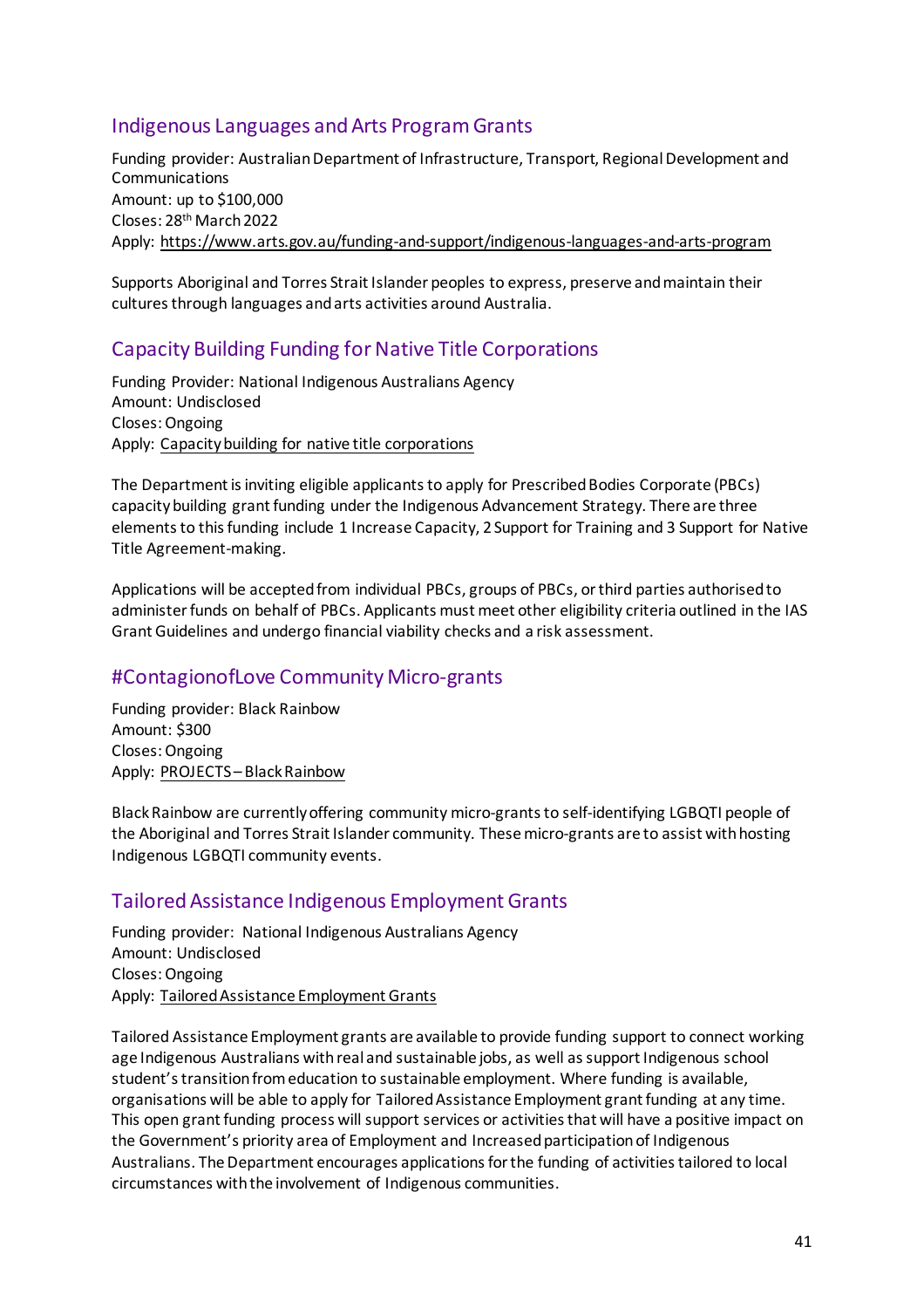# <span id="page-41-0"></span>SPORT

### <span id="page-41-1"></span>Fundraising4Sport

Funding provider: Australian Sports Foundation Amount: Unspecified Closes: Always Open Apply: [Fundraise - Australian Sports Foundation \(asf.org.au\)](https://asf.org.au/fundraise)

Raises funds for sporting and community clubs and organisations of all sizes for projects that seek to develop sport and/or increase participation.

### <span id="page-41-2"></span>Boots for All Community Partner

Funding provider: Boots for All Amount: Unspecified Closes: Always Open Apply: [ABOUT US | bootsforall](https://www.bootsforall.org.au/about-us#:%7E:text=Boots%20For%20All%20-%20Sport%20for%20All%20Since,social%20enterprise%20sports%20store%20-%20Sport%20for%20All)

Breaks down barriers to sport participation by collecting and distributing quality, new and near-new sporting equipment to vulnerable Australians.

# <span id="page-41-3"></span>Dylan Alcott Foundation Grant

Funding provider: Dylan Alcott Foundation Amount: Unspecified Closes: Always Open Apply: [Dylan Alcott Foundation - Helping young Australians with disabilities](https://dylanalcottfoundation.com.au/)

Aims to eliminate the barriers facing young people with a disability in fulfilling their dreams.

### <span id="page-41-4"></span>Emergency: Sporting and Recreation Equipment

Funding provider: Sport and Recreation Victoria Amount: up to \$2,000 Closes: ongoing, but applications must be lodged within 6 months of damage incurred Apply: [Emergency Sporting Equipment Grant Program - Sport and Recreation Victoria](https://sport.vic.gov.au/grants-and-funding/our-grants/emergency-sporting-and-recreational-equipment)

Aids grassroots sport and active recreation clubs and organisations to replace essential sporting or first aid equipment that has been lost or destroyed because of fire, flood, significant storm event, theft or criminal damage.

### <span id="page-41-5"></span>BIS Sport Funding

Funding provider: Barwon Sports Academy Amount: \$50 - \$500 Closes: Always Open Apply:<https://www.barwonsportsacademy.org.au/additional-information/grants-and-funding>

Assists individual sports people who are participating in regional, state and national sporting events or competitions and who are residents of the City of Greater Geelong, Surf Coast Shire and Borough of Queenscliff.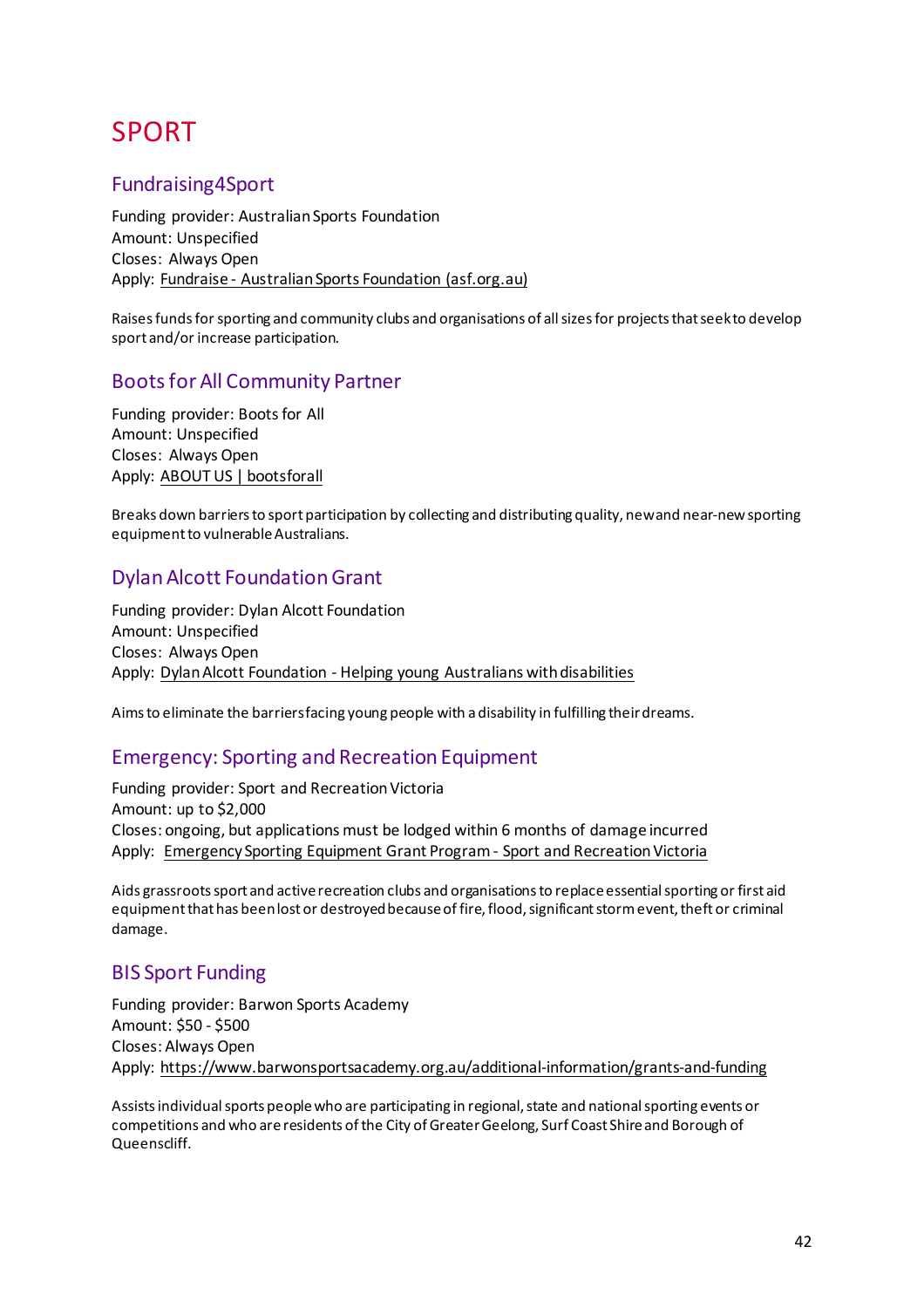# <span id="page-42-0"></span>Opportunity Knocks Subsidy Program

Funding provider: Australian Tennis Foundation Amount: up to \$500 Closes: Always Open Apply: [What We Do | Australian Tennis Foundation | About Tennis Australia | Tennis Australia](https://www.tennis.com.au/about-tennis-australia/australian-tennis-foundation/what-we-do#:%7E:text=The%20Opportunity%20Knocks%20Subsidy%20Program,membership%20fees%20or%20competition%20fees.)

Offers young people aged 5 - 17 facing disadvantage or adversity the opportunity to continue their tennis journey with subsidised coaching by a qualified tennis coach.

# <span id="page-42-1"></span>Sporting Schools Grants

Funding Provider: Sport Australia Amount: up to \$4,100 Closes: 3rd June 2022 Apply: [Funding | Sport Australia](https://www.sportaus.gov.au/schools/schools/funding)

Helps primary schools and secondary schools in relation to year 7 and 8 students deliver sport-based activities before, during or after school hours.

# <span id="page-42-2"></span>Victorian Golf Foundation Grants

Funding provider: Victorian Government Amount: up to \$3,000 Closes: Always Open Apply: [Home - Australian Sports Foundation \(asf.org.au\)](https://asf.org.au/)

Assists individuals, projects, programs and services which benefit golf in the areas of junior development, research and development, participation initiatives, publicity/public relations, and innovation.

# <span id="page-42-3"></span>Play Golf Fund

Funding provider: Play Golf Fund Amount: Unspecified Closes: Always Open Apply: [Home Page - PlayGolf Fund](https://playgolffund.com.au/)

Aims to support the creation, expansion, upgrade or reconfiguration of innovative, entertainment-based golf facilities around Australia.

### <span id="page-42-4"></span>Sporting Club Grants Program – Uniforms or Equipment

Funding provider: Sport and Recreation Victoria Amount: up to \$1,000 Closes: TBA Apply:<https://sport.vic.gov.au/grants-and-funding/our-grants/sporting-club-grants-program>

Provides grants to purchase uniforms or other equipment essential for participation. Eligible items could include uniform items such as jumpers or tracksuits and equipment such as bats, match balls and first aid equipment.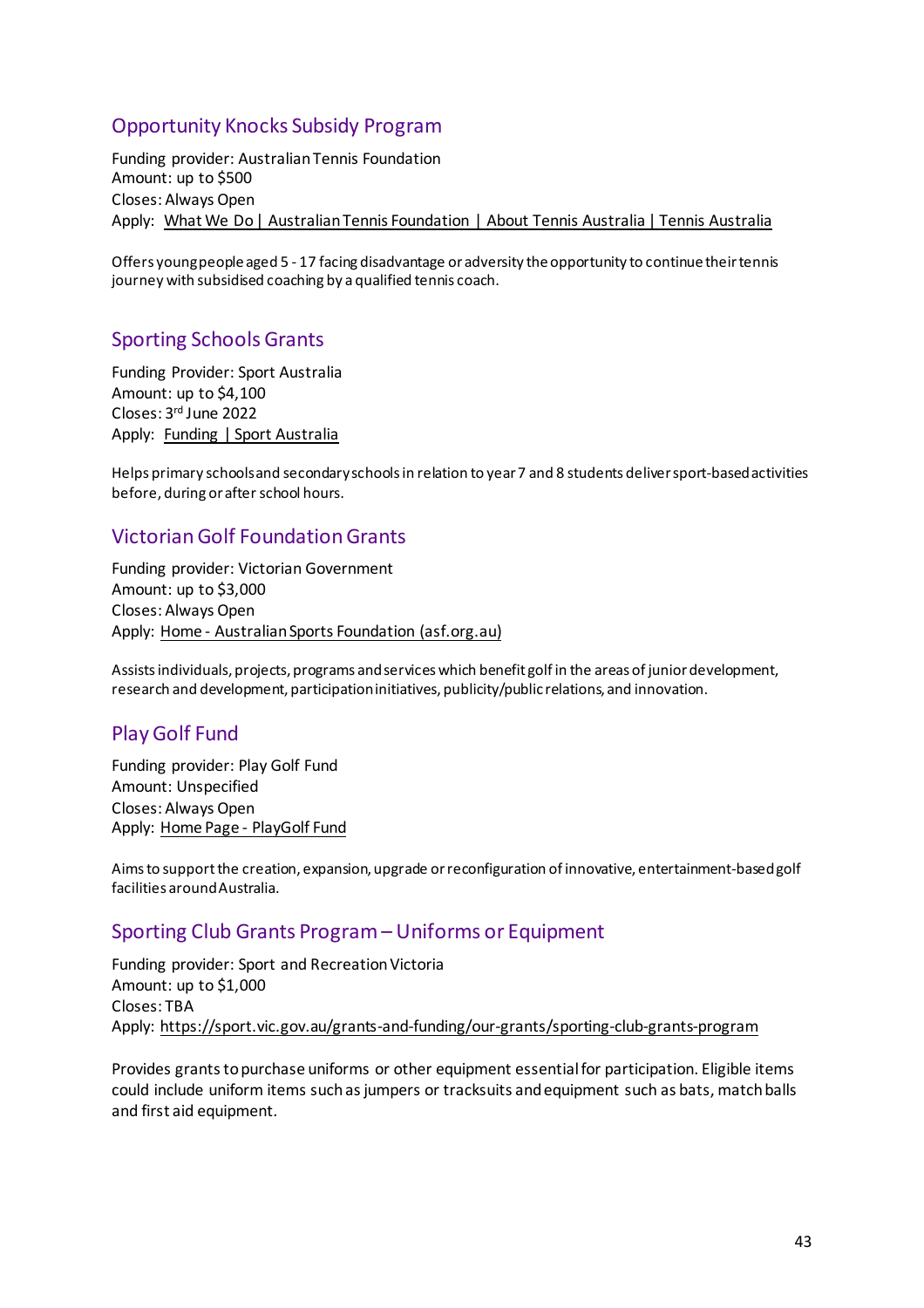# <span id="page-43-0"></span>Sporting Club Grants Program – Club Operational Capacity

Funding provider: Sport and Recreation Victoria Amount: up to \$5,000 Closes: TBA Apply:<https://sport.vic.gov.au/grants-and-funding/our-grants/sporting-club-grants-program>

Aims to improve the operational effectiveness and efficiency of clubs through strategic planning. This could include development of policy and procedural manuals or development of a club or organisation website.

# <span id="page-43-1"></span>Sporting Club Grants Program – Skill Development

Funding provider: Sport and Recreation Victoria Amount: up to \$5,000 Closes: TBA Apply:<https://sport.vic.gov.au/grants-and-funding/our-grants/sporting-club-grants-program>

Aims to improve the skills of club members and club sustainability through training for coaches, officials and other staff. Priority will be given to training that supports the inclusion of population groups with low levels of participation in sport and physical activity.

# <span id="page-43-2"></span>Local Sporting Champions

Funding provider: Sport Australia Amount: \$500 to \$700 Closes: March31, 2022 Apply: [https://www.sportaus.gov.au/grants\\_and\\_funding/local\\_sporting\\_champions](https://www.sportaus.gov.au/grants_and_funding/local_sporting_champions#apply_now)

The Local Sporting Champions program provides financial assistance for coaches, officials and competitors aged 12-18 participating in state, national or international championships.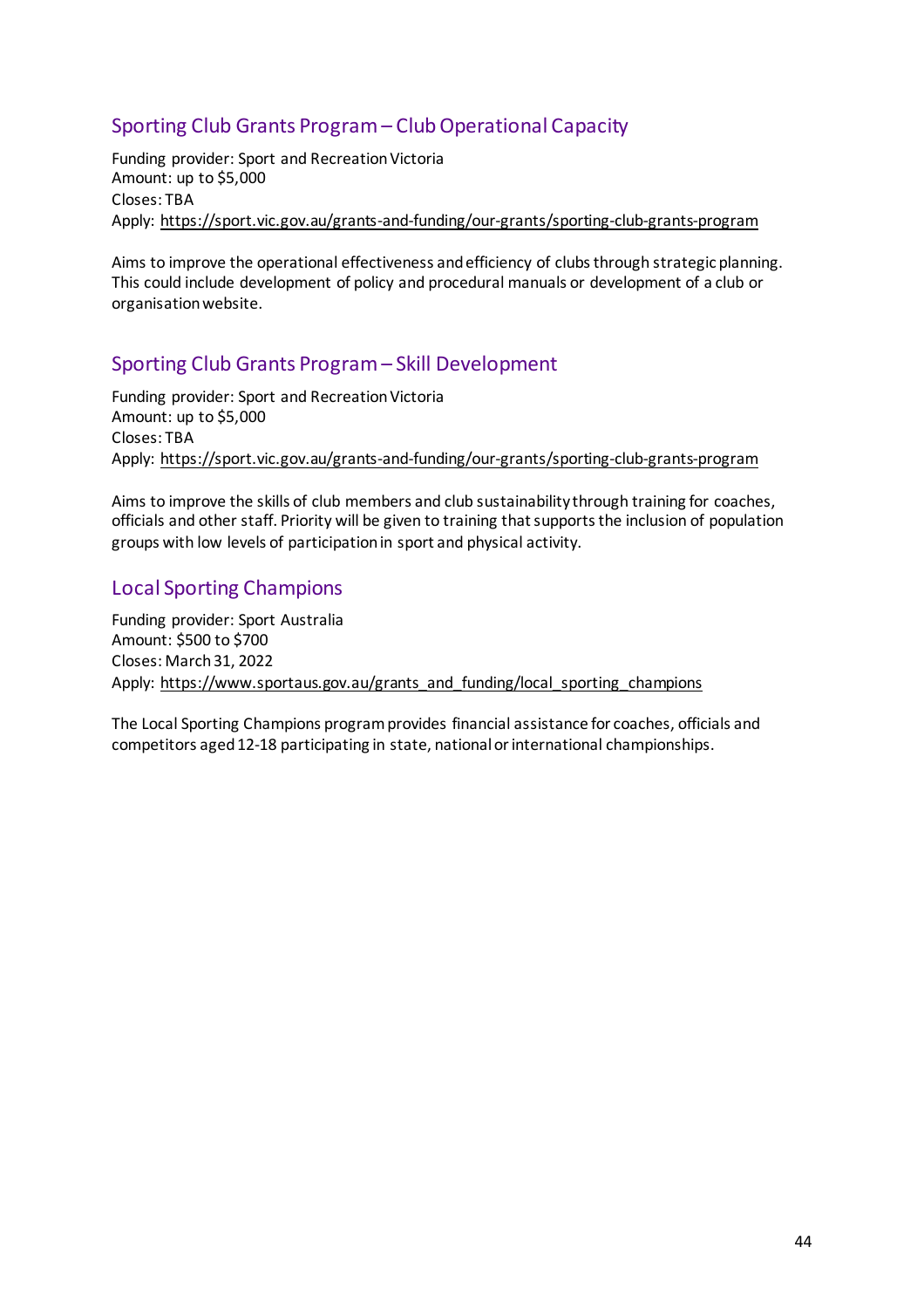# <span id="page-44-0"></span>BUSINESS

### <span id="page-44-1"></span>Hospitality Business Grant Program

Funding provider: Business Victoria Amount: up to \$25,000 Closes: Always Open Apply: [Grants & programs | Business Victoria](https://business.vic.gov.au/grants-and-programs?filter=%7B%22status%22%3A%5B%22opening+soon%22%2C%22open%22%2C%22ongoing%22%5D%7D&page=1)

Supports food service businesses that have been affected by the return to Stage 3 and Stage 4 'Stay at Home' restrictions to help slow the spread coronavirus (COVID-19) in Victoria.

### <span id="page-44-2"></span>Employment Assistance Fund

Funding provider: Australian Government Amount: Unspecified Closes: Always Open Apply: [Employment Assistance Fund \(EAF\) | Job Access](https://www.jobaccess.gov.au/employment-assistance-fund-eaf)

Provides financial help to eligible people with disability and mental health conditions and employers to buy work related modifications, equipment, Auslan services and workplace assistance and support services.

### <span id="page-44-3"></span>Clean Energy Innovation Fund

Funding provider: Clean Energy Finance Corporation (CEFC) Amount: up to \$50,000 Closes: Always Open Apply: [Clean Energy Innovation Fund - Clean Energy Finance Corporation - Clean Energy Finance](https://www.cefc.com.au/where-we-invest/special-investment-programs/clean-energy-innovation-fund/)  [Corporation \(cefc.com.au\)](https://www.cefc.com.au/where-we-invest/special-investment-programs/clean-energy-innovation-fund/)

Targets technologies and businesses that have passed beyond the research and development stage and which can benefit from early-stage seed or growth capital to help them progress to the next stage of their development.

### <span id="page-44-4"></span>Gas Efficiency Grants

Funding provider: Sustainability Victoria Amount: up to \$50,000 Closes: Always Open Apply: [Sustainability Victoria | Gas efficiency grants](https://www.sustainability.vic.gov.au/grants-funding-and-investment/funded-projects/energy-efficiency-and-reducing-emissions-2/gas-efficiency-grants)

Offers matched funding of up to \$50,000 to assist eligible businesses with the cost of a variety of gas-related projects

### <span id="page-44-5"></span>Better Commercial Buildings

Funding provider: Sustainability Victoria Amount: up to \$30,000 Closes: Always Open Apply: [Sustainability Victoria | Better commercial buildings](https://www.sustainability.vic.gov.au/grants-funding-and-investment/funded-projects/energy-efficiency-and-reducing-emissions-2/better-commercial-buildings)

<span id="page-44-6"></span>Provides matched funding up to \$30,000 to make commercial buildings in Victoria more energy efficient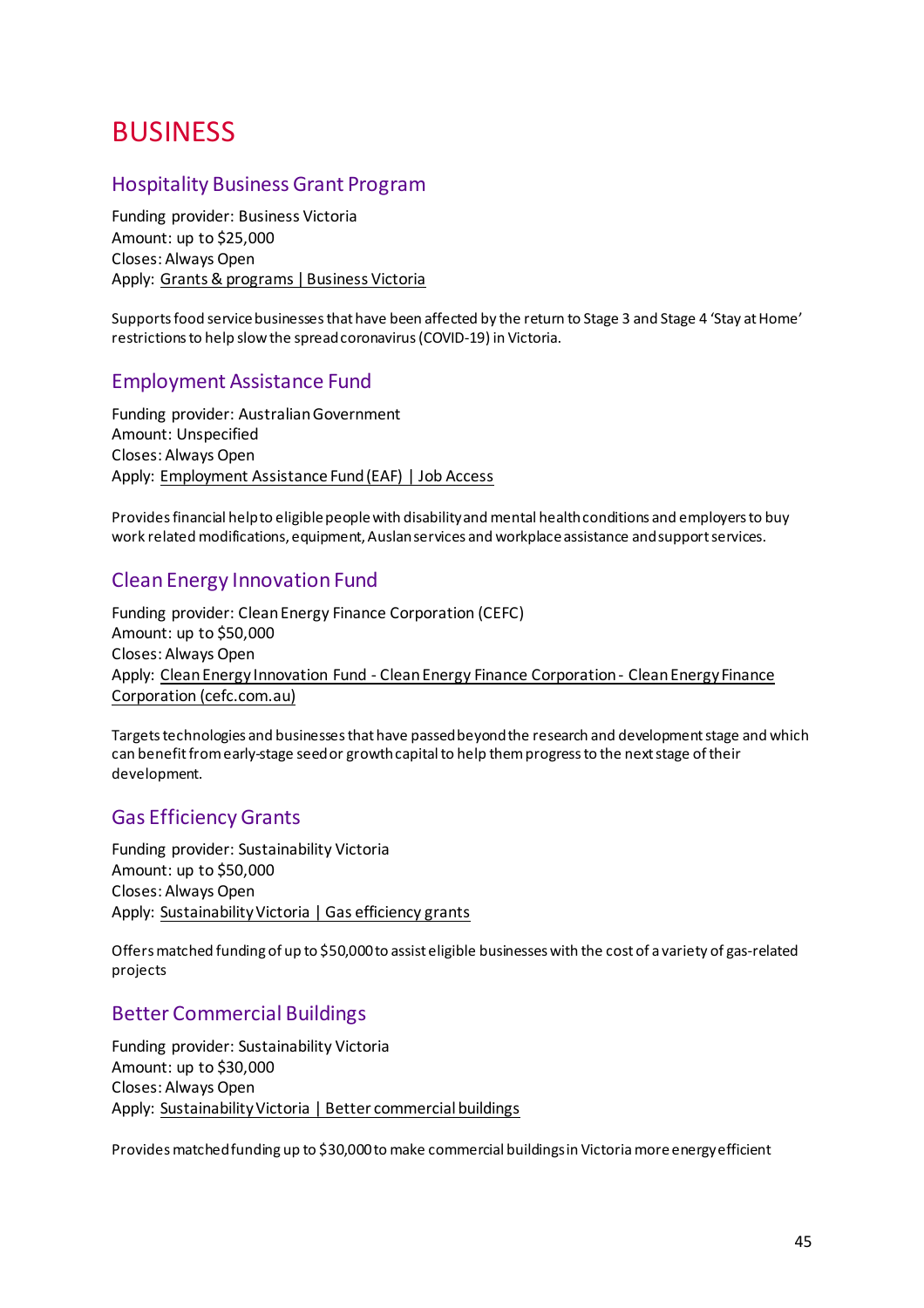# <span id="page-45-0"></span>Business Energy Advice Program

Funding provider: Australian Department of Industry, Science Energy and Resources Amount: Unspecified Closes: Always Open Apply: [Business Energy Advice Program | energy.gov.au](https://www.energy.gov.au/government-priorities/energy-programs/business-energy-advice-program)

<span id="page-45-1"></span>Delivers trusted advice to help small businesses and their representatives get better energy deals and increase their energy efficiency.

### Back to Work Scheme

Funding provider: State Revenue Office Victoria Amount: up to \$7,000 Closes: Always Open Apply: [Back to Work | State Revenue Office \(sro.vic.gov.au\)](https://www.sro.vic.gov.au/back-to-work)

Provides employers with up to \$11,000 for hiring and training eligible employees.

### <span id="page-45-2"></span>Business Costs Assistance Program

Funding provider: Business Victoria Amount: up to \$8,400 Closes: Always Open Apply: [Business Costs Assistance Program Round Four – Construction | Business Victoria](https://business.vic.gov.au/grants-and-programs/business-costs-assistance-program-round-four-construction)

Assists eligible businesses with costs incurred because of necessary public health restrictions, during the COVID-19 circuit breaker action.

### <span id="page-45-3"></span>Grow Your Business- Business Development Plan – Mentoring

Funding provider: Victorian Department of State Development, Business & Innovation Amount: up to \$7,500 Closes: ongoing Apply: [Grants & programs | Business Victoria](https://business.vic.gov.au/grants-and-programs?filter=%7B%22status%22%3A%5B%22opening+soon%22%2C%22open%22%2C%22ongoing%22%5D%7D&page=1)

Mentoring aims to provide experienced strategic advice to a board and/or CEO. Primarily Mentoring guides businesses in the implementation of a complex business plan

#### <span id="page-45-4"></span>Games Release

Funding provider: Film Victoria Amount: up to \$30,000 Closes: always open Apply: [VicScreen — Digital Games](https://vicscreen.vic.gov.au/funding/games)

Supports newer and smaller Victorian games studios and developers to engage experienced consultants to assist them to deliver a well-planned and marketed release of their project.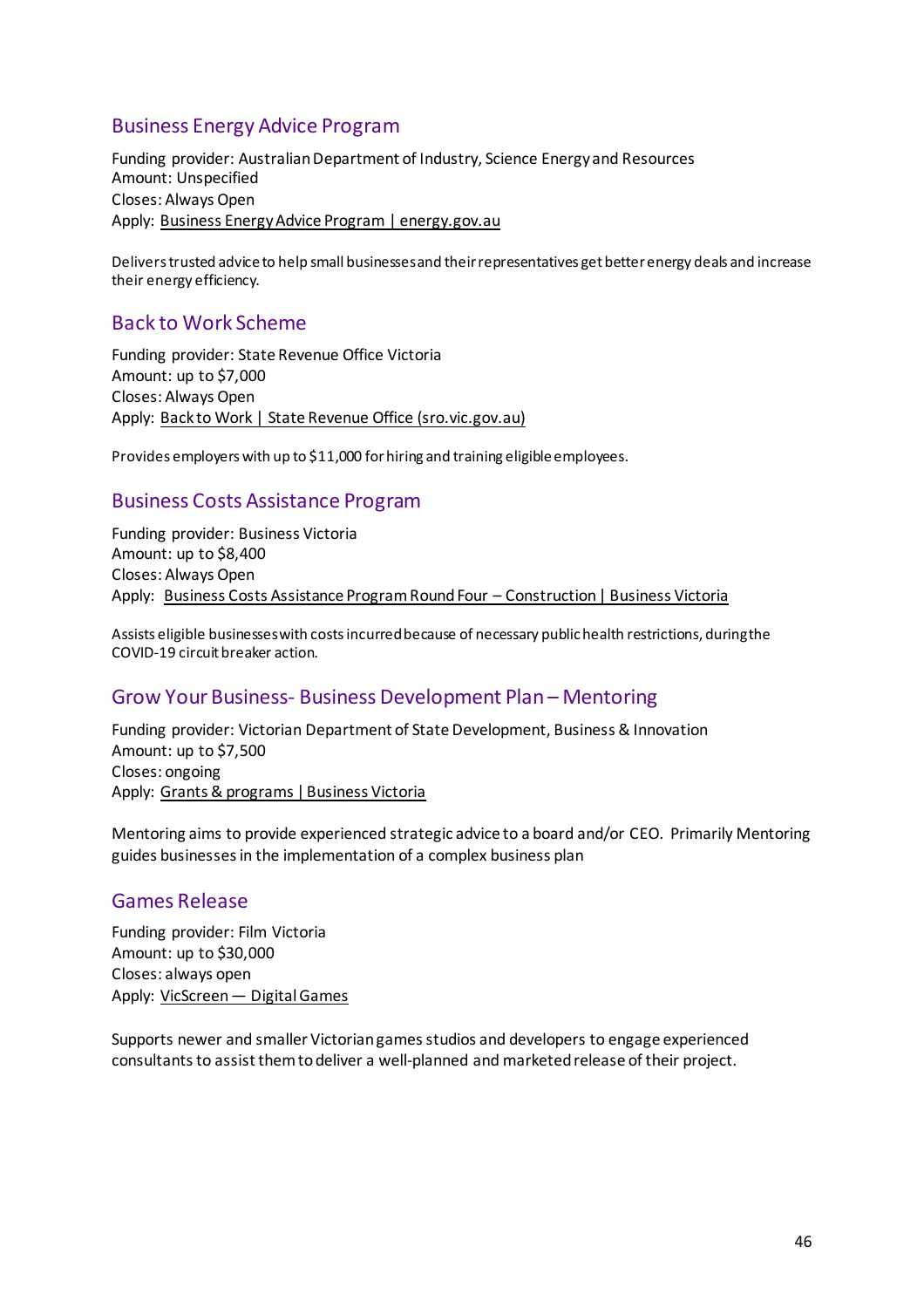# <span id="page-46-0"></span>Bond Business Accelerator

Funding provider: Bond University Amount: up to \$5,000 Closes: ongoing Apply: [Bond University | Gold Coast, Queensland, Australia](https://bond.edu.au/)

Provides an incubator for early-stagestart-ups, combining the essential ingredients of formal training, practical skills, high level mentoring and investor introductions that will transform your idea into a fully-fledged commercial entity.

# <span id="page-46-1"></span>Skilling Australia's Defense Industry Grants Program

Funding provider: Australian Government Department of Defense Amount: \$5,000 to \$500,000 Closes: ongoing Apply:<https://www.grants.gov.au/Go/Show?GoUuid=858B7037-F1C2-B1EB-5048-51DD50D3CB1D>

Provides grants to businesses over three years to help develop defence sector skills and human resources practices and training plans. The program aims to reduce barriers faced by Small and Medium Enterprises (SMEs) in the defence sector when upskilling or retraining staff, develop skills within SMEs in the defence sector, and support SMEs in the defence sector to establish human resources practices and training plans that will build lifelong learning activities into their business.

# <span id="page-46-2"></span>CSIRO Kick-Start

Funding provider: CSIRO Amount: \$10,000 to \$50,000 Closes: Always Open Apply: Commonwealth Scientific and Industrial Research Organisation, Australian Government -[CSIRO](https://www.csiro.au/)

Provides Australian start-ups and small to medium enterprises with matched funding to undertake research activities with CSIRO to grow and develop their business.

# <span id="page-46-3"></span>Google Ad Grants

Funding provider: Google Amount: USD \$10,000 free advertising per month Closes: no closing date Apply: [Apply for Non-profit Grants | Google Ad Grants – Google](https://www.google.com.au/grants/how-to-apply/)

Available for not-for-profit organisations, Google is offering in-kind advertising to the value of USD \$10,000 per month to help attract more donations and recruit volunteers.

### <span id="page-46-4"></span>Future Industries

Funding provider: Business Victoria Amount: assessed case-by-case Closes: ongoing Apply: Future [Industries](https://www.business.vic.gov.au/support-for-your-business/grants-and-assistance/future-industries)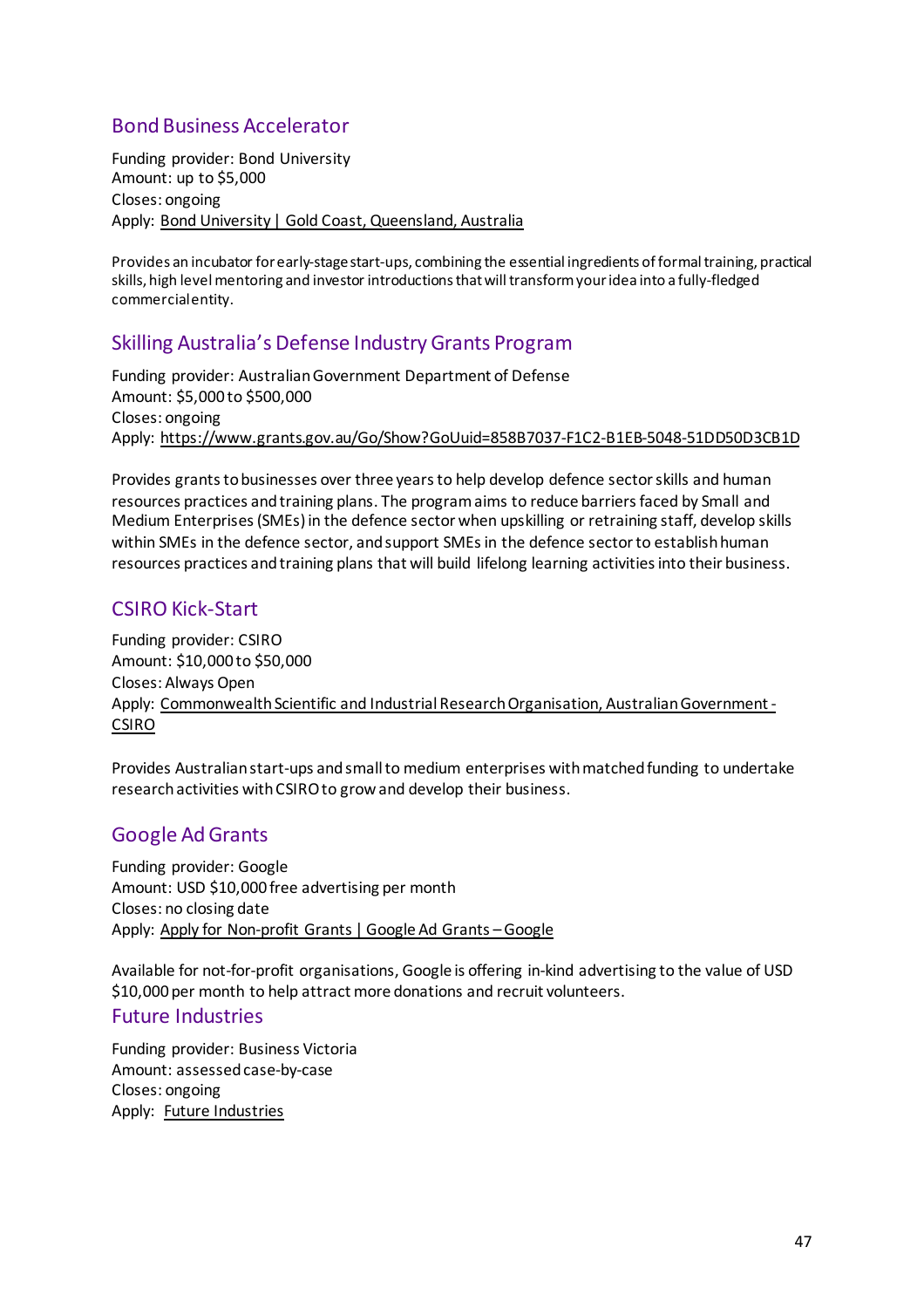Future Industries is about supporting investment in high-growth industries through industry excellence and development projects, including establishing collaborative networks and building supply chain readiness capabilities.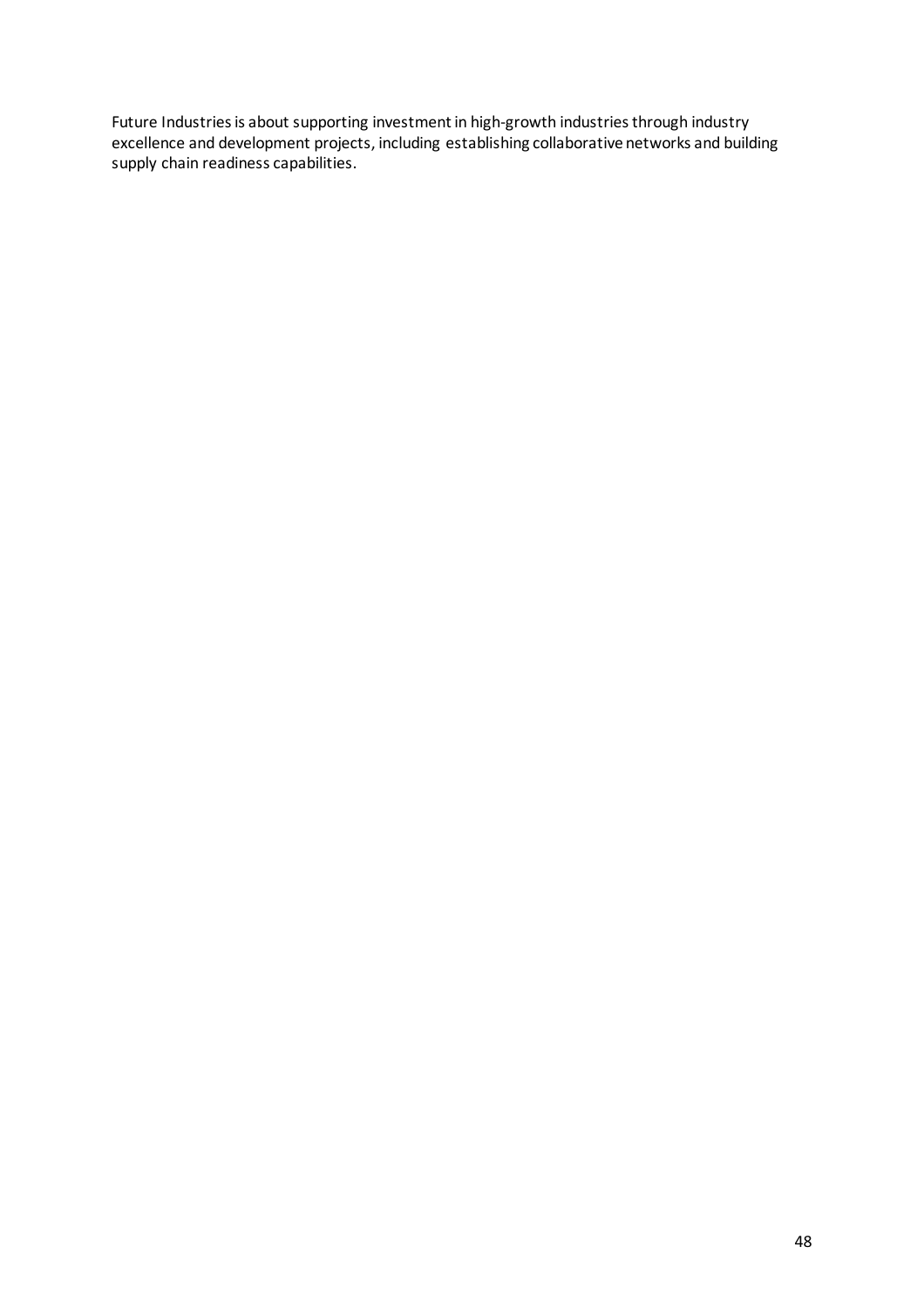# <span id="page-48-0"></span>YOUTH

### <span id="page-48-1"></span>Australian Apprentices Incentives Program

Funding provider: Australian Department of Education, Skills & Employment Amount: \$750 - \$4,000 Closes: Always Open Apply: [Australian Apprenticeships Incentives Program | business.gov.au](https://business.gov.au/Grants-and-Programs/Australian-Apprenticeships-Incentives-Program)

Encourages the continued training and development of a highly skilled Australian workforce by providing employers with incentives to employ an apprentice.

# <span id="page-48-2"></span>Tuition Fee Relief Grants

Funding provider: Skilling Australia Foundation Amount: up to \$1,000 Closes: always open Apply: [Tuition Fee Relief Grants - Skilling Australia Foundation \(saf.org.au\)](https://saf.org.au/tuition-fee-relief-grants/)

Supports young Australians, between the ages of 17 and 24, facing disadvantage who have, or wish to, commence an apprenticeship working in traditional trades or traineeship.

# <span id="page-48-3"></span>Community Education Program Grants

Funding provider: Ansvar Insurance Amount: up to \$50,000 Closes: TBA – Ongoing Apply:<https://www.ansvar.com.au/community-education-program/>

Supports sustainable programs for Australians under the age of 25, to promote ongoing education and skills. There are two categories: Empowerment and Education and Outreach Programs.

# <span id="page-48-4"></span>Transition to Independent Living Allowance

Funding provider: Department of Social Services Amount: \$1,500 Closes: Ongoing Apply: [Transition to Independent Living Allowance](https://www.dss.gov.au/our-responsibilities/families-and-children/benefits-payments/transition-to-independent-living-allowance-tila)

Young people aged between 15 to 25 years who are leaving or have already left formal out-of-home care may be [eligible](https://www.dss.gov.au/our-responsibilities/families-and-children/benefits-payments/transition-to-independent-living-allowance-tila/eligibility) for this payment. It is also for young people who continue to live with their foster carers after their care order expires.

The payment can be used to buy items such as a fridge or couch, pay for counselling, education and training courses, medical expenses, a driver's licence or any other items or services agreed between the young person and their case worker.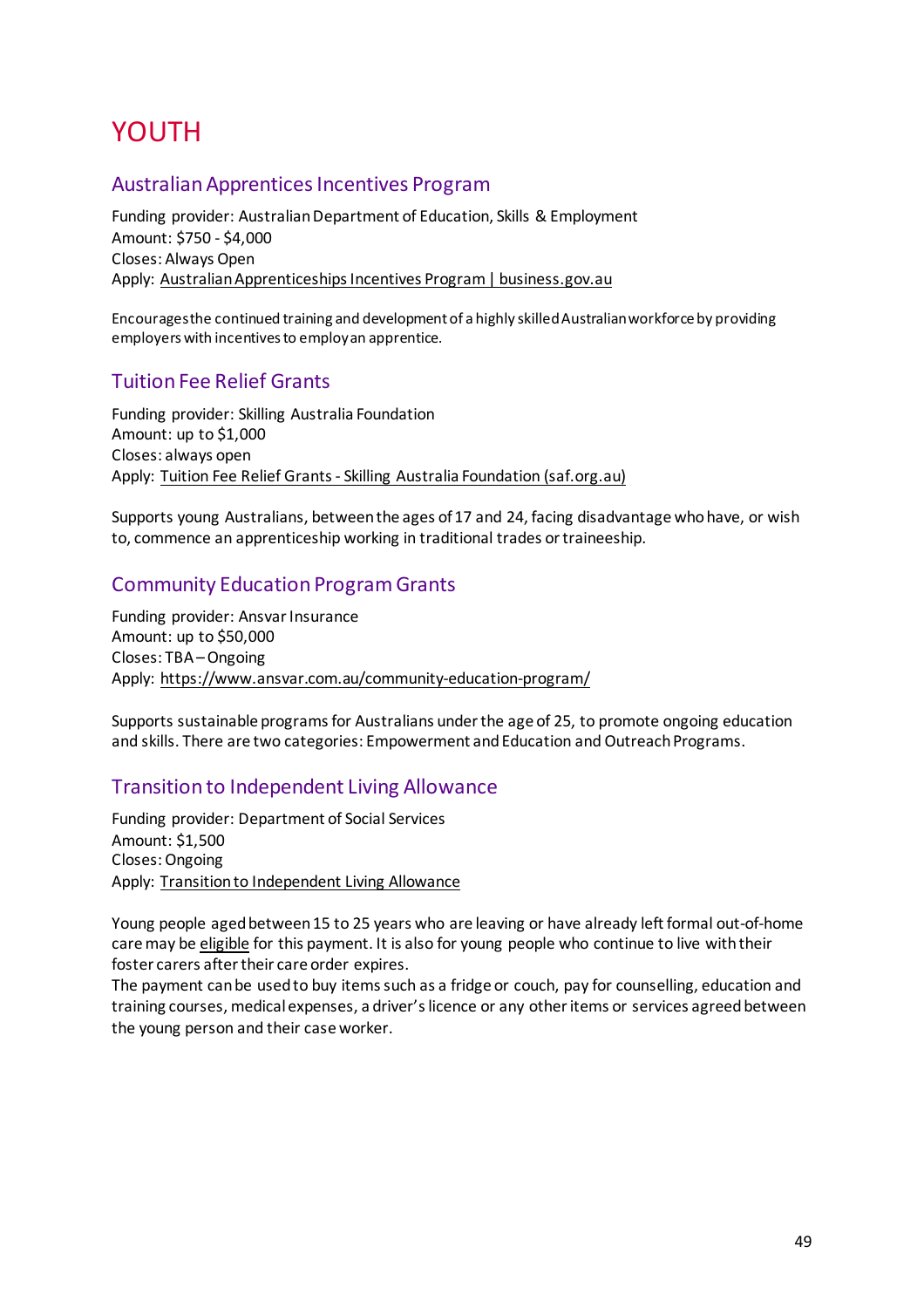# <span id="page-49-0"></span>Youth Jobs PaTH

Funding provider: Jobactive Amount: \$1,000 to \$10,000 Closes: Ongoing Apply: [Youth Jobs PaTH | Department of Education, Skills and Employment](https://www.employment.gov.au/youth-jobs-path)

Youth Jobs PaTH is designed to support young people to gain the skills and work experience they need to get and keep a job. It also supports employers to host internship placements and provides them with incentives when they take on a young person. Youth Jobs PaTH has three elements: Prepare - Trial - Hire. You can trial a young person for 4 to 12 weeks in an internship so you can both be sure they're the right fit for your business. You will receive \$1,000 to help cover the costs and the Australian Government provides an additional \$200 per fortnight on top of their income support payment and covers their insurance. If you decide to hire the young person you may be eligible to receive up to \$10,000 (GST inclusive).